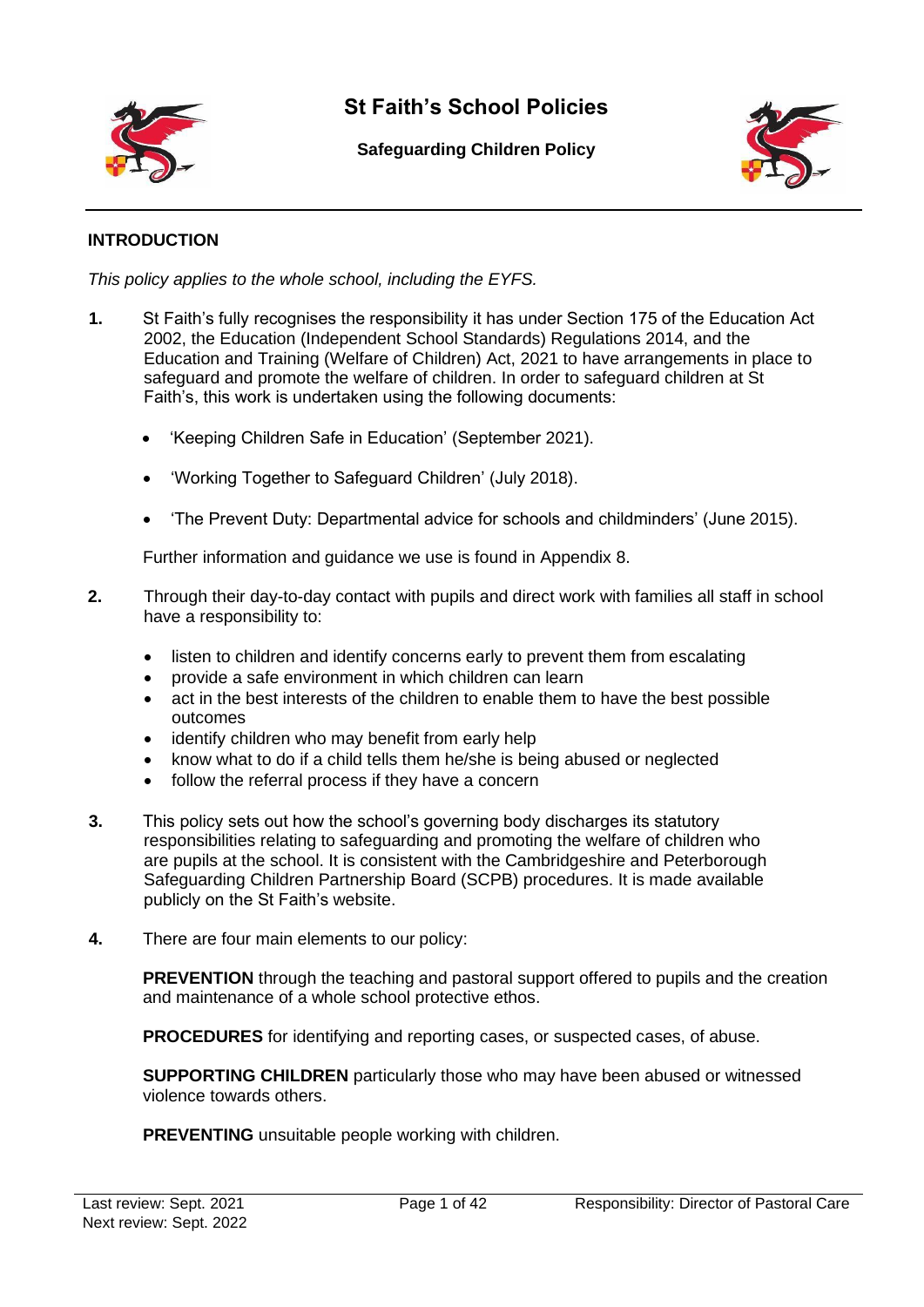- **5.** Our policy applies to all paid staff and volunteers working in the school, including governors. Teaching assistants, peripatetic music teachers and office staff as well as teachers can be the first point of disclosure for a child. Concerned parents or other adults may also contact the school and its governors.
- **6.** Safeguarding arrangements at St Faith's are the responsibility of the Safeguarding Committee which meets at least once a term and at other times as required. Its members are:

| Dr Crispin Hyde-Dunn       | Headmaster - Safeguarding Meeting Chair<br>chydedunn@stfaiths.co.uk                                                                |
|----------------------------|------------------------------------------------------------------------------------------------------------------------------------|
| Mr Mike Critchley          | Director of Pastoral Care - Designated Safeguarding Lead<br>(DSL), Prevent Lead, E-Safety Coordinator<br>mcritchley@stfaiths.co.uk |
| Mrs Louise Wakefield       | Head of Pre Prep - Deputy Designated Safeguarding Lead<br>(DDSL), EYFS Lead<br>lwakefield@stfaiths.co.uk                           |
| Mr Ed Johnson              | Head of Bentley House – Deputy Designated Safeguarding<br>Lead (DDSL), Domestic Violence Lead<br>ejohnson@stfaiths.co.uk           |
| <b>Mrs Patricia Graves</b> | Governor with responsibility for safeguarding<br>gravestricia@gmail.com                                                            |

**7.** The School's Designated Child Protection Officers are: Mr Mike Critchley - Director of Pastoral Care - Designated Safeguarding Lead Mr Ed Johnson - Head of Bentley House - Deputy Designated Safeguarding Lead Mrs Louise Wakefield - Head of Pre Prep - Deputy Designated Safeguarding Lead

They have been trained under the two-day child protection training course, accredited by the Safeguarding Children Partnership Board and updated every two years. Mrs Patricia Graves has undertaken a one-day Governors' Training Course.

### **8. Prevention**

We recognise that high self-esteem, confidence, supportive friendships and good lines of communication with a trusted adult, help to protect children. The school will therefore:

- establish and maintain an environment where children feel safe, including in a digital context, where they can talk about their concerns and problems and be listened to;
- ensure children know that there are adults in the school whom they can approach if they are worried or in difficulty, and their concerns will be taken seriously and acted upon as appropriate;
- incorporate into the curriculum activities and opportunities which equip children with the skills they need to stay safer from abuse in all contexts
- include in the PSHCE curriculum material which will help children develop realistic attitudes to the responsibilities of adult life. Examples for pupils in Years 1-6 are 'how to recognise who to trust and who not to trust, how to judge when a friendship is making pupils unhappy or uncomfortable and how to seek help or advice from others, if needed'. Examples for pupils in Years 7 and 8 are 'what constitutes sexual harassment and sexual violence and why these are always unacceptable and what to do and where to get support to report material or manage issues online'.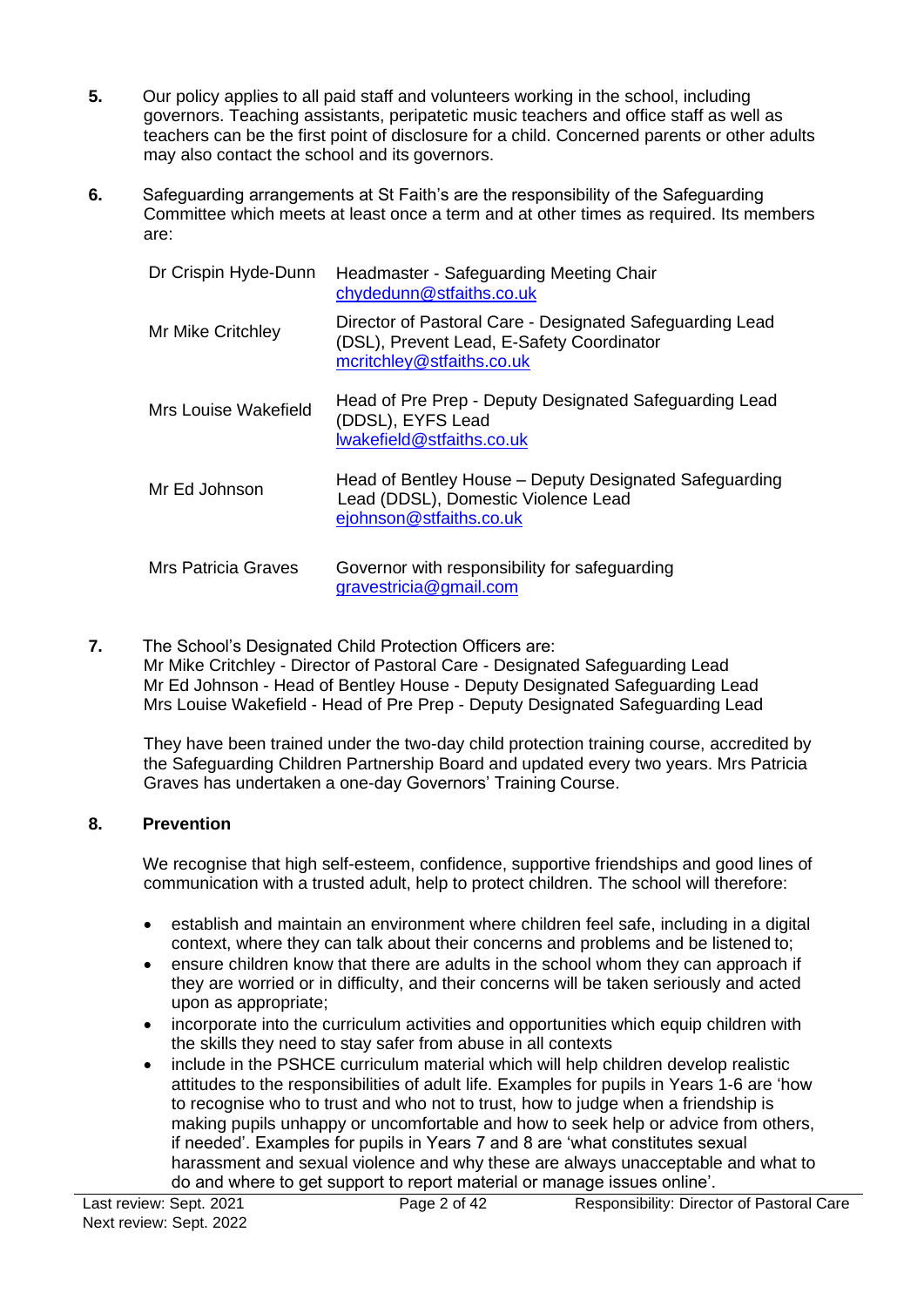### **9. Procedures**

We will follow the procedures set out in the Cambridgeshire and Peterborough Safeguarding Children Board 'Inter-Agency Procedures'. A copy of these procedures can be found on their website.

<http://www.safeguardingcambspeterborough.org.uk/children-board/>

- **10.** The School will:
	- appoint a senior member of staff, from the Senior Management Team, to the role of Designated Safeguarding Lead (DSL). The DSL will take lead responsibility for safeguarding and child protection. Whilst the activities of the DSL can be delegated to appropriately trained deputies, (Deputy Designated Safeguarding Leads, DDSLs), the lead responsibility for safeguarding and child protection remains with the DSL and cannot be delegated.
	- ensure that the role of DSL and DDSL is explicit in the role holder's job description.
	- ensure that the DSL has the appropriate status and authority within the school to carry out the duties of the post. Give the DSL the time, funding, training, resources and support to provide advice and support to other staff on child welfare and child protection matters. (See 'Keeping Children Safe in Education, 2021, Annex C). Ensure that the DSL and deputies have undertaken the two day training provided by the Education Safeguarding Team and that this training is updated at least every two years.
	- ensure that in addition to the formal training set out above, the DSL and DDSLs refresh their knowledge and skills e.g. via bulletins, meetings or further reading at least annually.
	- ensure that every member of staff and the governing body knows who the Designated Safeguarding Leads and Deputies are and the procedures for passing on concerns from the point of induction. (See Appendix 1 of this policy for details of these procedures).
	- ensure that the DSL or a DDSL is available either in person or via a phone conversation (during school hours, during term-time) to discuss any safeguarding concerns. Ensure that all staff are clear upon the course of action they must take if in exceptional circumstances the DSL and DDSL are not available. (For contingency arrangements in the event that a DSL/DDSL is not available see Appendix 1).
	- liaise with the three safeguarding partners (Local Authority, clinical commissioning group and police) as appropriate and work with other agencies in line with Working Together to Safeguard Children, 2018.
	- nominate a governor for safeguarding and child protection who has undertaken appropriate training.
	- ensure all staff members undergo safeguarding and child protection training at induction. Ensure that staff training is regularly updated and that in addition to this training all staff members receive regular safeguarding and child protection updates as required but at least annually.
	- ensure that all staff, paid and unpaid, recognise their duty and feel able to raise concerns about poor or unsafe practice in regard to children and that such concerns are addressed sensitively and effectively in a timely manner in accordance with agreed whistle-blowing policies.
	- ensure that parents are informed of the responsibility placed on the school and staff in relation to child protection by setting out these duties in the Parent Handbook.
	- ensure that this policy is available publicly on the school website.
	- help promote educational outcomes by sharing the information about the welfare, safeguarding and child protection issues that children who have or have had a social worker are experiencing with teachers and the Senior Management Team.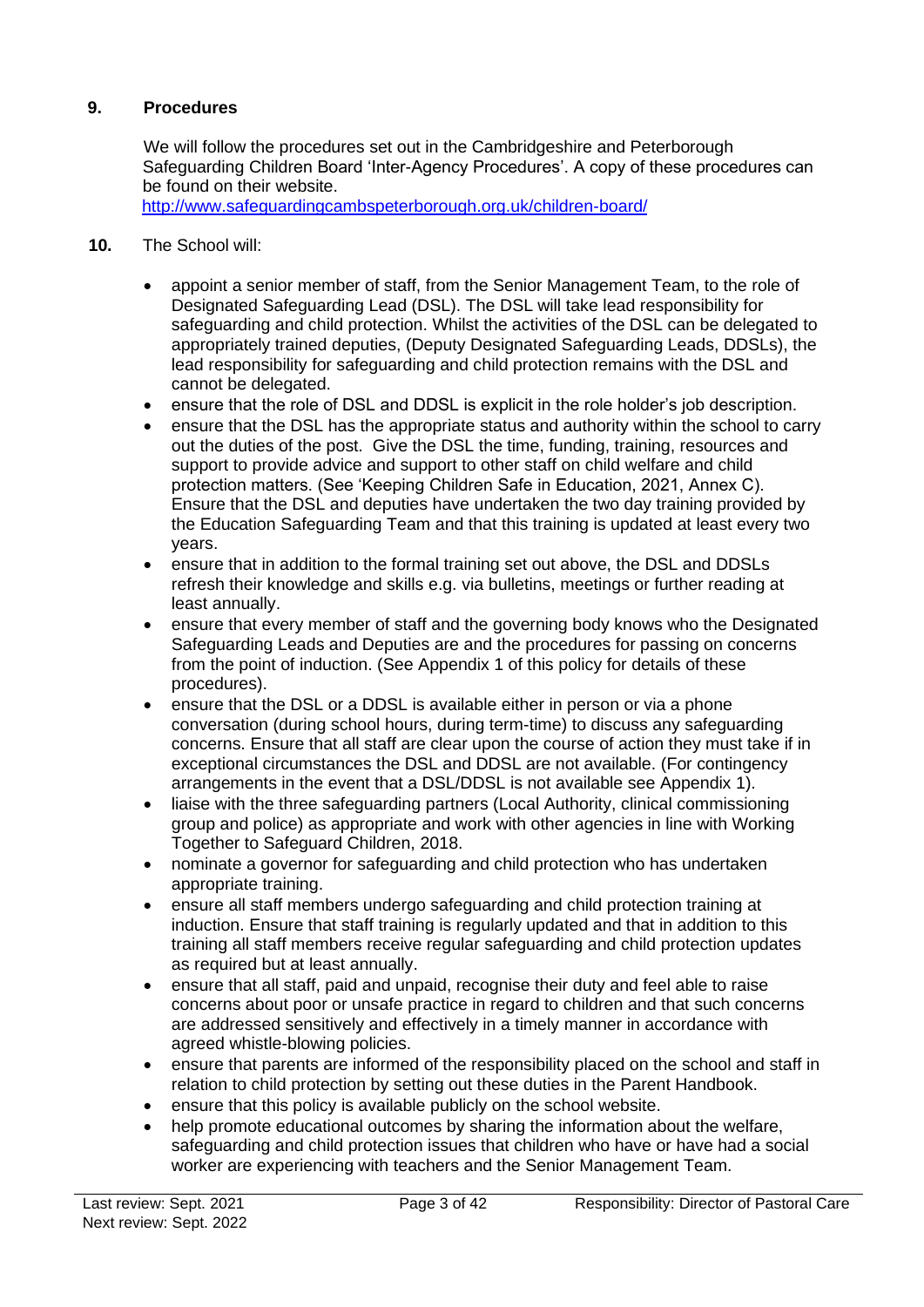### **11. Role of School Staff and Governors**

The School will ensure that every member of staff and governor knows:

- the name of the Designated Safeguarding Lead/Deputy Designated Safeguarding Leads and their roles
- how to identify the signs of abuse and neglect
- how to pass on and record concerns about a pupil
- that they have an individual responsibility to be alert to the signs and indicators of abuse and for referring safeguarding concerns to the DSL/DDSLs
- that they have a responsibility to provide a safe environment in which children can learn
- where to find the Inter–Agency Procedures on the Safeguarding Children Partnership Board website
- their role in the early help process;
- the process for making referrals to children's social care
- the safeguarding response to children who go missing in education

### **12. Training**

Basic child protection training, led by Cambridgeshire Education Safeguarding Team, takes place every three years; in addition, the school provides regular in-house safeguarding and child protection training, so that all staff and volunteers from the point of their induction, have the skills to identify and report cases, or suspected cases, of abuse. This training is updated at least annually to ensure that staff are confident about:

- the school's statutory responsibility
- their personal responsibility
- the school's policies and procedures
- the need to be alert to the signs and indicators of possible abuse, including child sexual exploitation, female genital mutilation and radicalisation
- the need to record concerns
- how to support and respond to a child who tells of abuse

The staff are required to read these documents and agree to work to their guidance and standards:

- St Faith's School 'Safeguarding Children Policy'
- 'Keeping Children Safe in Education Part 1, including 'Annex B' (September 2021)
- The Safer Recruitment Consortium's 'Guidance for safer working practice for those working with children and young people in education settings' (May 2019). This guidance is particularly important for safeguarding arrangements where teaching staff are involved in close one-to-one teaching e.g. in individual music teaching and sports coaching.

The DSL/Prevent Lead is WRAP trained. Teaching and support staff are Prevent trained and Senior staff have completed an online module on Channel (the early intervention process to protect vulnerable people from radicalisation).

The Director of Music and the Catering Manager have completed the two day DSL training course so that they can lead basic child protection and safeguarding training sessions, induction training and regular safeguarding updates.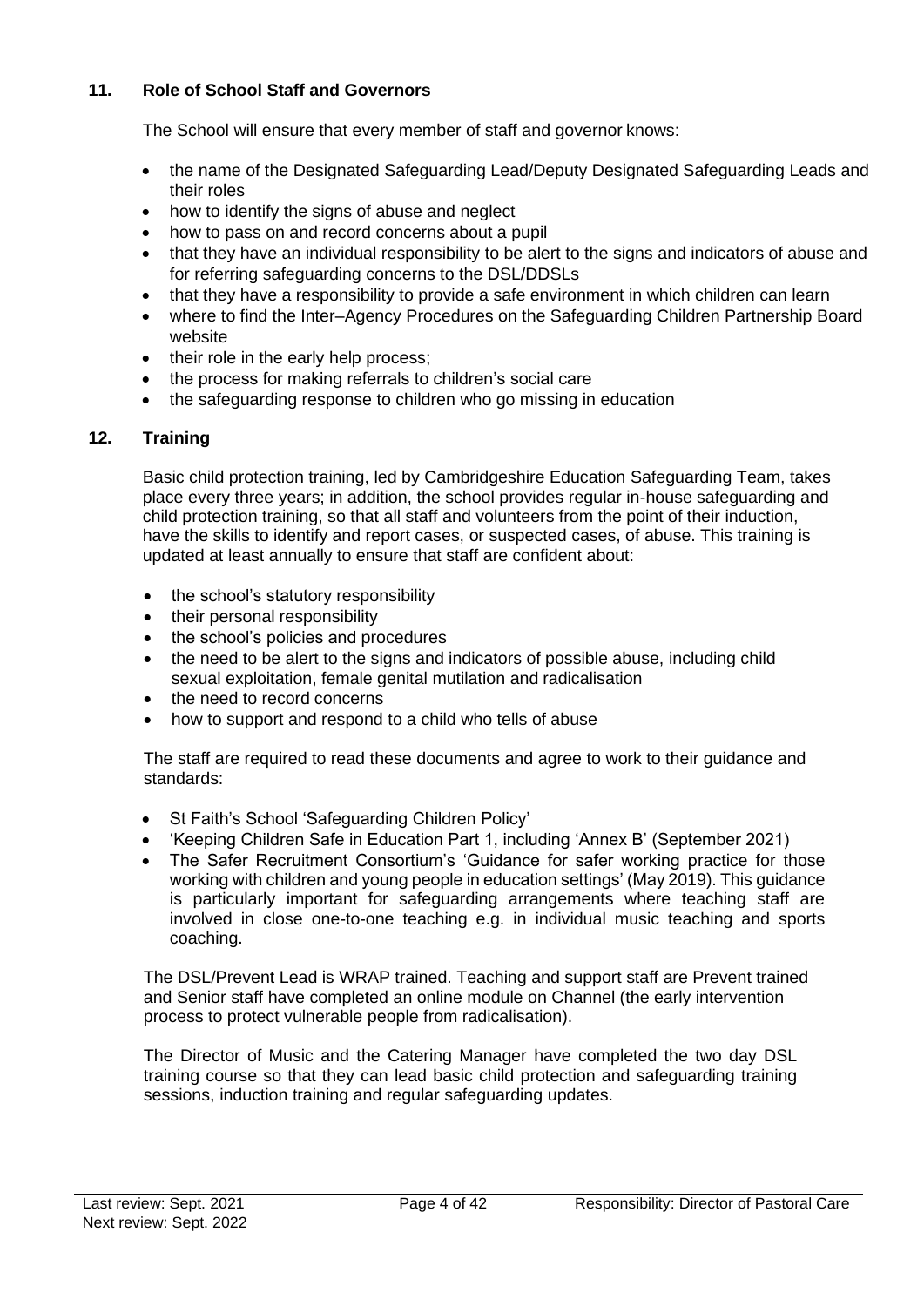### **13. Induction**

New staff attend a safeguarding talk from the DSL and complete online Prevent training. The induction pack which new staff are required to read and follow includes:

- 'KCSIE' Part 1, including 'Annex B' (September 2021)
- 'Guidance for safer working practice for those working with children and young people in education settings' (May 2019)
- St Faith's 'Safeguarding Children Policy'
- St Faith's 'Pastoral, Behaviour and Discipline Policy'
- The Leys & St Faith's Schools 'Foundation Whistle-blowing Policy & Procedure'
- St Faith's 'Teaching Staff Handbook' (including the Code of Conduct, which contains guidance to staff on acceptable use of IT, staff/pupil relationships and communications, including use of social media).
- **14.** The school will ensure that all paid staff and volunteers, recognise their duty and feel able to raise concerns about poor or unsafe adult practice in regard to children, and that such concerns are addressed sensitively and effectively in a timely manner in accordance with Whistle-blowing for Child Protection - Guidance (see Appendix 6).
- **15.** The school will ensure that parents are informed of the responsibility placed on the school and staff in relation to child protection by setting out these duties in the Parents' Handbook and school website*.* The school's Safeguarding Children Policy is available publicly via the school website.

### **16. Liaison with Other Agencies**

The school will:

- work to develop effective links with relevant services to promote the safety and welfare of all pupils;
- co-operate, as required in 'Working Together to Safeguard Children' (July 2018), with key agencies in their enquiries regarding child protection matters, including attendance, and providing written reports at child protection conferences and core groups.
- notify the relevant Social Care Unit immediately if:
	- $\circ$  the School should have to exclude a pupil who is subject to a Child Protection Plan (whether fixed term or permanently);
	- $\circ$  there is an unexplained absence of a pupil who is subject to a Child Protection Plan.
	- $\circ$  there is any change in circumstances to a pupil who is subject to a Child Protection Plan
- transfer information to the new school immediately if a pupil who is subject to a Child Protection Plan leaves. Ensure that the Child Protection Chair and Social Work Team are also informed.

### **17. Record Keeping**

The school will:

- keep clear, detailed and accurate written records of concerns about children (noting the date, event and action taken), even where there is no need to refer the matter to Social Care immediately.
- ensure that all concerns, discussions and decisions made, and the reasons for those decisions, are recorded in writing. It is good practice to keep concerns and referrals in a separate safeguarding file for each child.
- make sure that records include: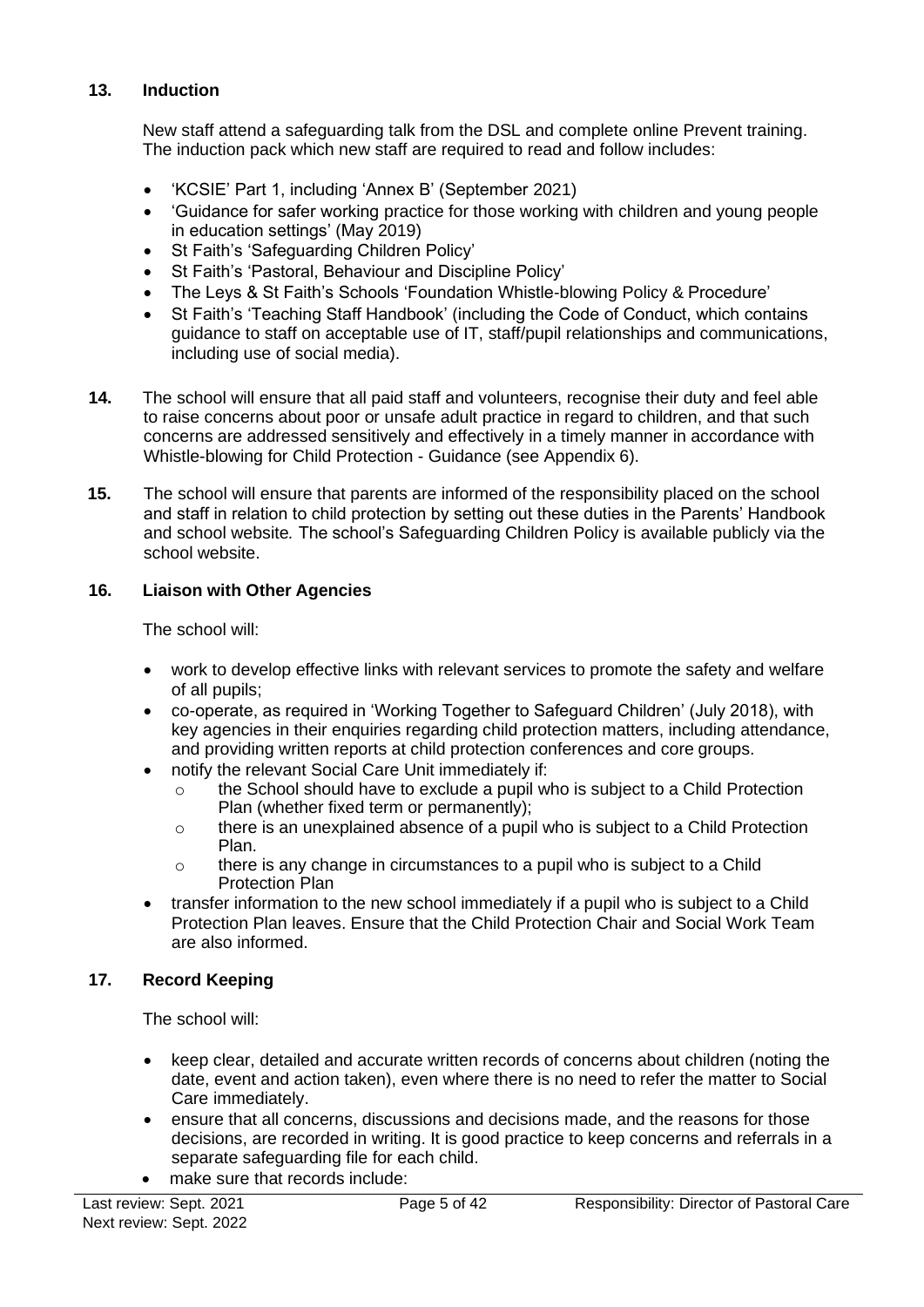- o a clear and comprehensive summary of the concern;
- o details of how the concern was followed up and resolved;
- o a note of any action taken, decisions reached and the outcome
- ensure electronic records are stored on MyConcern, a purpose-built, secure platform. These will be audited termly.
- ensure all relevant child protection records are sent to the receiving school or establishment when a pupil moves schools, within five days, in accordance with 'Keeping Children Safe in Education' (September 2021). The DSL will consider whether it would be appropriate to share information with the new school/college in advance of a child leaving.
- make parents aware that such records exist except where to do so would place the child at risk of harm.
- ensure that all actions and decisions are led by what is considered to be in the best interests of the child.

### **18. Confidentiality and Information Sharing**

Information about children and their families is defined as 'special category data', i.e. information that identifies a living individual. Collection, storage and sharing of personal data is governed by the UK General Data Protection Regulations (UK GDPR) and the Data Protection Act 2018.

The Data Protection Act 2018 does not prevent school staff from sharing information with relevant agencies, where that information may help to protect a child.

The school will:

- ensure staff and volunteers adhere to confidentiality protocols and that information is shared appropriately.
- ensure staff are aware that they have a professional responsibility to share information with other agencies in order to safeguard children, (as set out in 'Information sharing; Advice for practitioners providing safeguarding services to children, young people, parents and carers,' DfE, July 2018).
- ensure that if a member of staff receives a Subject Access Request (under the Data Protection Act 2018) from a pupil or parent they will refer the request to the DSL or Headmaster.
- ensure staff are clear with children that they cannot promise to keep secrets.

The Designated Safeguarding Lead/Deputy Designated Safeguarding Leads will:

- disclose information about a pupil to other members of staff on a 'need to know' basis. Parental consent may be required.
- aim to gain consent to share information and be mindful of situations where to do so would place a child at increased risk of harm. Information may be shared without consent if a person believes that there is good reason to do so, and that the sharing of information will enhance the safeguarding of a child in a timely manner.
- record when decisions are made to share or withhold information, who information has been shared with and why. (See 'Working Together to Safeguard Children,' July 2018)
- withhold providing the data in cases where the 'serious harm test' is met, in compliance with schools' obligations under the Data Protection Act 2018 and the UK GDPR. Where in doubt, independent legal advice should be sought.
- seek advice about confidentiality from outside agencies if required. (See 'Information sharing; Advice for practitioners providing safeguarding services to children, young people, parents and carers,' DfE, July 2018).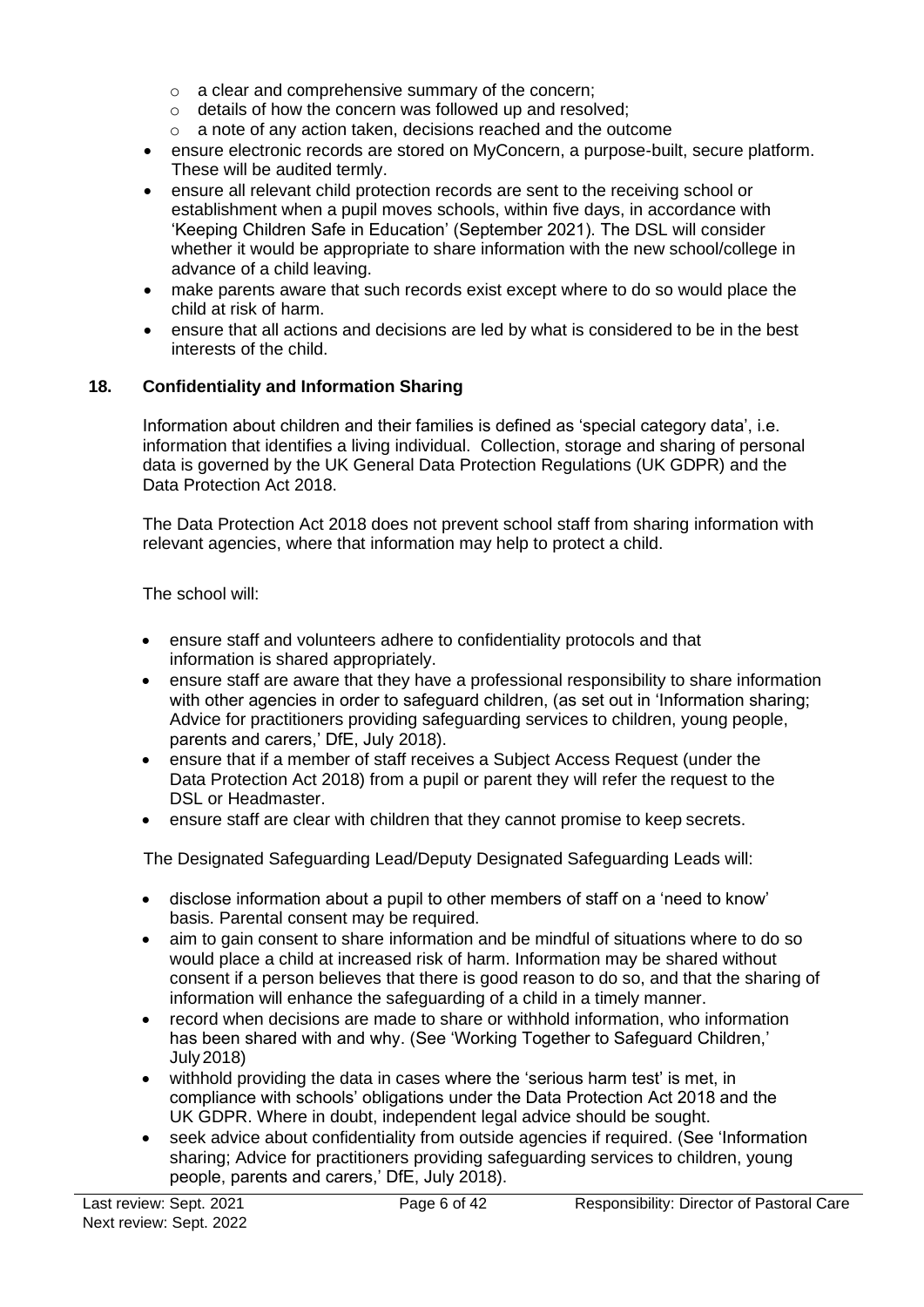### **19. Communication with Parents/Carers**

The school will:

- ensure that parents/carers are informed of the responsibility placed on the school and staff in relation to child protection by setting out its duties in the Parents' Handbook and on the school website.
- undertake appropriate discussion with parents/carers prior to the involvement of another agency, unless the circumstances preclude this action.
- discuss with Children's Social Care if the school believes that notifying parents could place the child or another person at immediate risk of harm or prejudice the prevention or detection of crime. Further guidance on this can be found in the Effective Support for Children and Families in Cambridgeshire and Peterborough.
- Record in MyConcern any discussion that has taken place with parents, or if a decision has been made not to discuss the matter with parents. The rationale must be recorded. Records may subsequently be disclosed to relevant partner agencies if Child Protection proceedings commence.

### **20. Supporting children**

St Faith's recognises that any child may be subject to abuse and neglect and that mental health problems can, in some cases, be an indicator that a child has suffered or is at risk of suffering abuse, neglect or exploitation. This will have an adverse impact on children which may last into adulthood without appropriate intervention and support. School may be the only stable, secure and predictable element in the lives of children at risk. Children who have experienced abuse or neglect may display this through their own behaviour, which may be challenging and defiant or passive and withdrawn. We recognise that children may develop abusive behaviours and that these children may need to be referred on for appropriate support and intervention.

The school will support all children by:

- promoting educational outcomes and sharing information about the welfare, safeguarding and child protection issues that children (including children with a social worker) are experiencing/have experienced with teaching staff and SMT.
- liaising with the DSL/DDSLs where safeguarding concerns are linked to mental health in school, for advice on case management.
- providing curricular opportunities to encourage self-esteem and self-motivation.
- creating an ethos that actively promotes a positive, supportive and safe environment and values the whole community.
- applying the school's behaviour policy effectively and liaising with other agencies which support the pupil such as Social Care, Child and Adolescent Mental Health Services, Cambridgeshire Sexual Behaviour Service or Early Help Teams.
- promoting supportive engagement with parents and/or carers in safeguarding and promoting the welfare of children, including where families may be facing challenging circumstances.
- recognising that any child may benefit from early help. Staff are encouraged to consider the wider environmental factors present in a child's life which could pose a threat to their welfare or safety, (contextual safeguarding). Staff are required to be particularly alert to the potential need for early help for children in particular circumstances. See pages 8 – 9 of Keeping Children Safe in Education 2021 for the complete list. The list includes:

YOUNG CARERS The school recognises that children who are living in a home environment which requires them to act as a young carer for a family member or a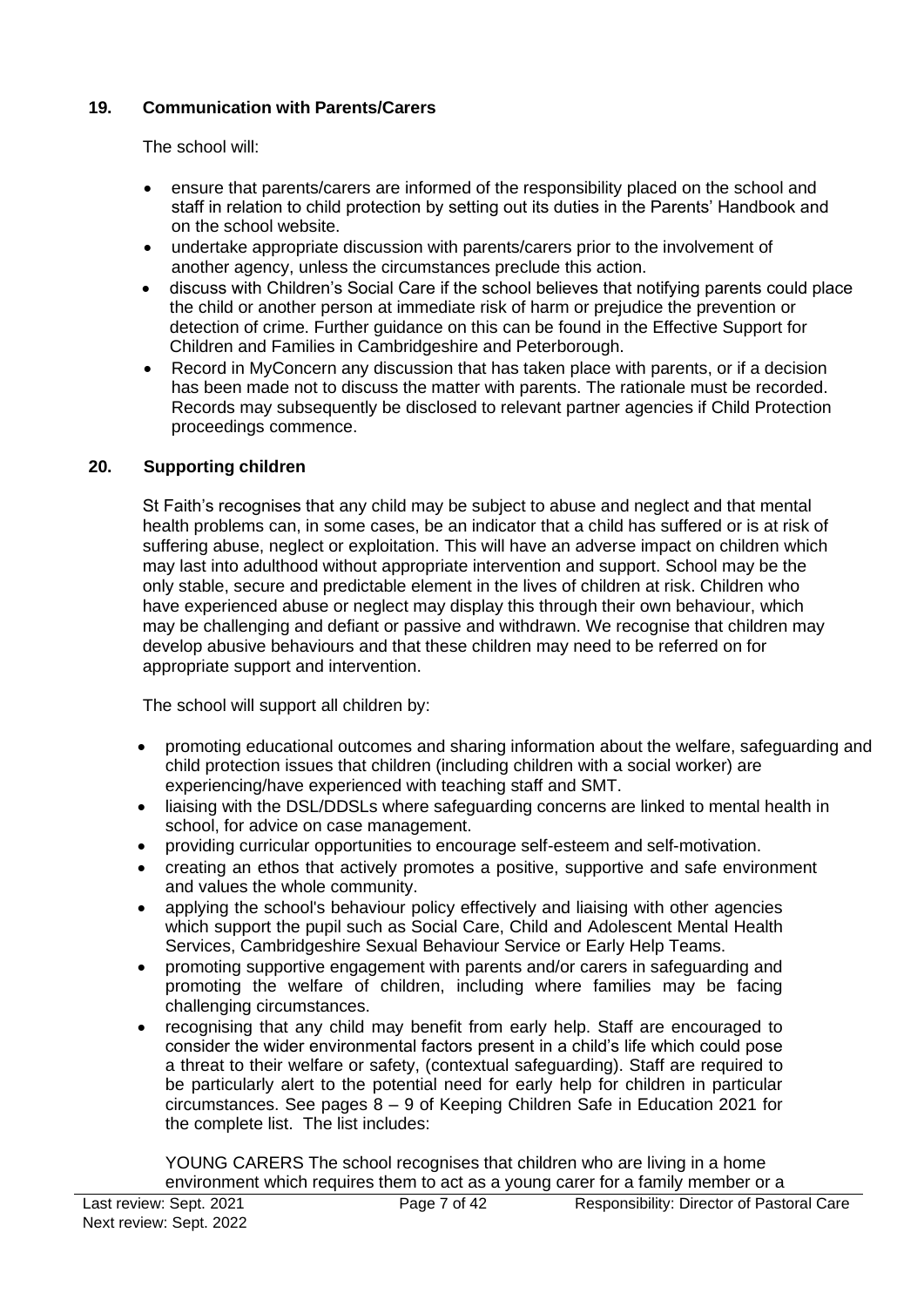friend, who is ill, disabled or misuses drugs or alcohol can increase their vulnerability and that they may need additional support and protection. St Faith's will:

- o seek to identify young carers
- $\circ$  offer additional support internally
- o signpost to external agencies
- be particularly vigilant to the welfare of young carers and follow the procedures outlined in this policy, referring to Early Help or Social Care as required if concerns arise.

CHILDREN WITH DISABILITIES, ADDITIONAL NEEDS OR SPECIAL EDUCATIONAL NEEDS We recognise that, statistically, children with additional needs, special educational needs, emotional and behavioural difficulties and disabilities are most vulnerable to abuse. The school has some pupils with emotional and behavioural difficulties and/or challenging behaviours. The school will support staff to decide appropriate strategies that will reduce anxiety for the individual child and raise self-esteem. Whilst any child may benefit from early help, staff are encouraged to consider the wider environmental factors present in a child's life which could pose a threat to their welfare or safety, (contextual safeguarding). Staff are required to be particularly alert to the potential need for early help for children with disabilities, additional needs or SEND.

CHILDREN WHO HAVE FAMILY MEMBERS IN PRISON The school will treat information shared by the family in confidence and it will be shared on a 'need to know' basis. The school will work with the family to provide the best ways of supporting the child and minimise the risk of the child not achieving their full potential.

PRIVATELY FOSTERED CHILDREN Private fostering is when a child under the age of 16, (under 18 if disabled) is provided with care and accommodation by a person who is not a parent, person with parental responsibility for them or relative in their own home for 28 days or more. The school will follow the mandatory duty to inform the local authority of any 'Private Fostering' arrangements and refer to the Specialist Fostering Team.

CHILDREN WHO HAVE RETURNED HOME TO THEIR FAMILY FROM CARE St Faith's recognises that a previously looked after child potentially remains vulnerable. School will vigilantly monitor the welfare of previously looked after children, keep records and notify Social Care as soon as there is a recurrence of a concern in accordance with the Cambridgeshire and Peterborough Safeguarding Children Partnership Board 'Inter - Agency Procedures.'

### **21. Peer-on-peer Abuse / Bullying**

Peer-on-peer abuse can manifest itself in many ways. It can include but is not limited to: bullying (including cyberbullying, prejudice-based and discriminatory bullying); abuse within intimate partner relationships; physical abuse such as hitting, kicking, shaking, biting, hair pulling, or otherwise causing physical harm; sexual violence and sexual harassment; consensual and non-consensual sharing of nudes and semi-nudes images and/or videos; causing someone to engage in sexual activity without consent, such as forcing someone to strip, touch themselves sexually, or to engage in sexual activity with a third party; upskirting part of the Voyeurism (Offences) Act, April 2019) and initiation/ hazing type violence and rituals.

A case of peer-on-peer abuse would be considered to be a safeguarding matter where there is 'reasonable cause to suspect that a child is suffering or likely to suffer significant harm.'

All forms of Peer-on-peer abuse are unacceptable and will be taken seriously. Addressing inappropriate behaviour (even if it appears to be relatively innocuous) can be an important intervention that helps prevent problematic, abusive and/or violent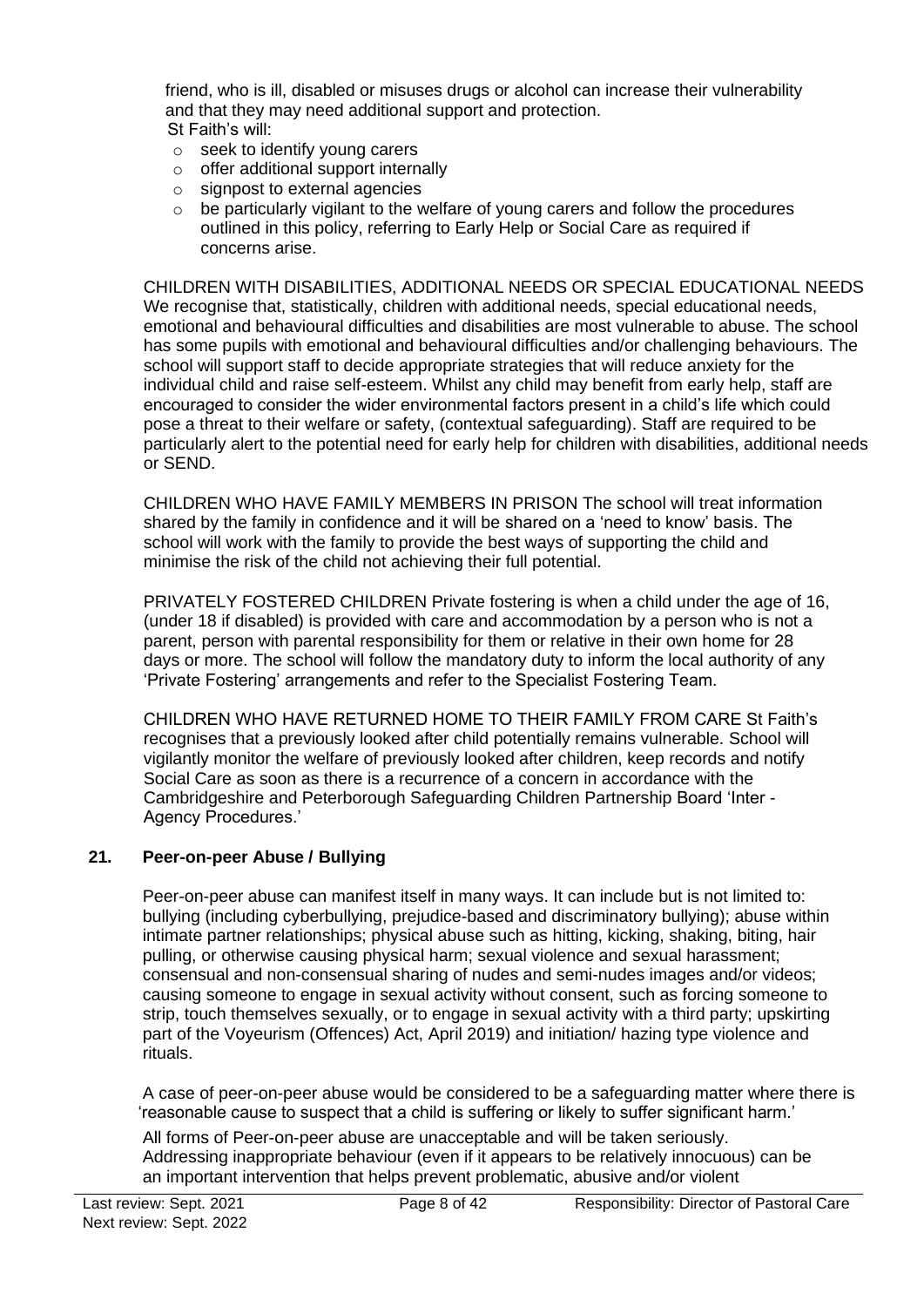behaviour in the future. The school will therefore:

- create a whole school protective ethos in which peer-on-peer abuse, including sexual violence and sexual harassment will not be tolerated.
- provide training for staff about recognising and responding to peer-on-peer abuse, including raising awareness of the gendered nature of peer abuse, with girls more likely to be victims and boys perpetrators.
- ensure that staff do not dismiss instances of peer-on-peer abuse, including sexual violence and sexual harassment, as an inevitable part of growing up or as mere 'banter' or 'having a laugh'.
- include within the curriculum, information and materials that support children in keeping themselves safe from abuse, including abuse from their peers and online.
- provide Relationship and Sex Education (RSE) which includes teaching about consent.
- ensure that staff are aware that some groups are potentially more at risk. Evidence shows girls, children with special educational needs and disabilities (SEND) and LGBT children are at greater risk.
- always consider the welfare of both the victim(s) and perpetrator(s) in these situations. See the Anti-Bullying & the Pastoral, Behaviour and Discipline Policy for further information on record keeping and sanctions.
- ensure that staff members follow the procedures outlined in this policy when they become aware of peer on peer abuse.

### **22. Sharing of nudes and semi-nudes**

This information should be used in conjunction with the Government guidance 'Sharing nudes and semi-nudes: advice for education settings working with children and young people' (December 2020)

Sharing of nudes and semi-nudes involves the sending or posting of nude or seminude images, videos or live streams by young people under the age of 18 online. Professionals may also refer to nudes and semi-nudes as 'Youth produced sexual imagery', 'indecent imagery' or 'sexting'.

Making, possessing and distributing any imagery of someone under 18 which is 'indecent' is illegal. This includes imagery of yourself if you are under 18. It is an offence to possess, distribute, show and make indecent images of children. A child is classified as anyone under the age of 18.

All incidents involving sharing of nudes or semi-nudes should be responded to in line with the School's Safeguarding Children Policy.

If an incident involving sharing of nudes or semi-nudes comes to the School's attention:

- the incident should be referred to the DSL as soon as possible
- the DSL should hold an initial review meeting with appropriate school staff
- there should be subsequent interviews with the young people involved (if appropriate)
- parents should be informed at an early stage and involved in the process unless there is good reason to believe that involving parents would put the young person at risk of harm
- at any point in the process if there is a concern a young person has been harmed or is at risk of harm, a referral should be made to children's social care and/or the police immediately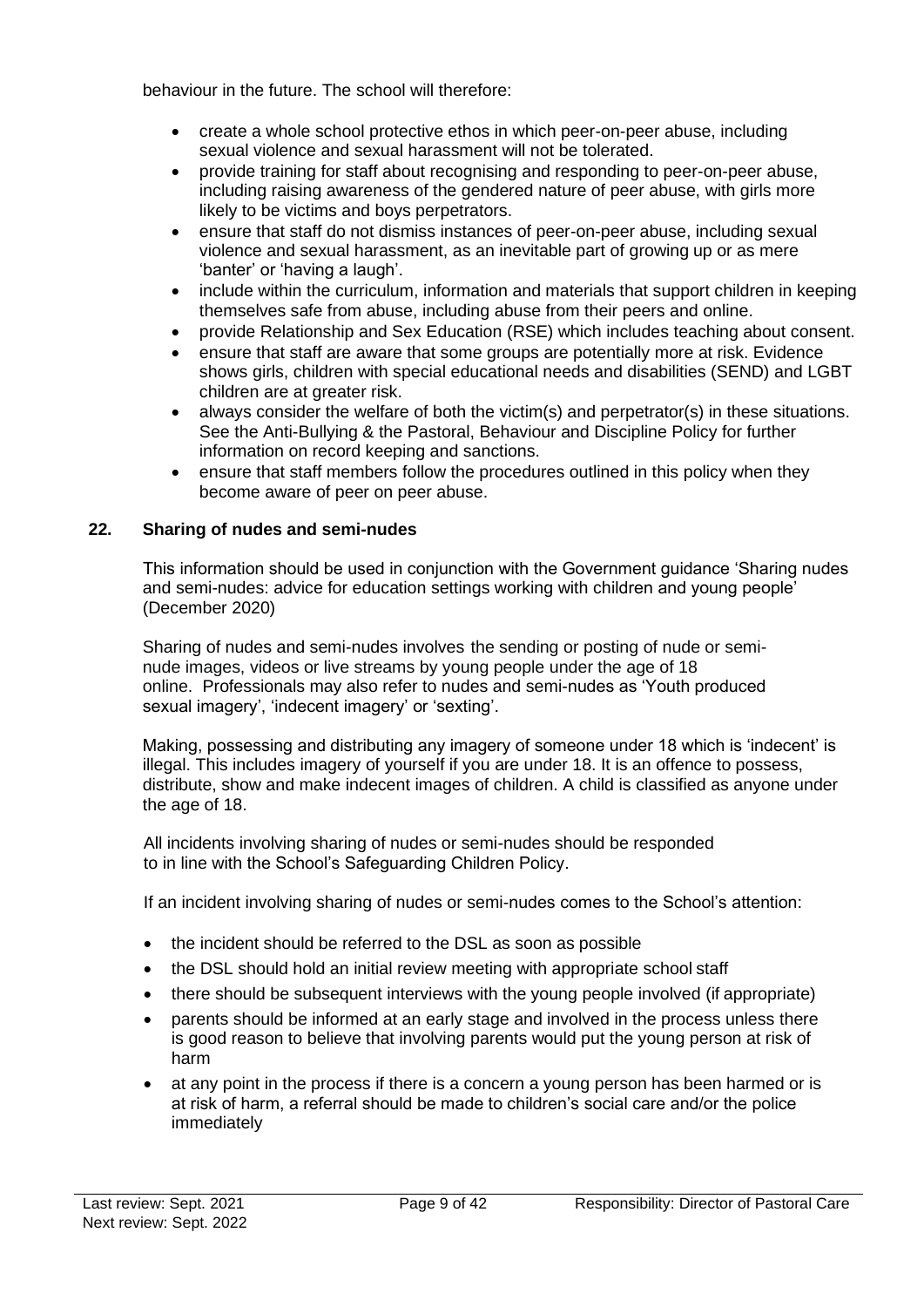### **Disclosure**

Disclosures about sharing of nudes and semi-nudes can happen in a variety of ways. The pupil affected may inform a Tutor, the DSL, or any member of the School staff. They may report through an existing reporting structure, or a friend or parent may inform someone in school, or inform the police directly.

Any direct disclosure by a young person must be taken very seriously. A young person who discloses that they are the subject of sexual imagery is likely to be embarrassed and worried about the consequences. It is likely that disclosure in school is a last resort and they may have already tried to resolve the issue themselves.

In the event of a disclosure about sharing of nudes and semi-nudes, staff should speak to the DSL or a DDSL and complete a MyConcern entry.

The DSL/DDSL, should establish the following:

- whether there is an immediate risk to a young person or young people
- if a referral should be made to the police and/or children's social care
- if it is necessary to view the imagery in order to safeguard the young person **in most cases, imagery should not be viewed**
- what further information is required to decide on the best response
- whether the imagery has been shared widely and via what services and/or platforms
- whether immediate action should be taken to delete or remove images from devices or online services
- any relevant facts about the young people involved which would influence risk assessment
- if there is a need to contact another school, college, setting or individual
- whether to contact parents or carers of the pupils involved in most cases parents should be involved

An immediate referral to police and/or children's social care should be made if at this initial stage:

- the incident involves an adult
- there is reason to believe that a young person has been coerced, blackmailed or groomed, or if there are concerns about their capacity to consent (for example, owing to special educational needs)
- what you know about the imagery suggests the content depicts sexual acts which are unusual for the young person's developmental stage, or are violent
- the imagery involves sexual acts and any pupil in the imagery is under 13
- the pupil is at immediate risk of harm owing to the sharing of the imagery, for example, they are presenting as suicidal or self-harming

If none of the above apply, then the DSL, with input from the Headmaster, may decide to respond to the incident without involving the police or children's social care. The decision should be in line with the school's safeguarding procedures and should be based on consideration of the best interests of the child/children involved. The decision should be reviewed throughout the process of responding to the incident.

The decision to respond to the incident without involving the police or children's social care would be made in cases where the DSL is confident that the school has enough information to assess the risks to pupils involved and the risks can be managed within the school's pastoral support and disciplinary framework. A decision can always be made to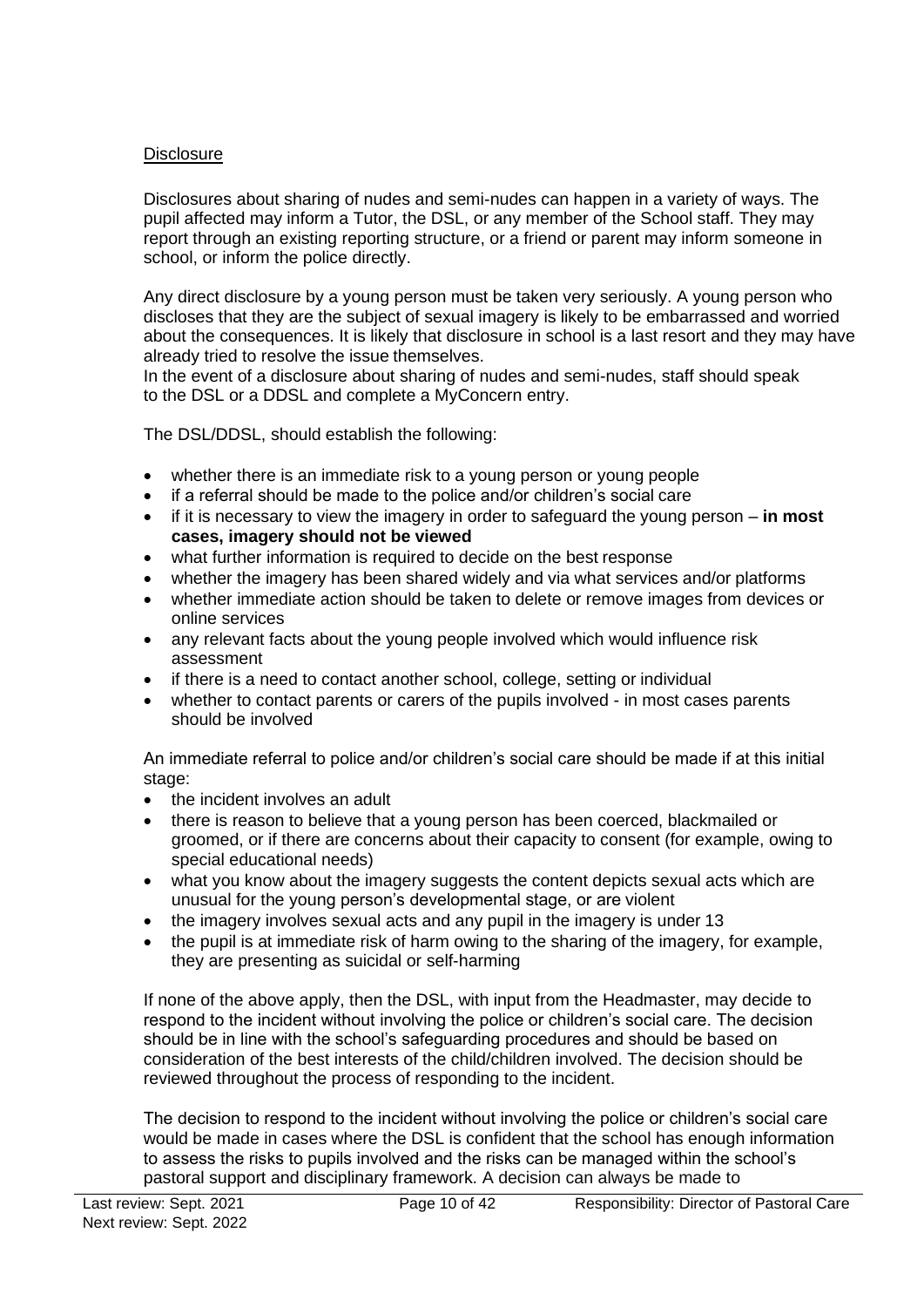escalate the incident at any time if further information is disclosed at a later date.

## **23. Children Misusing Drugs or Alcohol**

The discovery that a young person is misusing legal or illegal substances, or reported evidence of their substance misuse, is not necessarily sufficient in itself to initiate child protection proceedings, but the school will consider such action in the following situations:

When there is evidence or reasonable cause:

- to believe the young person's substance misuse may cause him or her to be vulnerable to other abuse such as sexual abuse;
- to believe the pupil's substance related behaviour is a result of abuse or because of pressure or incentives from others, particularly adults;
- where the misuse is suspected of being linked to parent/carer substance misuse;
- where the misuse indicates an urgent health or safeguarding concern;
- where the child is perceived to be at risk of harm through any substance associated criminality.

## **24. Children Living with Substance Misusing Parents/Carers**

Misuse of drugs and/or alcohol is strongly associated with Significant Harm to children, especially when combined with other features such as domestic violence. Further enquiries and or further action will be taken when the school receives reliable information about drug and alcohol abuse by a child's parents/carers in the following circumstances:

- use of the family resources to finance the parent's dependency, characterised by inadequate food, heat and clothing for the children;
- children exposed to unsuitable caregivers or visitors, e.g. customers or dealers;
- the effects of alcohol leading to an inappropriate display of sexual and/or aggressive behaviour;
- chaotic drug and alcohol use leading to emotional unavailability, irrational behaviour and reduced parental vigilance;
- disturbed moods as a result of withdrawal symptoms or dependency;
- unsafe storage of drugs and/or alcohol or injecting equipment;
- drugs and/or alcohol having an adverse impact on the growth and development of the unborn child.

## **25. Children Living with Domestic Abuse**

 The Domestic Abuse Act 2021 introduces the first ever statutory definition of domestic abuse and recognises the impact of domestic abuse on children, as victims in their own right, if they see, hear or experience the effects of abuse.

 All children can witness and be adversely affected by domestic abuse in the context of their home life where domestic abuse occurs between family members. Experiencing domestic abuse and/or violence can have a serious, long lasting emotional and psychological impact on children. In some cases, a child may blame themselves for the abuse or may have had to leave the family home as a result.

 Young people can also experience domestic abuse within their own intimate relationships. This form of peer on peer abuse is sometimes referred to as 'teenage relationship abuse'. Depending on the age of the young people, this may not be recognised in law under the statutory definition of 'domestic abuse' (if one or both parties are under 16).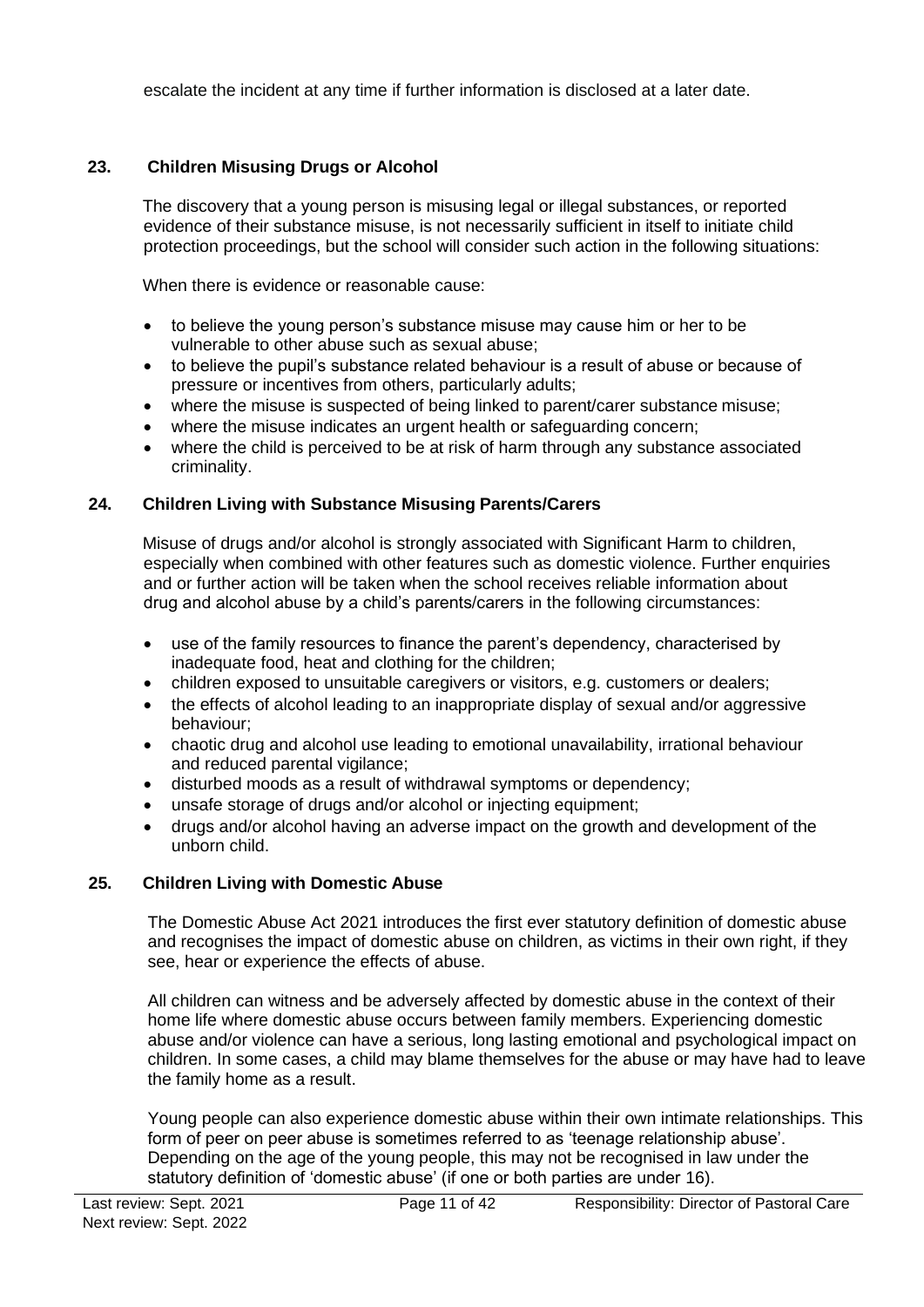Domestic Abuse is defined as any incident or pattern of incidents of controlling, coercive or threatening behaviour, violence or abuse between those aged 16 or over who are 'personally connected' regardless of gender or sexuality. This can encompass but is not limited to the following types of abuse: psychological, physical, sexual, financial and emotional, coercive or controlling behaviour.

St Faith's recognises that where there is Domestic Abuse in a family, the children/young people will always be affected; the longer the violence continues, the greater the risk of significant and enduring harm, which they may carry with them into their adult life and relationships. Domestic Abuse can also affect children in their personal relationships as well as in the context of home life.

Staff will follow the procedures outlined in this policy if concerns of Domestic Abuse arise. The school will vigilantly monitor the welfare of children living in domestic abuse households, offer support to them and contribute to any Multi-Agency Risk Assessment Conference (MARAC) safety plan as required.

 At St Faith's we are working in partnership with Cambridgeshire Police and Cambridgeshire County Council to identify and provide appropriate support to pupils who have experienced domestic abuse in their home; this scheme is called Operation Encompass.

 In order to achieve this, Cambridgeshire's Education Safeguarding Team will share police information of all domestic incidents, where one of our pupils has been present, with the Designated Safeguarding Lead

 On receipt of any information, the DSL will decide on the appropriate support the child may require. The Operation Encompass information is stored in the child's MyConcern file. All information sharing and resulting actions will be undertaken in accordance with the 'Cambridgeshire and Peterborough Joint Agency Protocol for Domestic Abuse – Notifications to Schools, Colleges and Early Years settings'.

#### **26. Children showing signs of Abuse and/or Neglect**

St Faith's recognises that experiencing abuse or neglect may have an adverse impact on those children which may last into adulthood without appropriate intervention and support. School may be the only stable, secure and predictable element in the lives of children at risk. Children who have experienced abuse or neglect may display this through their own behaviour, which may be challenging and defiant or passive and withdrawn. We recognise that children may develop abusive behaviours and that these children may need to be referred on for appropriate support and intervention.

All staff should be aware that safeguarding incidents and/or behaviours can be associated with factors outside the school or college and/or can occur between children outside of these environments. All staff, but especially the designated safeguarding lead (and deputies) should consider whether children are at risk of abuse or exploitation in situations outside their families. Extra-familial harms take a variety of different forms and children can be vulnerable to multiple harms including (but not limited to) sexual exploitation, criminal exploitation, and serious youth violence.

St Faith's will provide training for staff to ensure that they have the skills to identify and report cases, or suspected cases, of abuse in accordance with the procedures outlined in this policy.

#### **27. Children at risk of 'Honour- Based' Violence including Female Genital Mutilation**

Last review: Sept. 2021 Next review: Sept. 2022 Page 12 of 42 **Responsibility: Director of Pastoral Care** So called 'honour-based' abuse (HBA) encompasses incidents which have been committed to protect or defend the honour of the family and/or community, including breast ironing,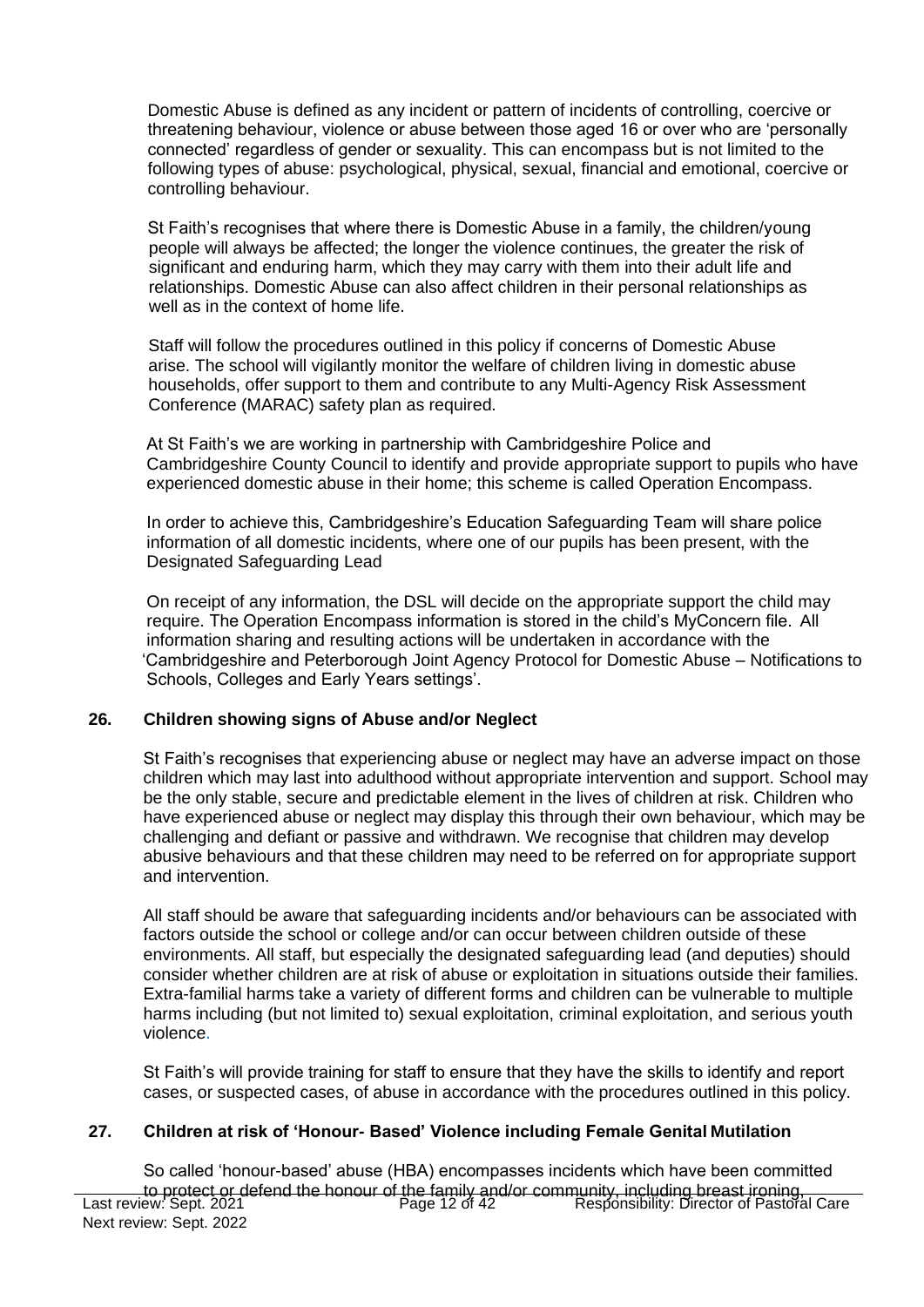female genital mutilation (FGM) and forced marriage. The school takes these concerns seriously and staff are made aware of the possible signs and indicators that may alert them to the possibility of HBA. Staff are required to treat all forms of HBA as abuse and follow the procedures outlined in this policy.

FGM is a procedure involving the partial or total removal of the external female genitalia or other injury to the female genital organs. FGM is illegal in the UK. Any indication that a child is at risk of FGM, where FGM is suspected, or where the woman is over 18, will be dealt with under the child protection procedures outlined in this policy. Staff will report concerns to the DSL, who will make appropriate and timely referrals to social care. In these cases, parents will not be informed before seeking advice and the case will still be referred to social care even if it is against the pupil's wishes.

In accordance with the Female Genital Mutilation Act, it is a statutory duty for teachers in England and Wales to report 'known' cases of FGM in under-18s which they identify in the course of their professional work to the police. Teachers should still consider and discuss any such case with the DSL and involve social care as appropriate, but the teacher will personally report to the police that an act of FGM appears to have been carried out.

Advice and support can be sought from The NSPCC FGM helpline – 0800 028 3550.

### **28. Children at Risk of Child Sexual Exploitation (CSE)**

Child sexual exploitation is a form of child sexual abuse. It occurs where an individual or group takes advantage of an imbalance of power to coerce, manipulate or deceive a child or young person under the age of 18 into sexual activity (a) in exchange for something the victim needs or wants, and/or (b) for the financial advantage or increased status of the perpetrator or facilitator. The victim may have been sexually exploited even if the sexual activity appears consensual. Child sexual exploitation does not always involve physical contact; it can also occur through the use of technology.

CSE can be a one-off occurrence or a series of incidents over time. It can take many different forms from the seemingly 'consensual' relationship to serious organised crime involving gangs and groups. It can involve force and/or enticement-based methods of compliance and may, or may not, be accompanied by violence or threats of violence.

It is important to recognise that some young people who are being sexually exploited do not show any external signs of this abuse and may not recognise it as abuse. Children who go missing can be at increased risk of sexual exploitation.

 The Designated Safeguarding Lead will complete the Safeguarding Children Partnership Board's [Exploitation Risk Assessment and Management Tool](http://www.safeguardingcambspeterborough.org.uk/wp-content/uploads/2018/05/Exploitation-CSECCE-Risk-Assessment-Tool.docx) and refer to Social Care if there is a concern that a young person may be at risk of CSE.

### **29. Children at risk of criminal exploitation**

Criminal exploitation of children is a form of harm that is a typical feature of county lines activity.

 Drug networks or gangs exploit children and young people to carry drugs and money from urban areas to suburban and rural areas. Exploitation can occur even if activity appears to be consensual.

 All staff will consider whether children are at risk of abuse or exploitation in situations outside their families. The School will address indicators of child criminal exploitation with staff through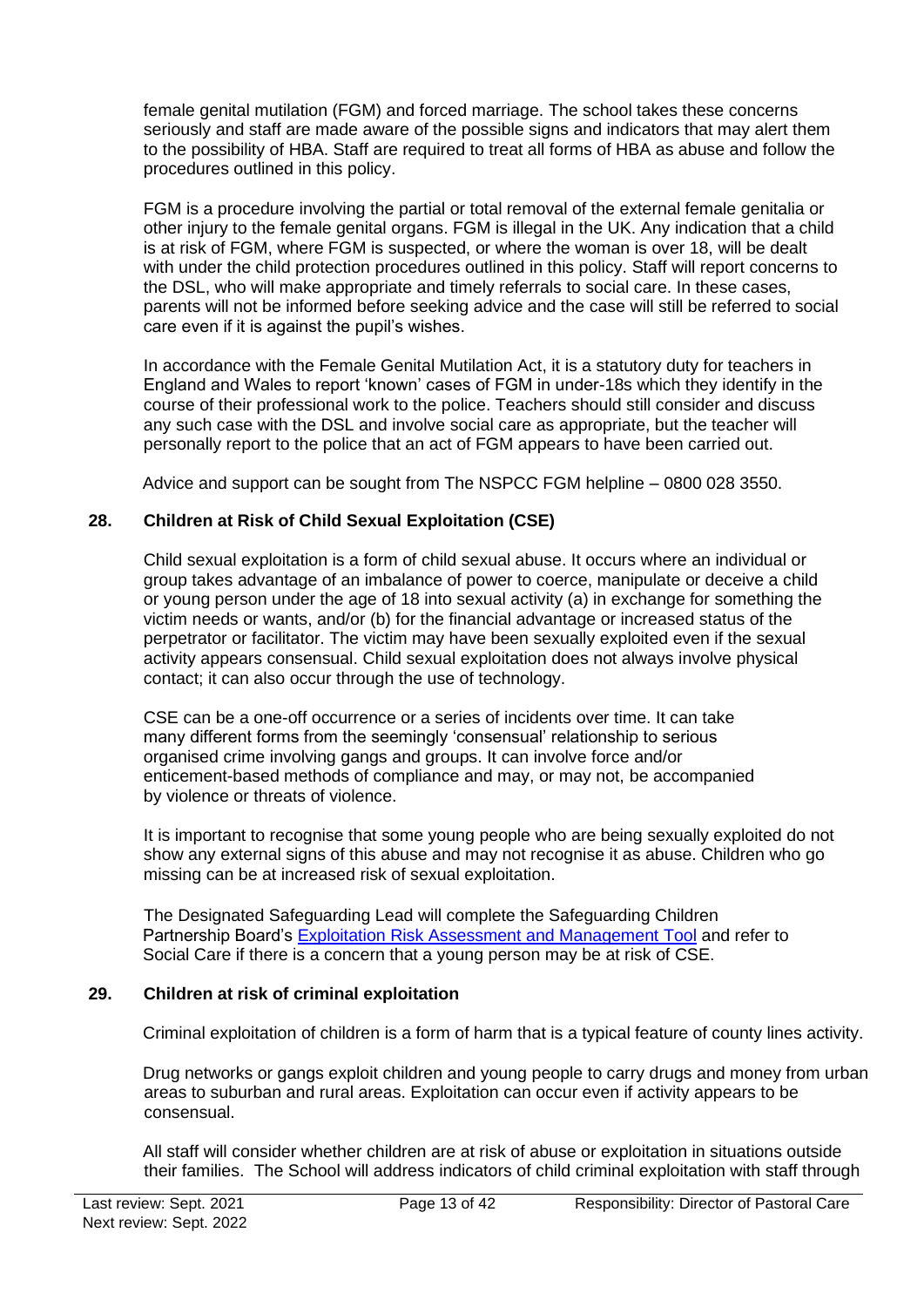training. Staff will follow the procedures outlined in this policy if concerns of criminal exploitation arise.

 The Designated Safeguarding Lead will complete Safeguarding Children Partnership Board's [Exploitation Risk Assessment and Management Tool](http://www.safeguardingcambspeterborough.org.uk/wp-content/uploads/2018/05/Exploitation-CSECCE-Risk-Assessment-Tool.docx) and refer to Social Care if there is a concern that a young person may be at risk of criminal exploitation.

 The school recognises that young people who go missing can be at increased risk of child criminal exploitation, modern slavery and/or trafficking.

#### **30. Children Missing Education**

St Faith's recognises that children repeatedly missing education can act as a warning sign of a range of safeguarding possibilities including abuse, neglect, child sexual exploitation and child criminal exploitation, modern slavery, mental health problems, risk of substance abuse, risk of travelling to conflict zones, and risk of FGM or forced marriage.

St Faith's has an admission register and an attendance register which all pupils are placed on in accordance with the law. The school monitors attendance of individual pupils closely.

At St Faith's, parents are required to seek permission in writing for leave of absence prior to the event. These requests are then considered and authorised or declined by the Deputy Head.

If a child is absent through illness, parents are required to telephone the school before 08:30 on each day of absence, giving details. Where a child is absent without explanation, contact will be made with the family by a member of the Office team. Tutors monitor children's attendance and any concerns regarding prolonged absence or patterns of absence are followed up.

The School will make contact with parents if a child has failed to arrive at school without explanation on their first day. If attendance falls below 80-85% and some attendance is unauthorised, the family will be contacted to discuss the reasons for absence. If there are safeguarding concerns, consideration will be given to contacting an EWO (Education Welfare Officer) or asking the police to undertake checks.

The School will notify Children's Social Care (CSC) if a child who is subject to a Child Protection (CP) plan goes missing or there have been ongoing concerns.

#### Non-standard transitions

Whenever a child leaves St Faith's before completing the final year or joins the School after the start of the first year, the School is required to:

- a. Inform Cambridgeshire County Council when a pupil is about to be deleted from the admissions register under any of the fifteen grounds (Regulation 8 of the 2006 Regulations);
- b. Record details of the pupil's residence, the name of the person with whom they will reside and the name of the destination school (where we can reasonably obtain this information);
- c. Inform Cambridgeshire County Council of the pupil's destination school and home address if the pupil is moving to a new school;
- d. The School understands the importance of working collaboratively with Cambridgeshire County Council in making reasonable enquiries to locate pupils who fail to return 10days after an agreed authorised leave of absence or 20 days without authorisation.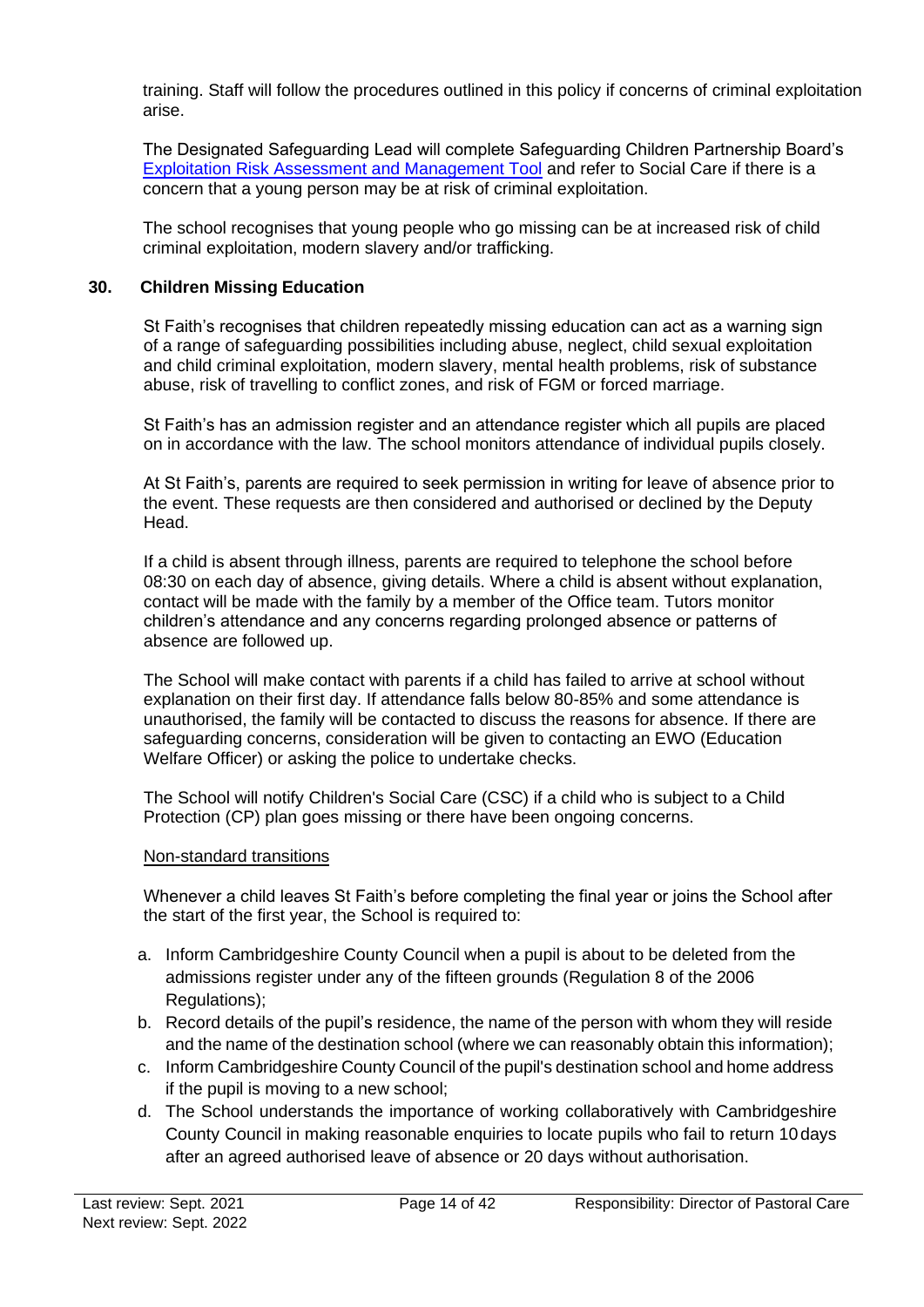#### Deleting a pupil from the school roll

If the School is aware of the pupil's destination and have confirmation of the new educational placement and that the pupil has started at the new provision, the School is

required to complete the 'Deletion from school register - Destination Confirmed Form (Independent Schools)' and send to [CME@cambridgeshire.gov.uk](mailto:CME@cambridgeshire.gov.uk)

In all other cases where the School is unaware of a pupil's destination and/or the pupil and family's whereabouts (including those pupils who fail to transfer to statutory education from nursery school) then a referral should be made to the Local Authority for Education Welfare Intervention, after the school has made initial investigation to the pupil's whereabouts. The 'CME Request for LA EWO Intervention Form (Independent Schools)' should be completed and sent to [CME@cambridgeshire.gov.uk](mailto:CME@cambridgeshire.gov.uk)

When a parent elects to home educate, the School, not the parent, has a legal duty to notify the Local Authority. The **'**EHE School Deregistration Form' should be completed and sent, along with a copy of the signed parent letter, to the Elective Home Education Office at [ElectiveHome.Education@cambridgeshire.gov.uk.](mailto:ElectiveHome.Education@cambridgeshire.gov.uk)

#### Registering a new pupil

The School is required to inform Cambridgeshire County Council when registering new pupils within five days, including the pupil's address and previous school (where this information can be reasonably obtained).

### **31. Children at Risk of Radicalisation**

St Faith's recognises that some children are vulnerable to extremist ideology and radicalisation and that protecting children from this risk forms part of the school's safeguarding approach.

The governing body will ensure that the DSL has undertaken Prevent awareness training and that all staff receive training about the Prevent duty.

The Prevent statutory guidance requires schools to have clear protocols for ensuring that any visiting speakers whether invited by staff or pupils, are suitable and appropriately supervised. The protocols at St Faiths are as follows:

- a. All visiting speakers to have a nominated point of contact at the school (the Organiser);
- b. Requesting the visiting speaker to complete the 'Visiting Speaker at St Faith's' electronic form, which asks them to outline the information they wish to communicate and to agree to the Guidelines for Visiting Speakers;
- c. Conducting research on the person/organisation to establish whether they have demonstrated extreme views/actions;
- d. Maintaining a formal register of all visiting speakers;
- e. Visitors to provide photo ID upon arrival at school;
- f. Refusal to allow people/organisations to use school premises if they have links to extreme groups or movements. Justification of the school's decision will be provided to the person/organisation in writing.
- g. Ensuring visiting speakers, without DBS, are accompanied at all times and are not left unsupervised with pupils at any point.

Staff are required to be alert to changes in children's behaviour which could indicate they need help or protection. Concerns that a child is at risk of radicalisation are referred to the DSL in the usual way and reported via MyConcern. The DSL will follow the procedures in Appendix 2 if making a Prevent referral.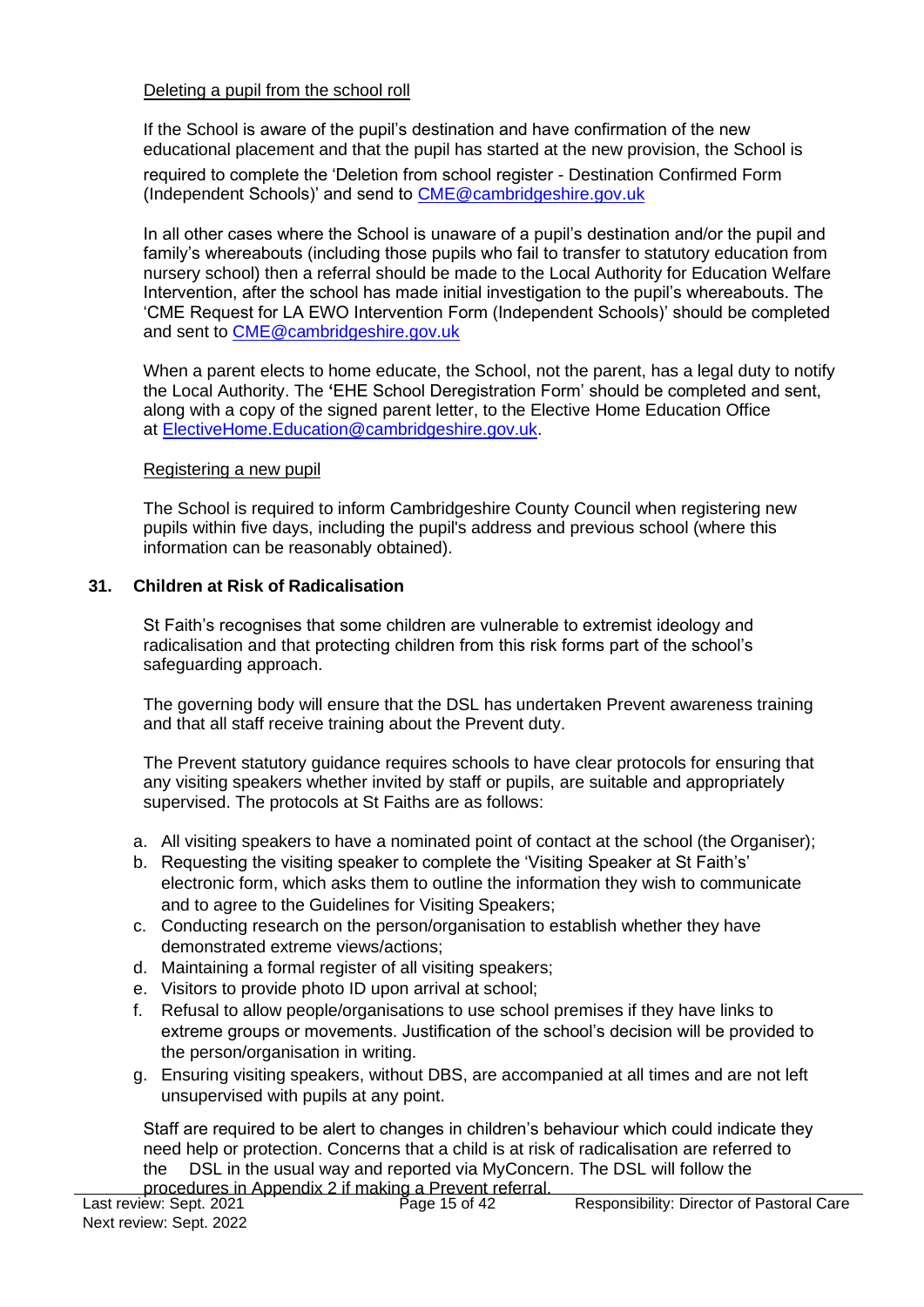For further information see 'The Prevent Duty, Departmental advice for schools and childcare providers', DfE (June 2015), and 'Revised Prevent Duty Guidance: for England and Wales,' HM Government, (July 2015).

### **32. Preventing unsuitable people from working with children**

The school will operate practices including ensuring appropriate DBS and reference checks are undertaken according to Part three of the government guidance 'Keeping Children Safe in Education' (September 2021) and the school's 'Recruitment & Selection Policy & Procedure'. This applies to staff, volunteers, staff of contractors, and other individuals who are not school staff or supply staff.

The Headmaster, Deputy Head, Head of Pre Prep and Bursar have all successfully completed 'Safer Recruitment' Training. One of these staff members will be present in recruitment interviews.

- **33.** The school will ensure that all staff, paid and unpaid, are aware of the need for maintaining appropriate and professional boundaries in their relationships with pupils and parents/carers as advised within: 'Guidance for Safer Working Practice for Adults who work with Children and Young People in Education Settings' (May 2019). As part of the Induction process, all staff, paid and unpaid, will receive guidance about how to create appropriate professional boundaries (in both the real and virtual world) with all children, especially those with a disability or who are vulnerable.
- **34.** The school will ensure that staff and volunteers are aware that sexual relationships with pupils under the age of 18 are unlawful and could result in legal proceedings being taken against them under the Sexual Offences Act 2003 (Abuse of Position of Trust). The school will ensure that communication between pupils and adults, by whatever method, is transparent and takes place within clear and explicit professional boundaries and is open to scrutiny.

### **35. Other School related policies**

The following policies are publicly available on the School website:

- a. Anti-Bullying Policy, reviewed annually
- b. Network and Internet Policy, reviewed biennially
- c. RSE and Health Education Policy, reviewed annually
- d. Parental Concerns and Complaints Policy, reviewed annually
- e. Pastoral, Behaviour and Discipline Policy, reviewed annually

The following policies are available in the School Policies Folder on the IT network:

- f. Educational Visits Policy, reviewed annually
- g. Equal Opportunities Policy, reviewed biennially
- h. Mobile Phone Policy, reviewed annually
- i. Physical Contact and Positive Handling Policy, reviewed biennially.
- j. Recruitment & Selection Policy & Procedure Policy, reviewed annually.
- k. The Leys & St Faith's Schools' Foundation Whistle-blowing Policy & Procedure, reviewed biennially.
- l. Safeguarding Visiting Speaker Procedure
- m. Safeguarding Visitors to St Faith's Procedure
- n. Social Media Policy

The following booklet is distributed to staff annually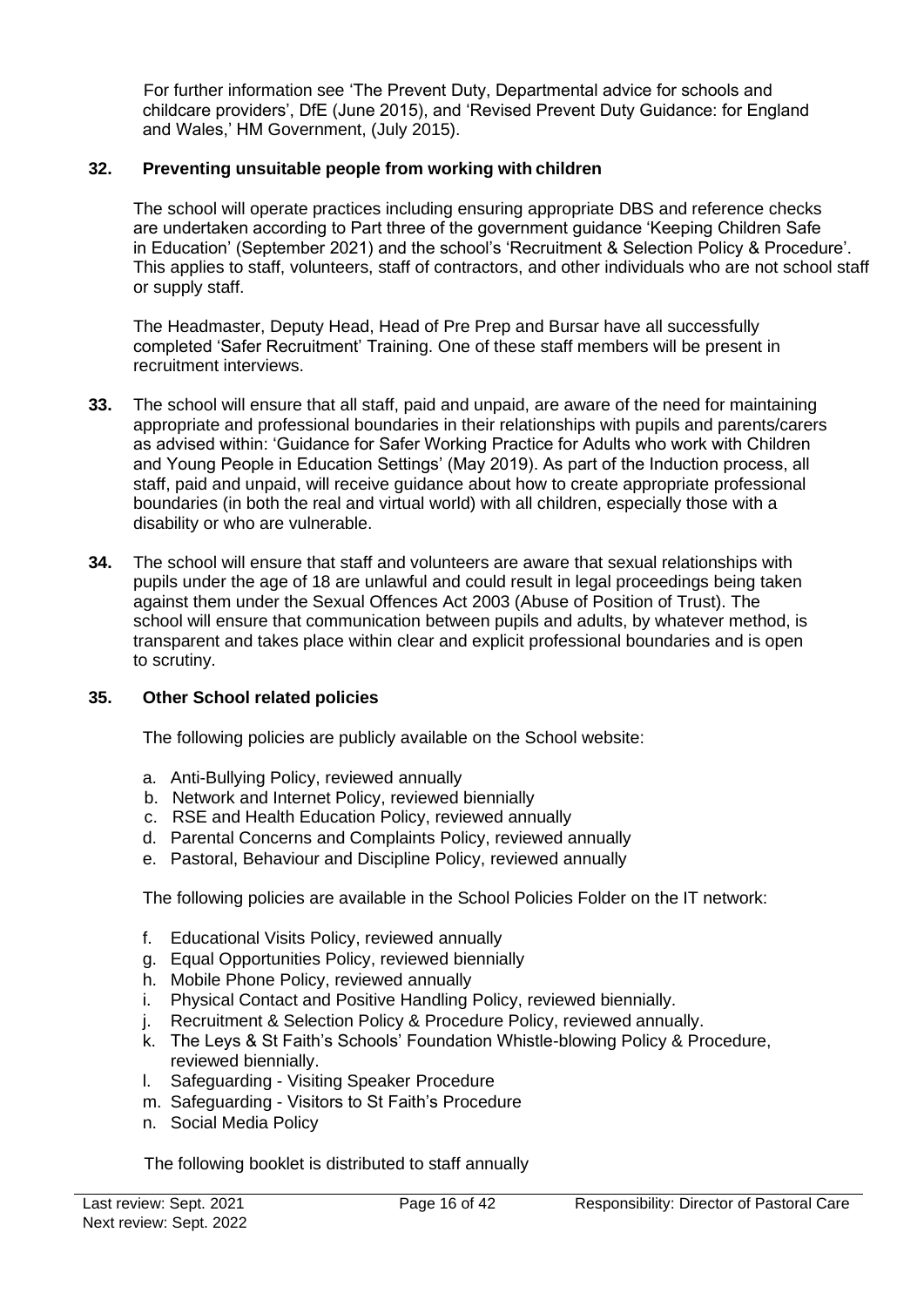o. The St Faith's Teaching Staff Handbook: containing staff code of conduct, reviewed.

### **36. Mobile phones** - *For all staff including those working in EYFS*

It is recognised that personal mobile phones have the potential to be used inappropriately and therefore the school has developed a Mobile Phone Policy to outline the required protocols for pupils. The protocols for staff are explained in the Code of Conduct which forms part of the Teaching Staff Handbook.

Staff must not use personal mobile devices in the presence of children unless it is for urgent school business or an emergency. Personal mobile devices must be switched off and out of sight during lessons, the exception being staff who are working off site (e.g. away sports matches) and members of the SMT who may need to be contacted in an emergency.

Staff must not use personal mobile devices or cameras to take photographs/videos of children. Staff are only allowed to take digital/video images using school equipment (phones, ipads and cameras) and in order to support educational aims.

#### **37. Mental Health**

This information should be used in conjunction with the Government document Mental health and behaviour in schools (November 2018)

All members of staff should flag up pupil mental health concerns as soon as they arise.

In Years 3 to 8, colleagues should contact the child's Tutor who in turn should liaise with the pupil's Head of House and Director of Pastoral Care. In the Pre Prep, pupil mental health concerns should be passed from the class teacher to the Head of Pre Prep. If it is a significant concern, the Head of Pre Prep/Director of Pastoral Care should liaise with the Deputy Head and/or Headmaster.

Where a mental health concern is linked to a safeguarding concern the DSL/DDSLs should be informed and safeguarding procedures followed (as outlined in this policy).

When a pupil mental health concern is raised the parent(s) or carer(s) should be informed unless to do so would place the pupil at risk of harm. In this instance an immediate referral to Children's Social Care should be made.

Procedures which may take place in school following the raising of a mental health issue :

- Tutor to provide ongoing support to the pupil and liaise with the parent(s) under the direction of the Head of House/Director of Pastoral Care
- concern to be flagged up at the Weekly Individual Concerns Meeting (Years 3 to 8 staff)
- concern to be flagged up on Individual Concerns Registers (Pre Prep and Years 3 to 8)
- Health Centre team to be made aware and support if appropriate
- Learning Support Department to be made aware and support if appropriate
- where appropriate, weekly meetings to be arranged between the pupil and the School Listener

Where internal procedures are not working or additional (external) support is required,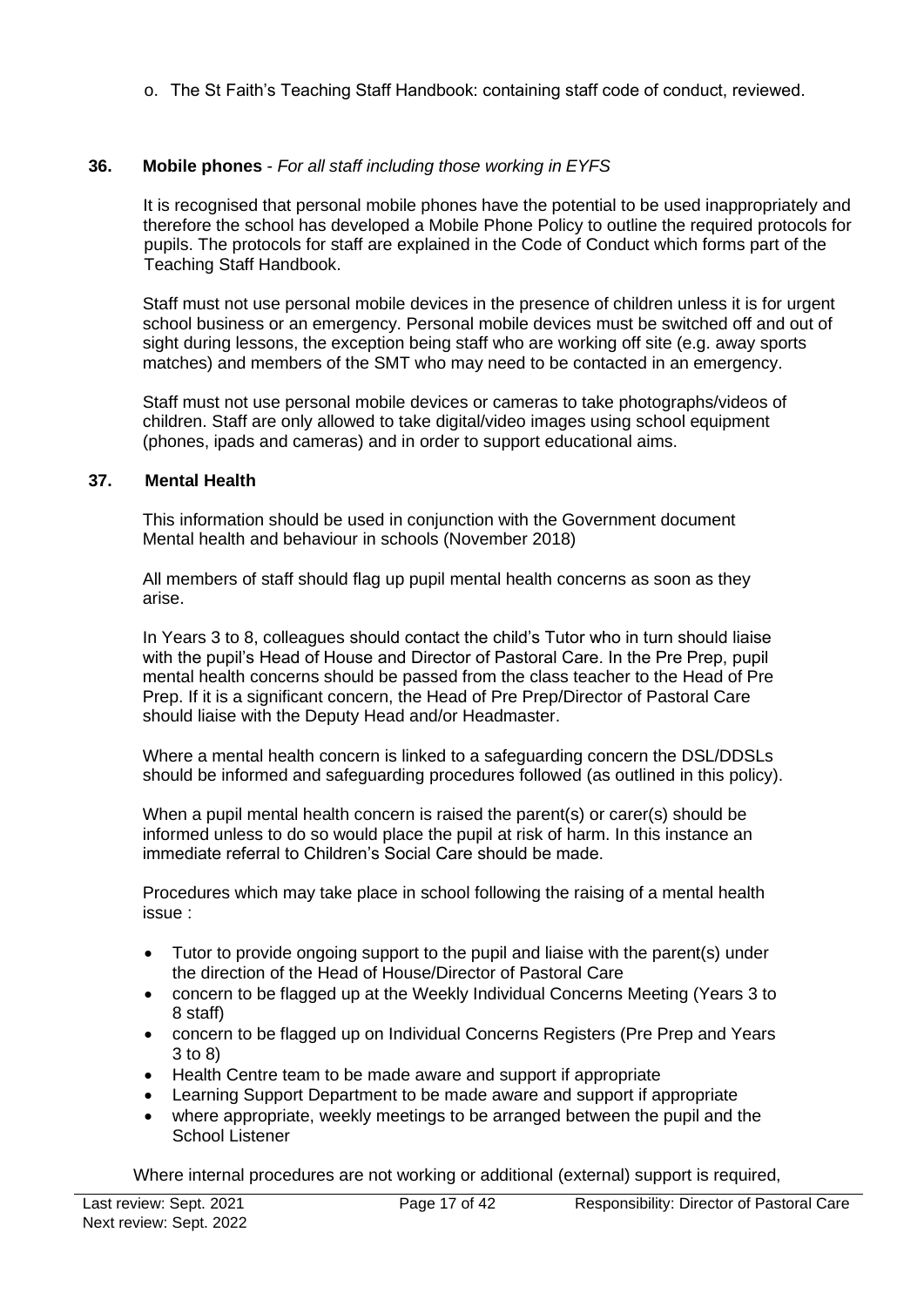a pastoral meeting should take place between appropriate staff to discuss how to escalate the concern. This meeting should be chaired by the Director of Pastoral Care. The Director of Pastoral Care should decide on the best course of action and a referral to an appropriate external service should be made.

### **38. Governing body Child Protection responsibilities**

The Governing Body fully recognises its responsibilities with regard to child protection and to safeguarding and promoting the welfare of children. It aims to ensure that the policies, procedures and training in school are effective and comply with the law and government guidance at all times. It will:

- a. Designate a governor for safeguarding and child protection who will take leadership responsibility for the school's safeguarding arrangements and practice and champion child protection issues;
- b. Ensure an annual report is made to the full governing body, and copied to the Education Safeguarding Team. Any weaknesses will be rectified without delay;
- c. Ensure that this Safeguarding Children Policy is annually reviewed and updated and shared with staff;
- d. Ensure that the Safeguarding Children Policy is made available on the school website.

As the Governing Body provides extended school facilities and after school activities directly under the supervision or management of school staff, the school's arrangements for safeguarding as written in this policy shall apply.

Where services or activities are provided separately by another body the Governing Body will seek assurance that the body concerned has appropriate policies and procedures in place for safeguarding children and child protection and there are arrangements to liaise with the school on these matters where appropriate.

### **39. Appendices to this policy provide further information about Safeguarding**:

- 1. Procedures in the event of a concern Staff
- 2. Procedures in the event of a concern DSL/DDSL
- 3. Four categories of abuse Information
- 4. E Safety
- 5. Role of the Designated Safeguarding Lead
- 6. Whistleblowing for Child Protection Guidance
- 7. Procedures for allegations of abuse against members of staff or volunteers
- 8. Relevant documents & useful contacts

Dr C Hyde-Dunn **Headmaster**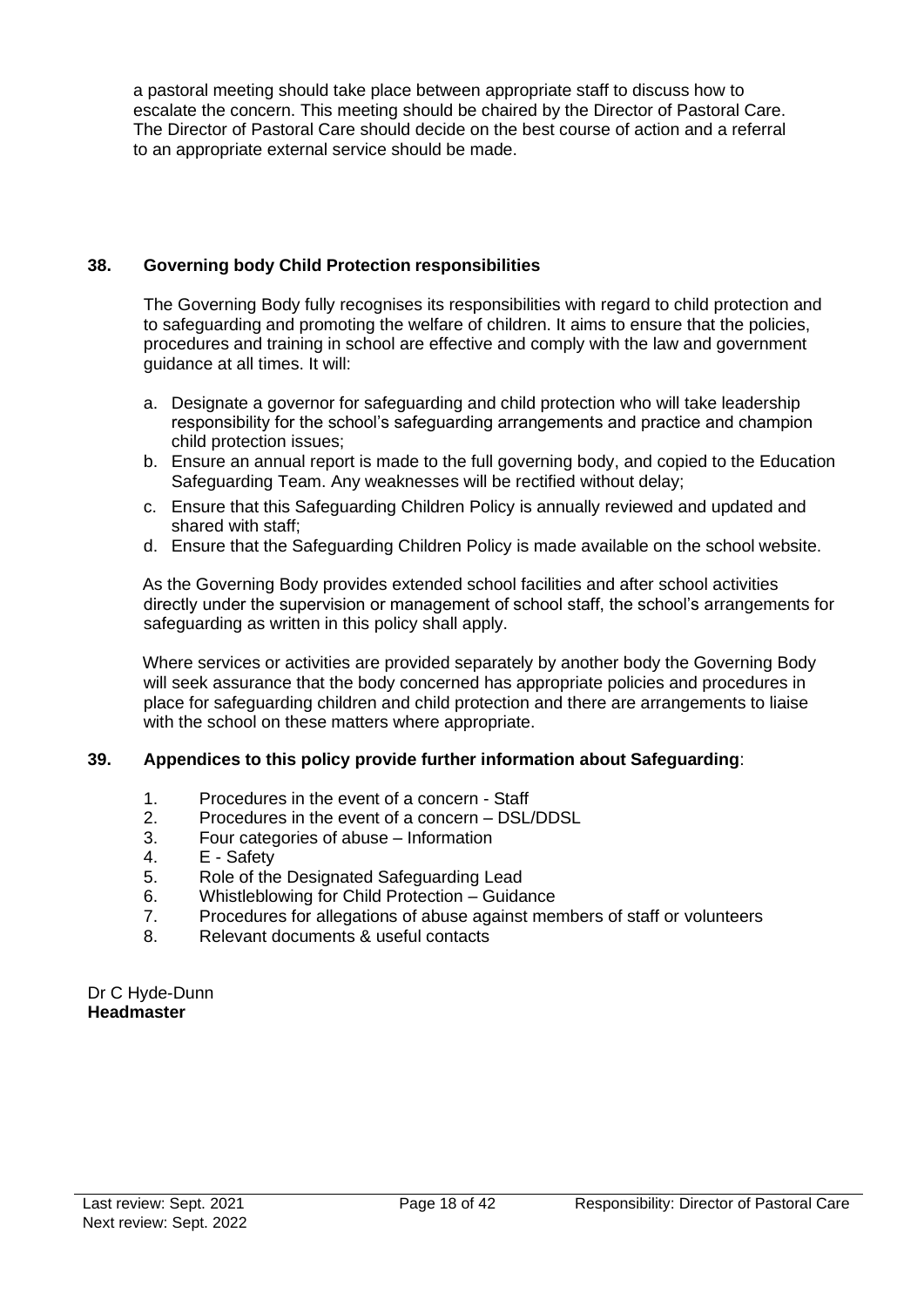# **SAFEGUARDING CHILDREN – STAFF PROCEDURES IN THE EVENT OF A CONCERN**



Domestic Violence Lead, HoH

1. If you have any cause for concern about the safety or welfare of a child you should discuss the matter with a DSL/DDSL and report it via the electronic system MyConcern. In the event of a serious concern, where a child is at risk of significant harm, contact the DSL or a DDSL **immediately**, then complete a MyConcern entry. Staff or volunteers without access to MyConcern should complete a log of concern (blue form) from the staff room and place it in the pigeon hole of the DSL/DDSL.

Safeguarding Lead, EYFS overview, SMT

- 2. In the event that a DSL/DDSL cannot be contacted, staff should pass on concerns firstly to the Deputy Head or if not available, to a member of the SMT. In line with KCSIE Sept. 2021, 'this should not delay appropriate action being taken'. Contact phone numbers for the DSL, DDSLs can be found on your Safeguarding Contact Details card.
- 3. Staff should be aware that they can contact Social Care, or the police directly, should the child be at risk of serious harm. Social Care Referral - 0345 045 5203 or Emergency Duty Team (out of hours) 01733 234724. Police - 101. If you have made a direct referral, you must ensure that a DSL/DDSL is informed as soon as possible.
- 4. When a concern is reported, the DSL/DDSL will decide on a course of action. You may have further involvement with this matter, or not, due to confidentiality. Each incident will be handled on a case-by-case basis.
- 5. In the case of a disclosure:

E-Safety Coordinator SMT

- Bear in mind that if a pupil raises a concern with you it will probably have taken a great deal of courage to do so and they have chosen you as someone whom they trust and respect.
- Try not to show shock or the fact that you may well be upset by what you have heard. Your immediate response will affect the way in which the child will continue to confide in you
- Be gently supportive but try not to show excessive sentiment
- Do not express any doubt or disbelief and avoid asking leading questions
- Do not promise **not** to tell anyone. Explain that you may have to tell another person in order to help stop whatever it is that has been divulged to you
- Listen carefully as you will need to make detailed notes afterwards
- Never fill a silence
- LISTEN, EXPLAIN, PASS ON and RECORD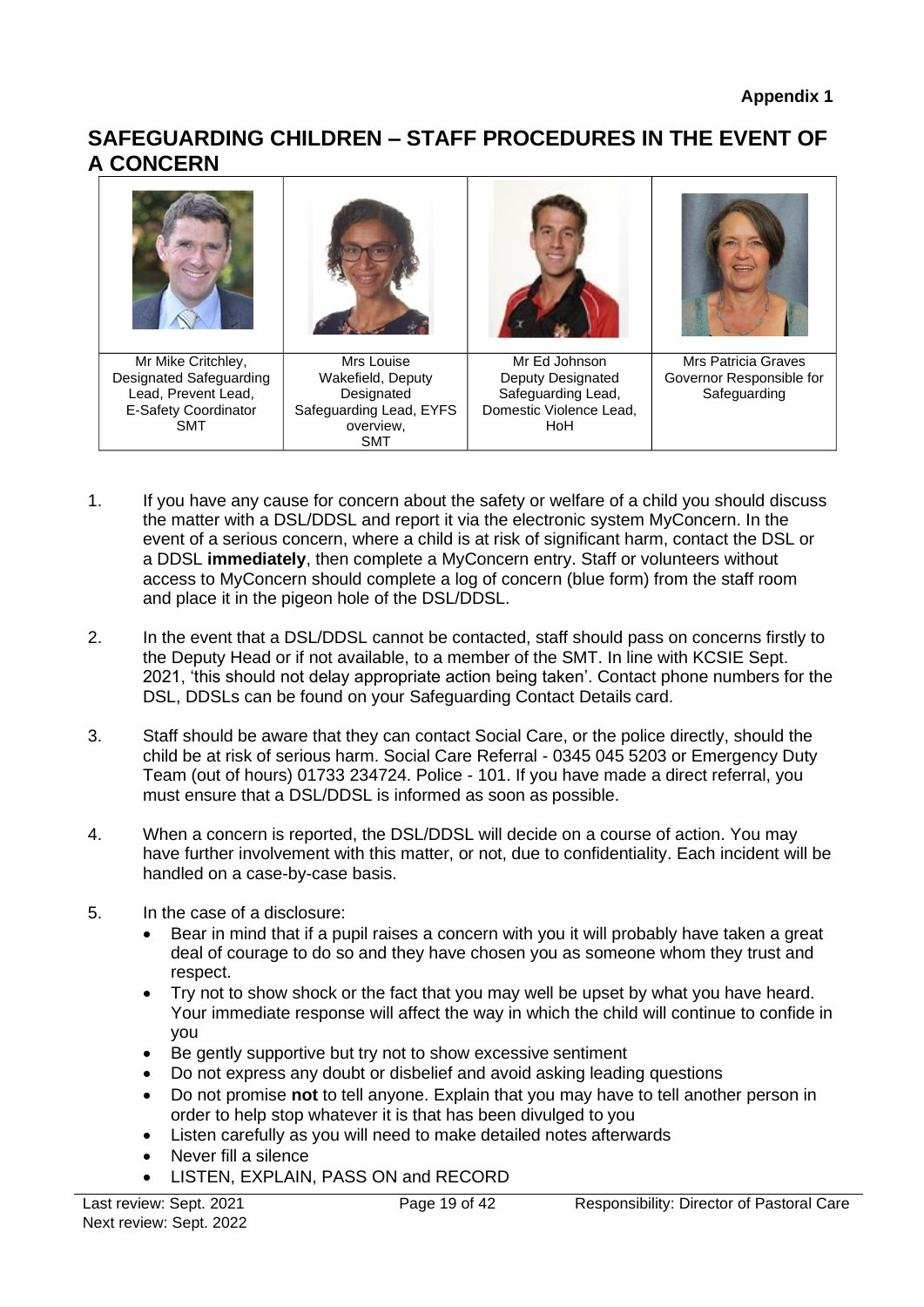# **SAFEGUARDING CHILDREN – DSL/DDSL PROCEDURES IN THE EVENT OF A CONCERN**

- 1. On receipt of a verbal concern or one reported via MyConcern, the DSL/DDSL should make an entry in MyConcern as appropriate. Discussions may also take place with the colleague who reported the concern.
- 2. The DSL/DDSL decides on the course of action, consults if necessary with other designated personnel and/or the Headmaster.
- 3. One or more of the following actions may be taken:
	- a. Monitor the child and review the situation at regular pastoral or safeguarding children meetings.
	- b. Talk to the parents about a concern that has been raised, where parental contact is appropriate.
	- c. Study the threshold document 'Effective support for Children and Families in Peterborough and Cambridgeshire' November 2018 and other assessment tools such as the 'Brook Traffic Light tool'.
	- d. For children in need of additional support, access services through the Early Help Hub (EHH) on 01480 376666 [Early.helphub@cambridgeshire.gov.uk](mailto:Early.helphub@cambridgeshire.gov.uk)
	- e. Referrals under section 17 If there are concerns but there is no immediate risk of significant harm, complete the referral form to Cambridgeshire Children's Social Care and e-mail to: <https://safeguardingcambspeterborough.org.uk/concerned/>
	- f. Referrals under section 47 Make an urgent referral (if a child is at risk of immediate harm) via the Contact Centre 0345 045 5203 or Emergency Duty Team (out of hours) 01733 234724. Referrals should be followed up in writing within 24 hours to <https://safeguardingcambspeterborough.org.uk/concerned/> Or contact the Police on 101.
	- g. For advice and support in the event of a concern about extremism or terrorism, follow the normal safeguarding procedures. Support and advice can also be given by the police - 101. Alternatively call the LADO 01223 727967 or Prevent team: [Prevent@cambs.pnn.police.uk](mailto:Prevent@cambs.pnn.police.uk) or telephone 01480 422596
- 4. Staff who have raised a concern may or may not be informed about the outcome of any further action.
- 5. If an allegation is made against a member of staff, the Headmaster must be informed immediately and the procedures as detailed in the 'Safeguarding Children' policy will be followed. Local Authority Named Senior Officer – Phil Nash 01223 699448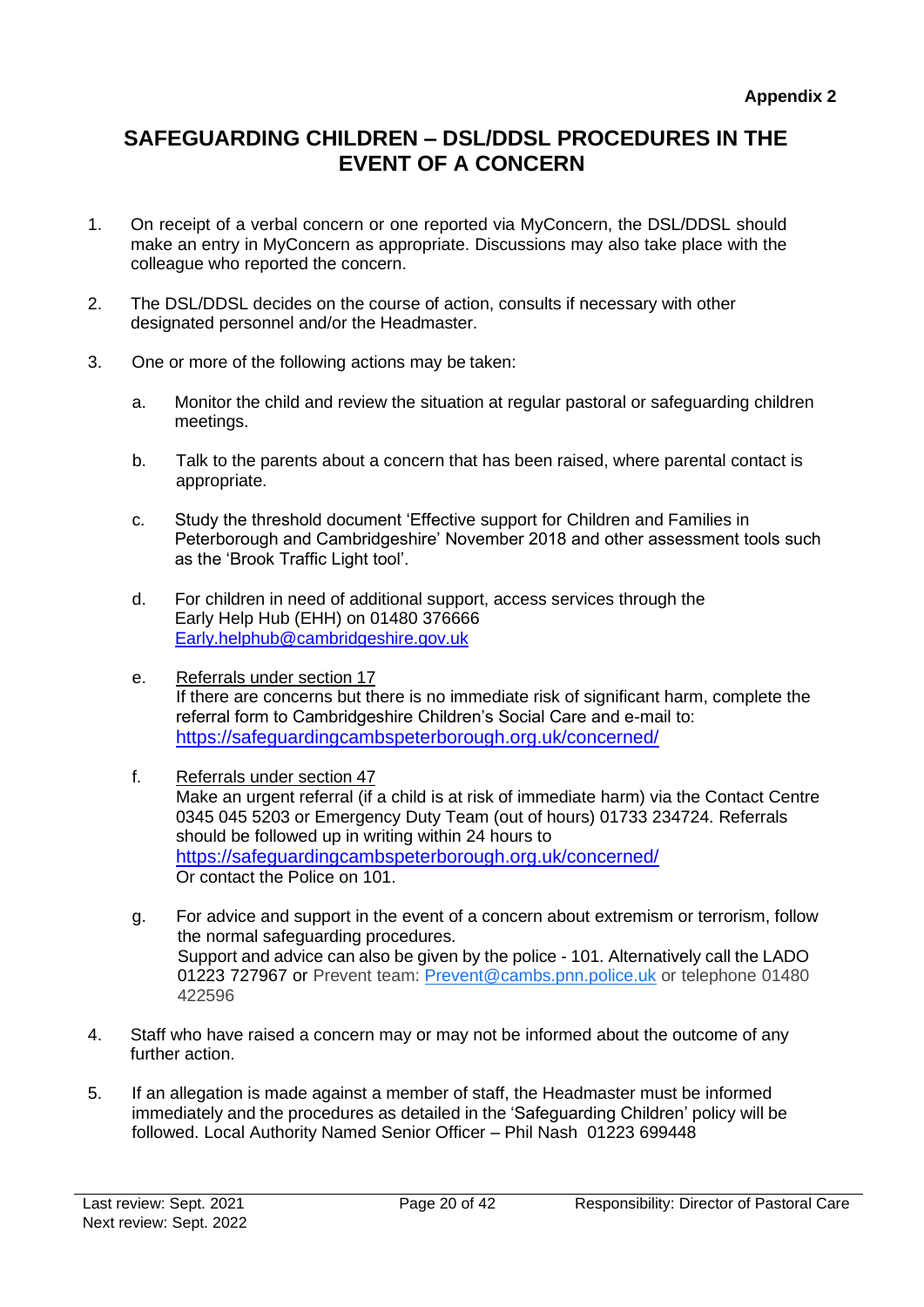# **FOUR CATEGORIES OF ABUSE**

- 1. **Physical Abuse**. May involve hitting, shaking, throwing, poisoning, burning or scalding, drowning, suffocating, or otherwise causing physical harm to a child. Physical harm may also be caused when a parent or carer fabricates the symptoms of, or deliberately induces, illness in a child.
- 2. **Neglect**. Persistent failure to meet a child's basic physical and/or psychological needs, likely to result in the serious impairment of the child's health or development.
	- It may occur during pregnancy as a result of maternal substance misuse.
	- It may involve the neglect of or lack of responsiveness to a child's basic emotional needs.
	- It also includes parents or carers failing to:
		- o Provide adequate food, clothing and shelter including exclusion from home or abandonment;
		- o Protect from physical and emotional harm or danger;
		- o Ensure adequate supervision including the use of inadequate care-givers;
		- o Ensure access to appropriate medical care or treatment.
- 3. **Emotional Abuse**. Is the persistent emotional ill treatment so as to cause severe and adverse effects on a child's emotional development.
	- 3.1 It may involve conveying to a child that they are:
		- o Worthless;
		- o Unloved;
		- o Inadequate;
		- o Valued only insofar as they meet another person's needs.
	- 3.2 It may include:
		- $\circ$  Not giving the child opportunities to express their views;
		- o Deliberately silencing them;
		- o 'Making fun' of what they say or how they communicate.
	- 3.3 It may also feature age or developmentally inappropriate expectations being imposed on children including:
		- $\circ$  Interactions that are beyond the child's developmental capability;
		- o Overprotection and limitation of exploration and learning;
		- o Preventing participation in normal social interaction.
	- 3.4 It may involve:
		- o Seeing or hearing the ill-treatment of another;
		- $\circ$  Serious bullying (including cyberbullying) causing children frequently to feel frightened or in danger;
		- o Abuse by one or more pupils against another pupil;
		- o The exploitation or corruption of children.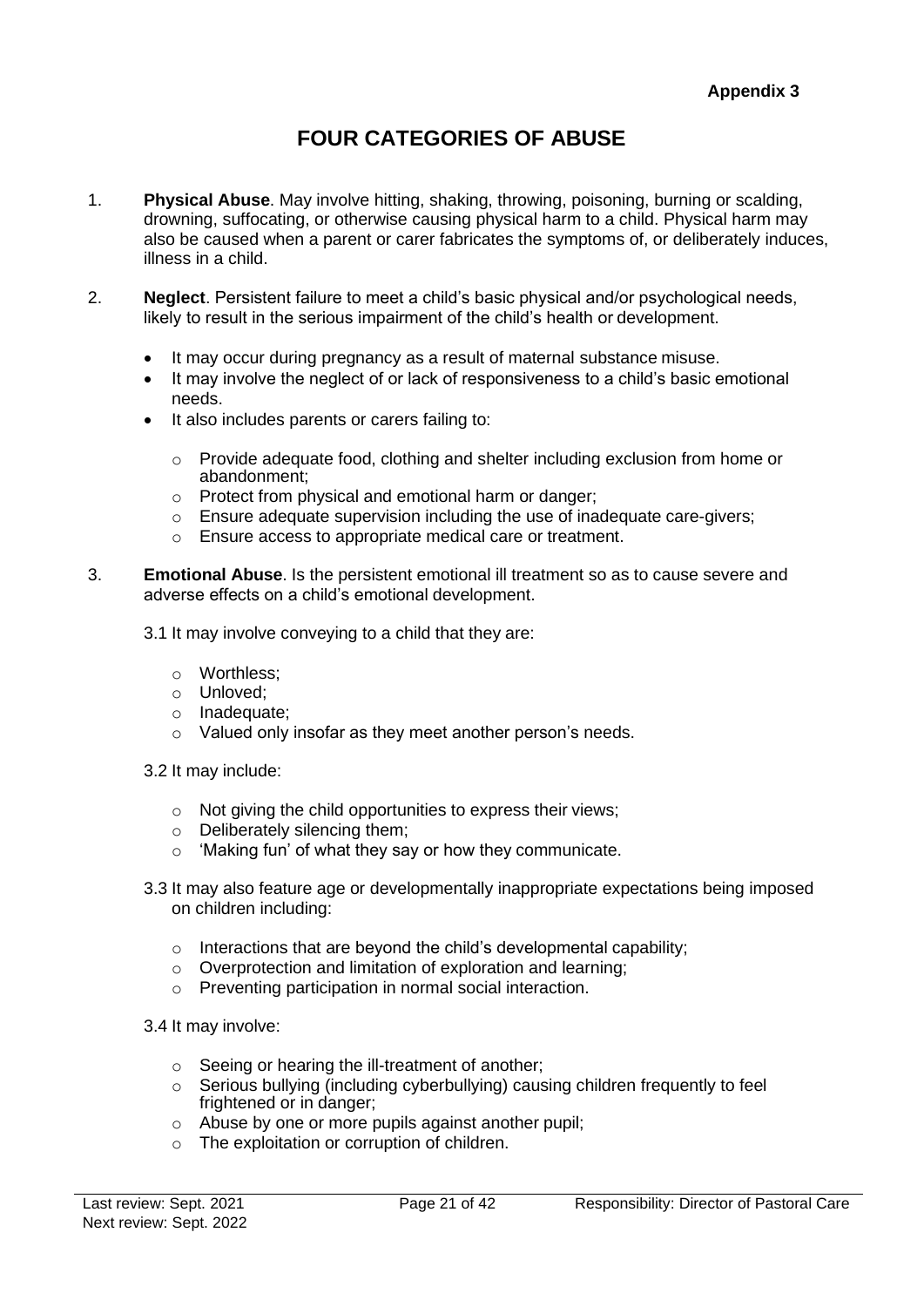- 3.5 Some level of emotional abuse is involved in all types of maltreatment although it may occur alone.
- 4 **Sexual Abuse**. Involves forcing or enticing a child or young person to take part in sexual activities, not necessarily involving a high level of violence, whether or not the child is aware of what is happening.
	- 4.1 This may involve:
		- $\circ$  Physical contact including assault by penetration (e.g. rape or oral sex);
		- o Non-penetrative acts such as masturbation, kissing, rubbing and touching outside of clothing;
		- o Non-contact activities involving:
			- children in looking at, or in the production of, sexual images;<br>■ children in watching sexual activities:
			- children in watching sexual activities;
			- encouraging children to behave in sexually inappropriate ways;
			- grooming a child in preparation for abuse (including via the internet).
	- 4.2 Sexual abuse is not solely perpetrated by adult males. Women can also commit acts of sexual abuse, as can other children.

Signs of possible abuse – all staff receive a Basic Child Protection Information Booklet – produced by the Education Safeguarding Team at their regular training. This extensively details signs to look out for in cases of abuse.

All staff are made aware that safeguarding incidents and/or behaviours can be associated with factors outside the school and/or can occur between children outside St Faith's or their home environment. Extra-familial harms take a variety of different forms and children can be vulnerable to multiple harms including (but not limited to) sexual exploitation, criminal exploitation, and serious youth violence.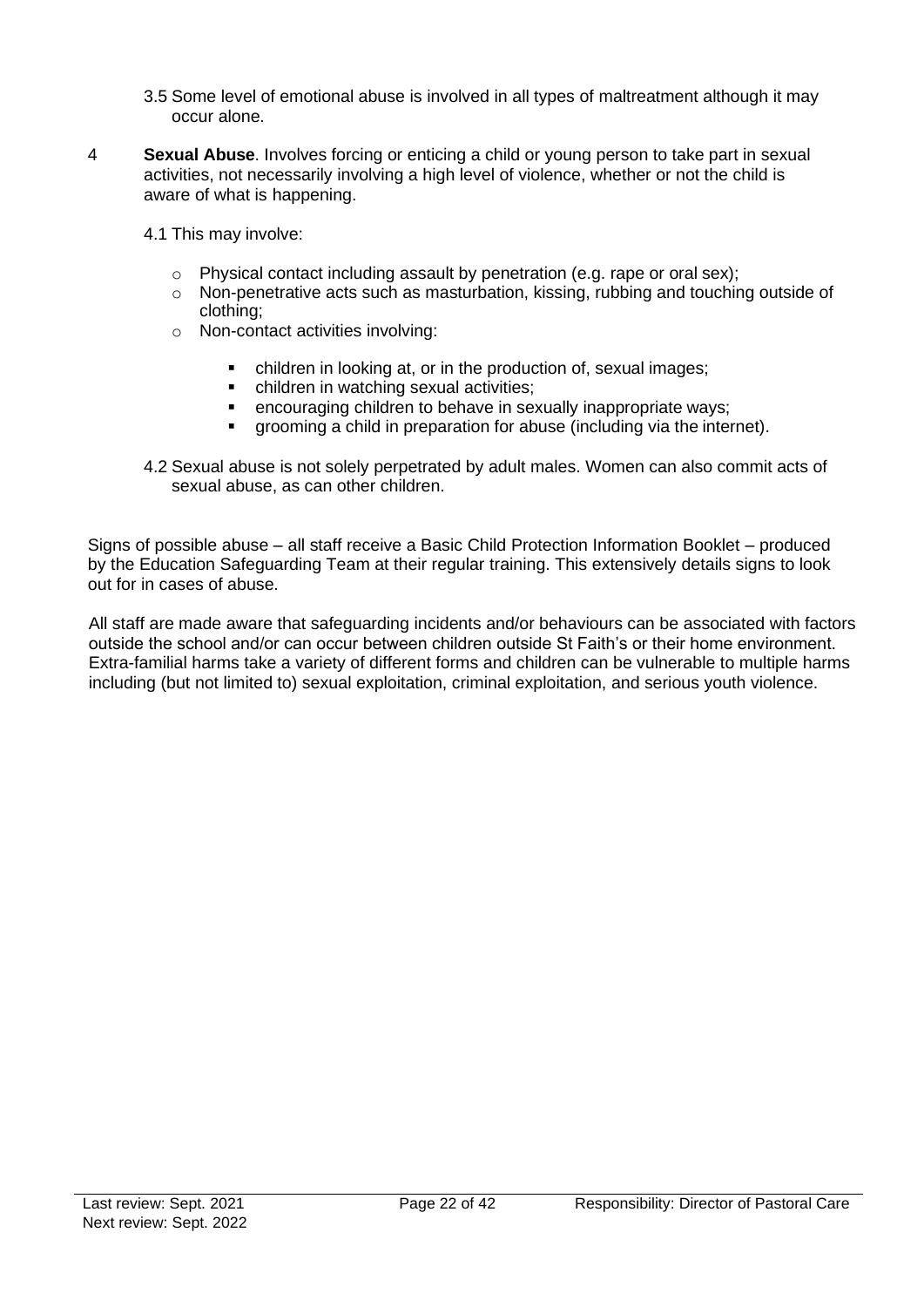## **E – SAFETY**

These procedures clarify the precise arrangements for St Faith's and should be followed in conjunction with sections 123 – 135 and Annex D of KCSIE September 2021.

It is the duty of St Faith's to ensure that every pupil in its care is safe; and the same principles apply to the digital world as apply to the real world. IT and online communications provide unrivalled opportunities for enhanced learning, but also pose greater and more subtle risks to young people. Our pupils are therefore taught how to stay safe in the online environment and how to mitigate risks, including but not limited to the risk of bullying, harassment, grooming, abuse and radicalisation.

Whilst exciting and beneficial, much IT, particularly online resources, are not consistently policed. All users need to be aware of the range of risks associated with the use of these internet technologies.

At St Faith's we understand the responsibility to educate our pupils on e-safety issues; teaching them the appropriate behaviours and critical thinking skills necessary to enable them to remain safe and within the law when using the internet and related technologies, in and beyond the classroom. We also understand the importance of involving pupils in discussions about e-safety and listening to their fears and anxieties as well as their thoughts and ideas.

This guidance is implemented to protect the interests and safety of the whole school. It applies to all members of the school community, including teaching and non-teaching staff, volunteers, governors, pupils, parents and visitors, who have access to and are users of the school IT systems.

It aims to provide clear guidance on how to minimise risks and how to deal with any infringements. It is linked to the following school policies:

- Safeguarding Children Policy
- Staff Code of Conduct (Found in the Teaching Staff Handbook)
- Anti-Bullying Policy (Cyberbullying appendix)
- Data Protection Policy
- Network and Internet Acceptable Use Policy
- Mobile phone Policy
- Social Media Policy
- Taking, Storing and Using Images of Children Policy

This guidance covers both fixed and mobile internet devices provided by the school e.g. PCs, laptops, webcams, tablets, whiteboards, digital video equipment; as well as all devices owned by pupils, staff, or visitors and brought onto school premises e.g. personal laptops, tablets, smart phones.

#### **1. Roles and Responsibilities**

#### **Headmaster**

The Headmaster is responsible for the safety of the members of the school community and this includes responsibility for e-safety. The Headmaster has delegated day-to-day responsibility to the E-Safety Coordinator, Mike Critchley.

In particular, the role of the Headmaster and the Senior Management team is to ensure that:

Last review: Sept. 2021 Next review: Sept. 2022 Page 23 of 42 Responsibility: Director of Pastoral Care a. staff, in particular the E-Safety Coordinator, are adequately trained in e-safety; and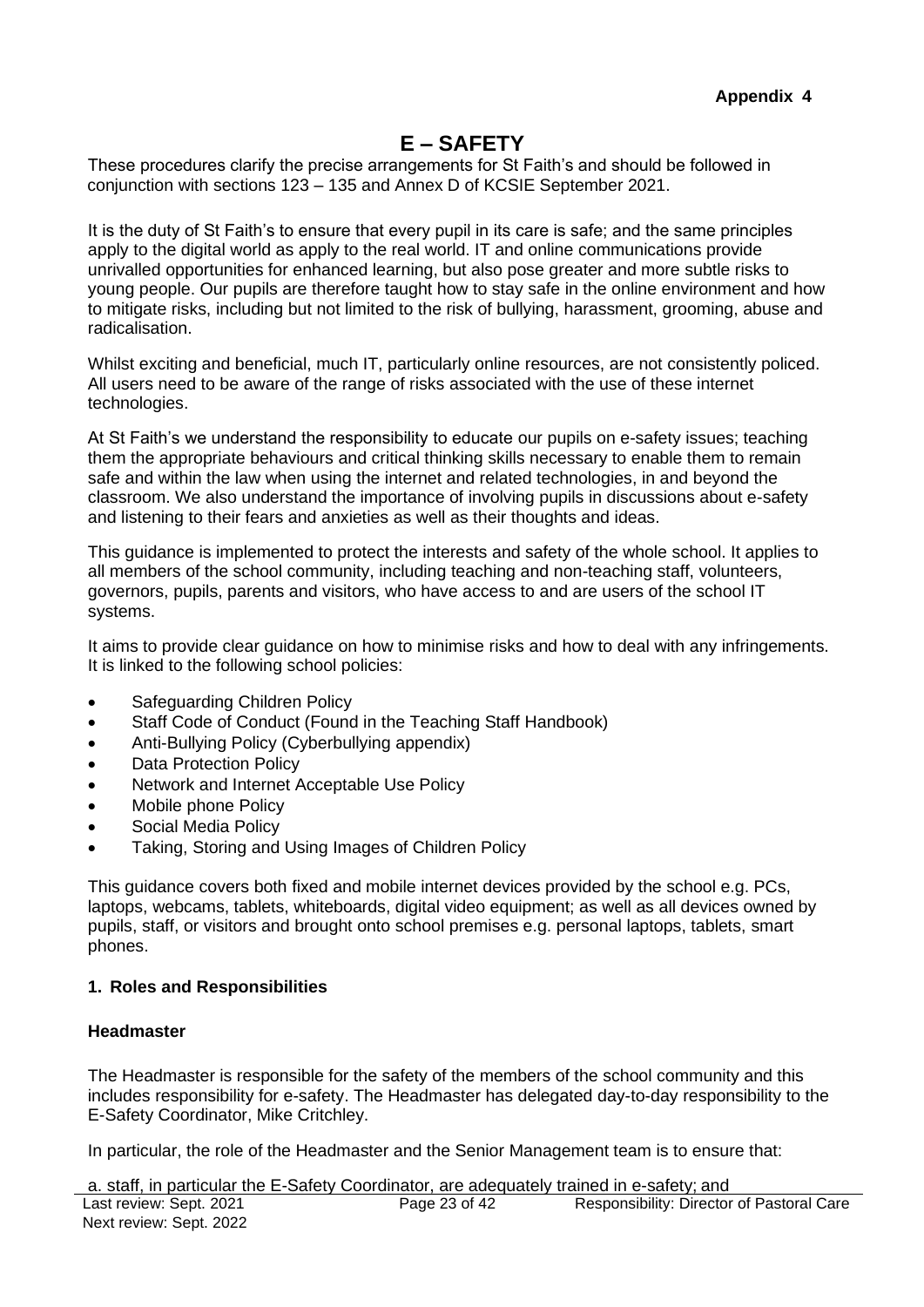b. staff are aware of the school procedures and policies that should be followed in the event of the abuse or suspected breach of e-safety in connection to the school.

### **E-safety Coordinator**

The E-Safety coordinator is responsible to the Headmaster for the day to day issues relating to esafety. The E-Safety Coordinator, has responsibility for ensuring this policy is upheld by all members of the school community, and works with IT staff to achieve this. He will keep up to date on current e-safety issues and guidance issued by relevant organisations, including ISI, the Local Authority, CEOP (Child Exploitation and Online Protection), Childnet International and the Cambridgeshire and Peterborough Safeguarding Children Partnership Board.

### **IT Staff**

The school's technical staff have a key role in maintaining a safe technical infrastructure at the school and keeping abreast with the rapid succession of technical developments. They are responsible for the security of the school's hardware system, its data and training the school's teaching and administrative staff in the use of IT. They monitor the use of the internet and emails, maintain content filters, and will report inappropriate usage to the E-Safety coordinator.

### **Teaching and Support Staff**

All staff are required to sign the Network and Internet Acceptable Use Policy before accessing the school's systems. Staff are encouraged to create a talking and listening culture in order to address any e-safety issues which may arise in classrooms on a daily basis.

### **Pupils**

Pupils are responsible for using the school IT systems in accordance with the Network and Internet Acceptable Use Policy and for letting staff know if they see IT systems being misused.

### **Parents and Carers**

We believe that it is essential for parents to be fully involved with promoting e-safety both in and outside of school. We seek to promote amongst parents a wide understanding of the benefits and risks related to internet usage. The school will always contact parents if it has any concerns about pupils' behaviour in this area and likewise it hopes that parents will feel able to share any concerns with the school.

### **2.Education and Training**

### **Staff: awareness and training**

New staff receive information on e-safety matters as part of their induction.

Teaching staff receive information and training on e-safety issues in the form of INSET training and are made aware of their individual responsibilities relating to the safeguarding of children within the context of e-safety.

All staff working with children are responsible for demonstrating, promoting and supporting safe behaviours in their classrooms and following school e-safety procedures.

Any e-safety concern involving a pupil should be passed on to an appropriate member of staff and may be recorded in the electronic safeguarding system, MyConcern. An e-safety concern regarding a member staff should be passed on to the E-Safety Coordinator.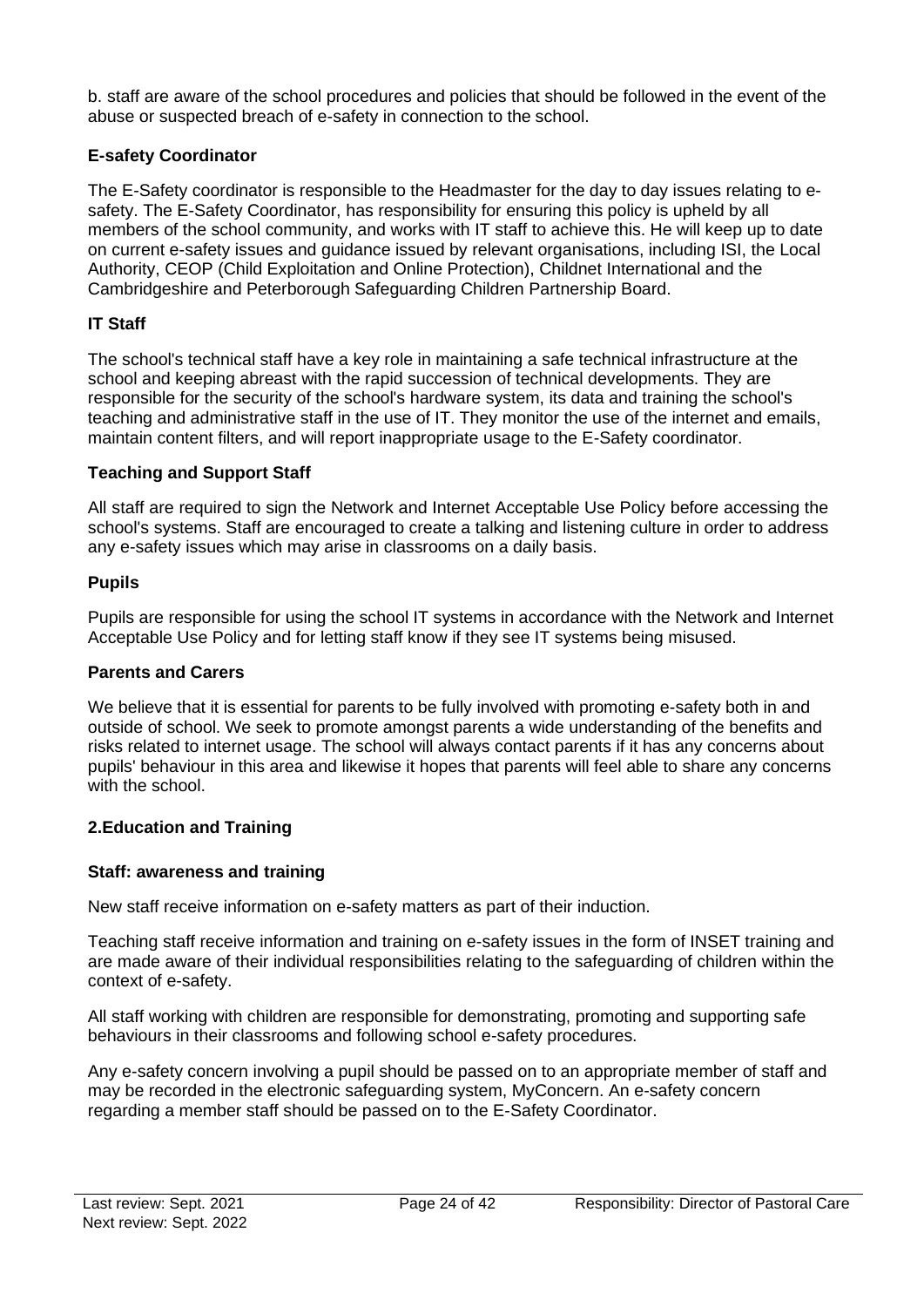### **Pupils: e-safety in the curriculum**

We believe it is essential for pupils to receive e-safety teaching on a regular basis. The school provides opportunities for pupils to learn about e-safety within Computing lessons. Educating pupils on the dangers of technologies that may be encountered outside school will also be carried out via PSHCE, presentations in assemblies, and informally, when opportunities arise.

At age-appropriate levels within PSHCE, pupils are taught about their e-safety responsibilities and how to look after their own online safety.

Pupils are made aware of the impact of cyber-bullying and know how to seek help if they are affected by these issues (see also the School's Anti-bullying Policy - Cyberbullying Appendix, which describes the preventative measures and the procedures that will be followed when the school discovers cases of cyberbullying).

#### **Parents**

The school seeks to work closely with parents and guardians in promoting a culture of e-safety. Within the Anti-bullying Policy - Cyberbullying Appendix, parents are advised how to proceed should their child be bullied on-line.

The school recognises that not all parents may feel equipped to protect their child when they use electronic equipment at home. The school therefore provides information for parents on parental controls. Twice termly e- safety advice is provided in the Headmaster's Weekly Newsletter. For further information on informing and educating parents in e-safety, see the Cyberbullying Appendix to the Anti-bullying Policy.

#### **3. Use of School and Personal Devices**

### **Staff**

Information on use of school devices can be found in the Network and Internet Acceptable Use Policy. Teaching and support staff are required to read a list of rules regarding use of the network and internet and then sign to show that they understand and accept the policy.

School devices are assigned to a number of members of staff. They have a password or device lock so that others cannot access the content. When they are not using a device, staff should ensure that it is locked to prevent unauthorised access.

Staff are permitted to bring in personal mobile phones for their own use. These devices must not be used in the presence of children, unless it is for urgent school business or emergencies. For further information on use of mobile devices, see the Teaching Staff Handbook.

Personal telephone numbers of staff, email addresses, or other contact details must not be shared with pupils or parents.

### **Pupils**

Information on the use of school devices can be found in the Network and Internet Acceptable Use Policy. Pupils in Years 3-8 are required to read a list a list of rules about the use of the network and internet and then sign, to show that they understand and accept the policy. In the Pre Prep, parents are asked to talk to their child about safe use of the internet.

For all information on the use of mobile phones and wearable technology, see the Mobile Phone Policy.

The school recognises that mobile devices are sometimes used by pupils for medical purposes or as an adjustment to assist pupils who have disabilities or special educational needs. Where a pupil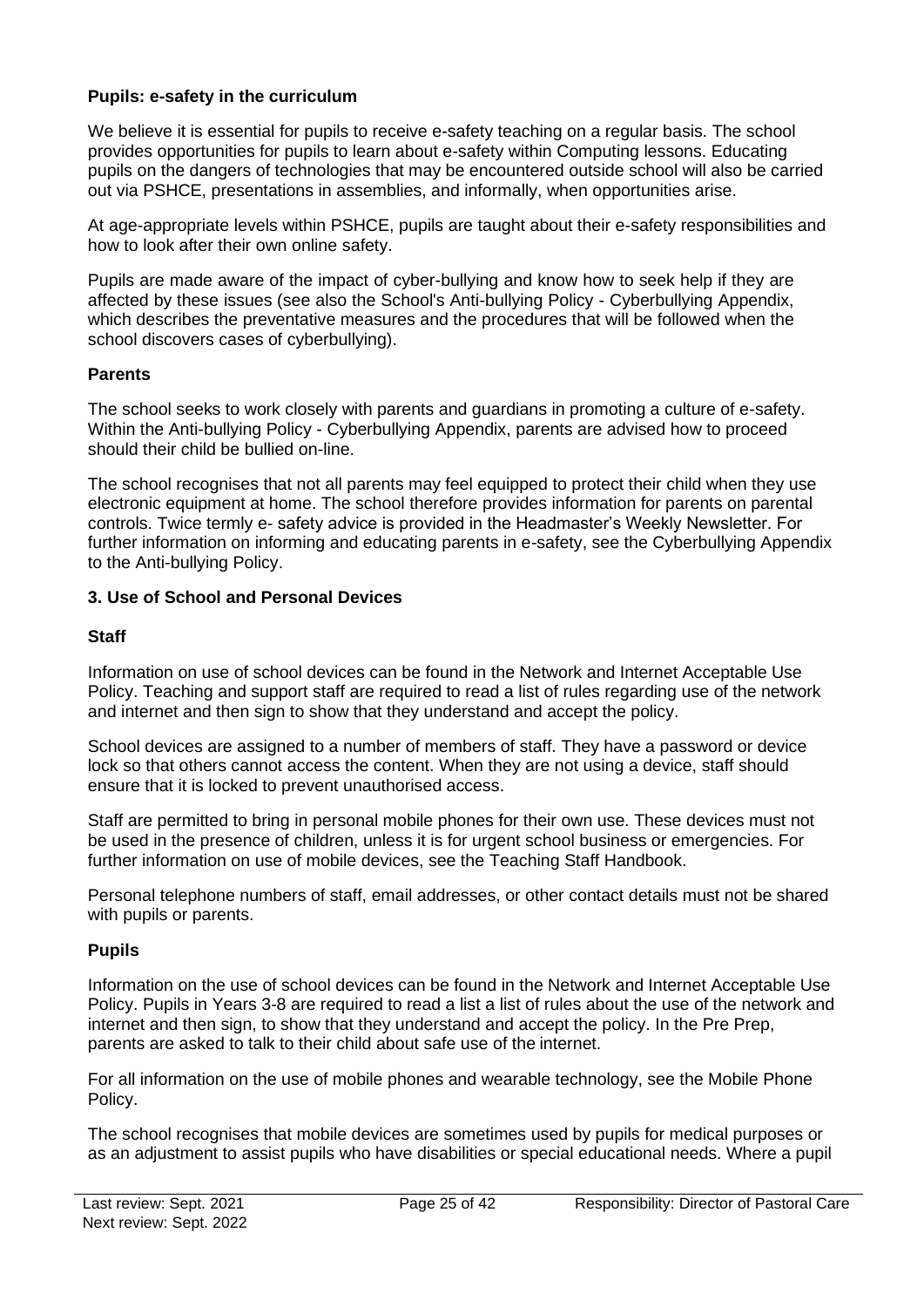needs to use a mobile device for such purposes, a meeting will be arranged between the pupil's parents or carers and appropriate staff. The pupil's teachers and other relevant members of staff will be informed about how the pupil will use the device at school.

### **4. Use of Internet and Email**

### **Staff**

For all information on the use of the internet and e-mail, refer to the Network and Internet Acceptable Use Policy.

For all information on appropriate use of social media refer to the Social Media Policy. References to social media can also be found in the Teaching Staff Handbook.

### **Pupils**

All pupils are issued with their own personal school email addresses for use on our network. Access is via a personal login, which is password protected. This official email service may be regarded as safe and secure, and must be used for all school work and is monitored.

There is strong anti-virus and firewall protection on our network. Spam emails and certain attachments will be blocked automatically by the email system. (See the Anti-Bullying Policy – Cyberbullying Appendix for further information).

Pupils must not respond to any communication that makes them feel uncomfortable, is offensive, discriminatory, threatening or bullying in nature and should immediately report such a communication to a teacher who, in turn, should contact the IT Manager and E-Safety Coordinator. (see the Anti-Bullying Policy – Cyberbullying Appendix for further information).

Pupils must report any accidental access to inappropriate materials to a member of staff who will, in turn, inform the IT Manager and E-Safety Coordinator. Deliberate access to any inappropriate materials by a pupil will lead to disciplinary action being taken. Pupils should be aware that all internet usage via the school's systems is monitored.

For further information on pupil usage of the internet and e-mail, see the Network and Internet Acceptable Use Policy.

### **5. Data storage and processing**

The school takes the security of data seriously. Please refer to the following documents for further information on data storage and processing:

- Data Protection Policy
- Data Retention Policy
- Network and Internet Acceptable Use Policy
- Privacy notices

### **6. Password security**

Pupils, from Years 1 to 8, and staff have individual school network logins and storage folders on the server. Staff and pupils are regularly reminded of the need for password security.

All pupils and members of staff: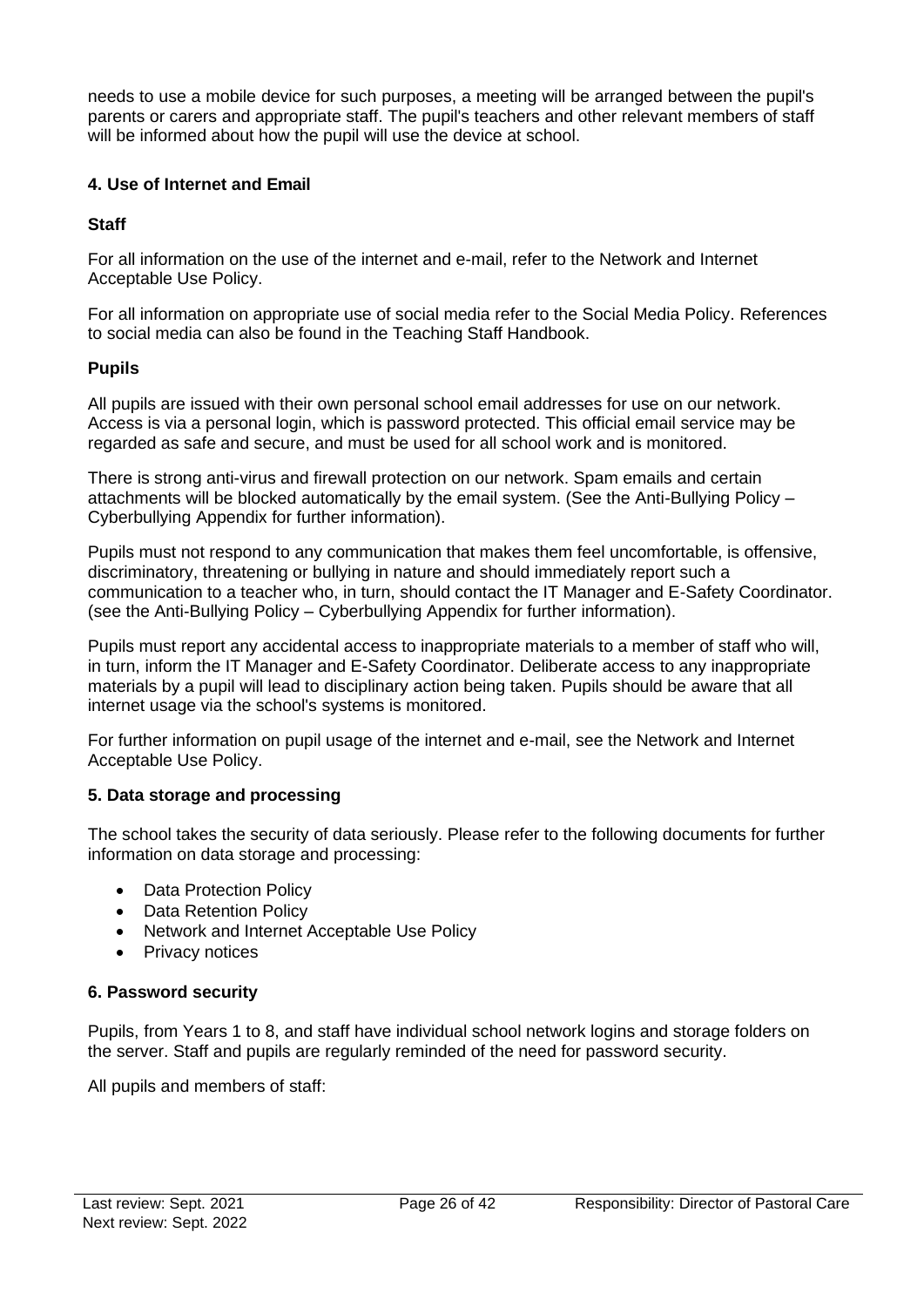- Use a password (these become increasingly longer and complex according to pupils' age). From Year 5 the password will usually contain eight characters or more, and upper and lower case letters as well as numbers, and be regularly changed.
- Should not write passwords down.
- Should not share passwords with other pupils or staff.

### **7. Safe Use of Digital and Video Images**

The development of digital imaging technologies has created significant benefits to learning, allowing staff and pupils instant use of images that they have recorded themselves or downloaded from the internet. However, staff, parents/carers and pupils need to be aware of the risks associated with publishing digital images on the internet. Such images may provide avenues for cyberbullying, stalking or grooming to take place. Digital images may remain available on the internet forever and may cause harm or embarrassment to individuals in the short or longer term.

Further information on the safe use of digital images for pupils, staff and parents can be found in the Taking, Storing and Using Images of Children Policy and Teaching Staff Handbook.

#### **8. Misuse**

Illegal activities or activities that are inappropriate in a school context will be reported to the police and/or the SCPB. If the school discovers that a child or young person is at risk as a consequence of online activity, it may seek assistance from CEOP.

Incidents of misuse or suspected misuse must be dealt with by staff in accordance with the school's policies and procedures.

The school will impose a range of sanctions on any pupil who misuses technology to bully, harass or abuse another pupil in line with our Anti-Bullying Policy.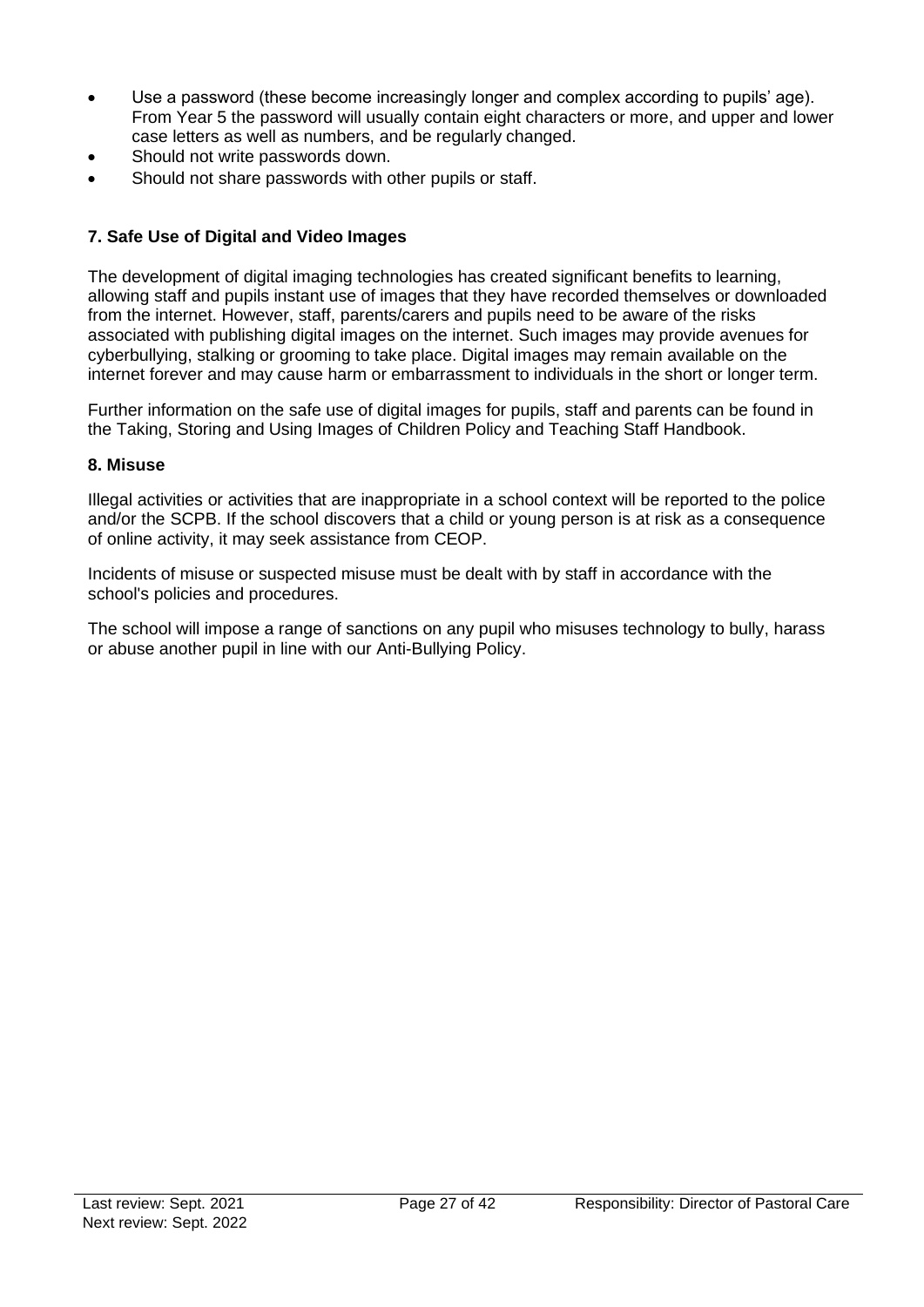### **ROLE OF THE DESIGNATED SAFEGUARDING LEAD**

This information should be used in conjunction with Annex C of KCISE September 2021

The governing body should ensure that an appropriate member of the Senior Management Team is appointed to the role of designated safeguarding lead. The DSL should have appropriate status and authority within the school to carry out the duties of this post. The role carries a significant level of responsibility and the DSL should be given the additional time, funding, training, resources and support they need to carry out the role effectively.

Schools can choose whether to have one or more deputy designated safeguarding leads (DDSLs). Any deputies should be trained to the same standard as the DSL and the role should be explicit in their job description.

The designated safeguarding lead takes lead responsibility for safeguarding and child protection (including online safety). Whilst the activities of the DSL can be delegated to appropriately trained deputies, the lead responsibility for child protection remains with the DSL and cannot be delegated. The DSL is the E-Safety Coordinator.

#### **Availability**

During term time, the DSL/DDSL should:

• always be available either in person or by phone (during school hours) for staff to discuss any safeguarding concerns. Staff are provided with a 'Safeguarding Contacts Card' with the names and contact details of the DSL/DDSLs and phone numbers for Cambridgeshire Social Care.

#### **Managing referrals**

The DSL/DDSLs are expected to:

- refer cases of suspected abuse to the local authority children's social care
- support staff who make referrals to local authority children's social care
- refer cases to the Channel programme where there is a radicalisation concern and support staff who make referrals to the Channel programme
- ensure cases are referred where a person is dismissed or left due to risk/harm to a child to the Disclosure and Barring Service
- refer cases where a crime may have been committed to the Police

#### **Working with others**

The DSL/DDSLs are expected to:

- liaise with the Headmaster to inform him of issues, especially ongoing enquiries under section 47 of the Children Act 1989 and police investigations
- liaise with the "case manager" (as per Part four of Keeping Children Safe in Education, September 2021) and the designated officer(s) at the local authority for child protection concerns, in all cases which concern a member of staff
- liaise with staff on matters of safety and safeguarding and act as a source of support, advice and expertise
- act as a point of contact with the safeguarding partners
- liaise with Social Care and EST (Education Safeguarding Team) where necessary
- promote supportive engagement with parents and/or carers in safeguarding and promote the welfare of children
- ensure that teaching staff are aware of any children who have had a social worker and support

Last review: Sept. 2021 Next review: Sept. 2022 Page 28 of 42 Responsibility: Director of Pastoral Care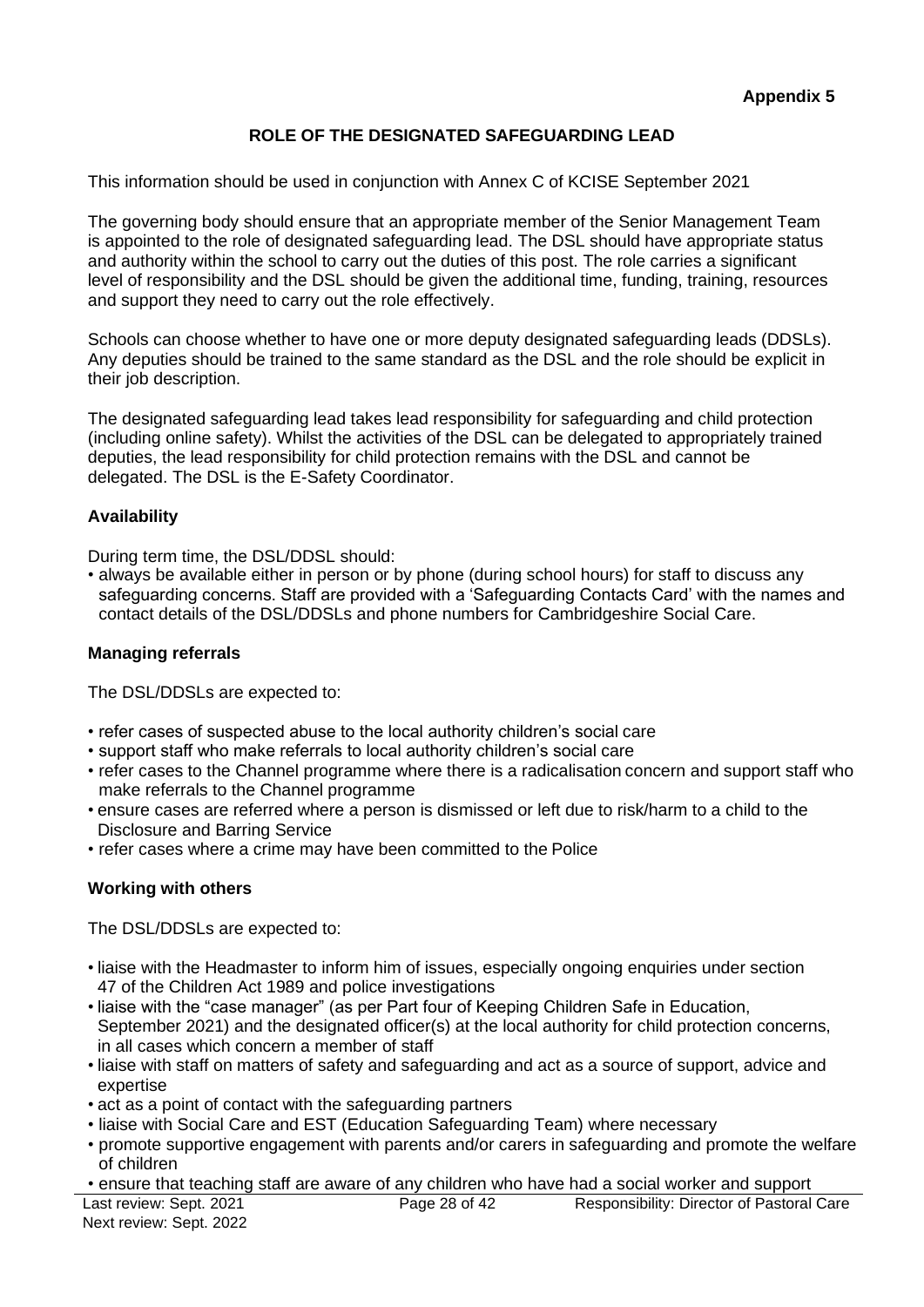teaching staff in providing reasonable support and adjustments to help these children to achieve their potential

• ensure that staff are supported during the referral process

### **Information sharing and managing the child protection file**

The DSL/DDSLs are responsible for:

- keeping detailed, accurate and up to date records of concerns and referrals and storing this information confidentially and securely in MyConcern
- understanding relevant data protection legislation and regulations
- understanding the importance of information sharing both within school and with other agencies and the safeguarding partners
- ensuring that information is only accessed by those who need to see it
- ensuring that when a pupils leaves St Faith's the child protection file is transferred to the new school within 5 days for an in-year transfer or within the first 5 days of the start of a new term. The file should be transferred securely and separately from the main pupil profile
- considering whether additional information should be shared with the new school prior to the pupil's arrival

### **Raising awareness**

The DSL/DDSLs should:

- ensure each member of staff has access to and understands the school's safeguarding policy
- ensure the school's safeguarding policy is reviewed annually (as a minimum) and the procedures and implementation are reviewed regularly
- ensure the child protection policy is available publicly and parents are aware of the fact that referrals about suspected cases may be made by the school
- make sure that staff are aware of local safeguarding arrangements and policies and training opportunities

### **Training, knowledge and skills**

The DSL/DDSLs should:

- undergo training to provide them with the knowledge and skills required to carry out the role. This training will be updated at least every two years.
- undertake Prevent awareness training
- understand the assessment process for providing early help and social care referral arrangements
- have an understanding of how local authorities conduct a child protection case conference and child protection review conference and be able to attend and contribute to these effectively when required
- understand the lasting impact that adversity and trauma can have on a child's mental health and wellbeing and how to support with this
- be alert to the specific needs of children in need, those with special educational needs and disabilities (SEND), those with relevant health conditions and young carers
- provide advice and support to staff on protecting children from the risk of radicalisation
- understand the risks associated with online safety and have the relevant knowledge to keep children safe whilst they are online at school
- understand the additional risks faced by SEND children online e.g. from online bullying and grooming
- attend any relevant refresher training courses
- encourage a culture of listening to children and taking account of their wishes and feelings amongst all staff, in any measures the school may put in place to protect them
- understand the difficulties children may have in approaching staff about safeguarding matters and consider how to build trusted relationships which facilitate communication.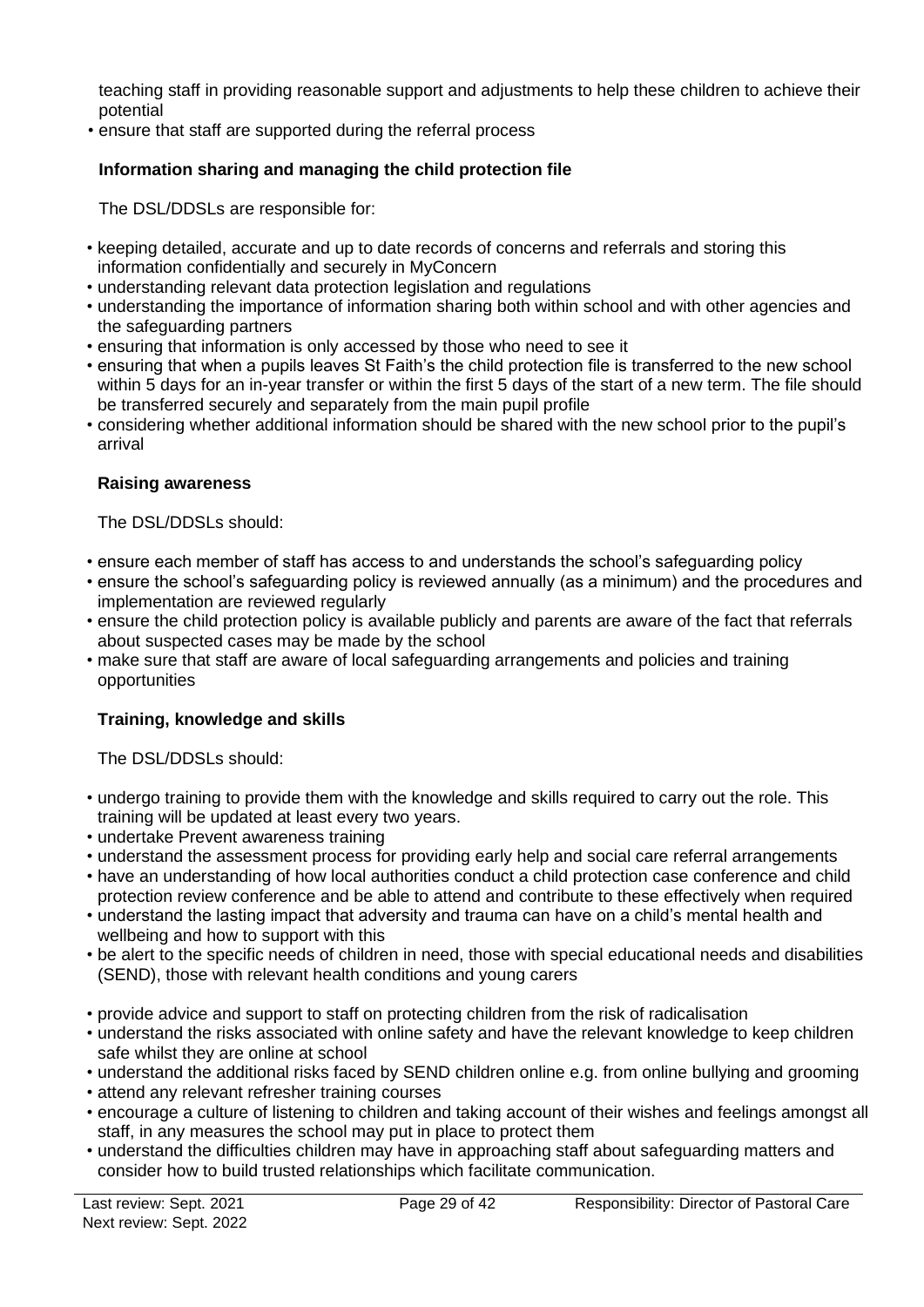# **Whistleblowing for Child Protection – Guidance**

*The School has a whistleblowing policy, 'The Leys & St Faith's Schools' Foundation Whistleblowing Policy & Procedure'.*

*The guidance below (Whistleblowing for Child Protection) is to assist staff in dealing with child protection concerns.*

Staff must acknowledge their individual responsibilities to bring matters of concern to the attention of senior management and/or relevant agencies. Although this can be difficult this is particularly important where the welfare of children may be at risk.

You may be the first to recognise that something is wrong but may not feel able to express your concerns out of a feeling that this would be disloyal to colleagues or you may fear harassment or victimisation; these feelings, however natural, must never result in a child or young person continuing to be unnecessarily at risk. Remember it is often the most vulnerable children or young person who is targeted. These children need someone like you to safeguard their welfare.

# *Don't think what if I'm wrong - think what if I'm right*

### **Reasons for whistleblowing**

- Each individual has a responsibility for raising concerns about unacceptable practice or behaviour
- To prevent the problem worsening or widening
- To protect or reduce risks to others
- To prevent becoming implicated yourself

### **What stops people from whistleblowing**

- Starting a chain of events which spirals
- Disrupting the work or project
- Fear of getting it wrong
- Fear of repercussions or damaging careers
- Fear of not being believed

### **How to raise a concern**

- You should voice your concerns, suspicions or uneasiness as soon as you feel you can. The earlier concern is expressed the easier and sooner it is possible for action to be taken
- Try to pinpoint what practice is concerning you and why
- Approach someone you trust and who you will believe will respond
- Make sure you get a satisfactory response don't let matters rest
- Ideally you should put your concerns in writing
- A member of staff is not expected to prove the truth of an allegation but you will need to demonstrate sufficient grounds for the concern

#### **What happens next**

- You should be given information on the nature and progress of any enquiries
- Your employer has a responsibility to protect you from harassment or victimisation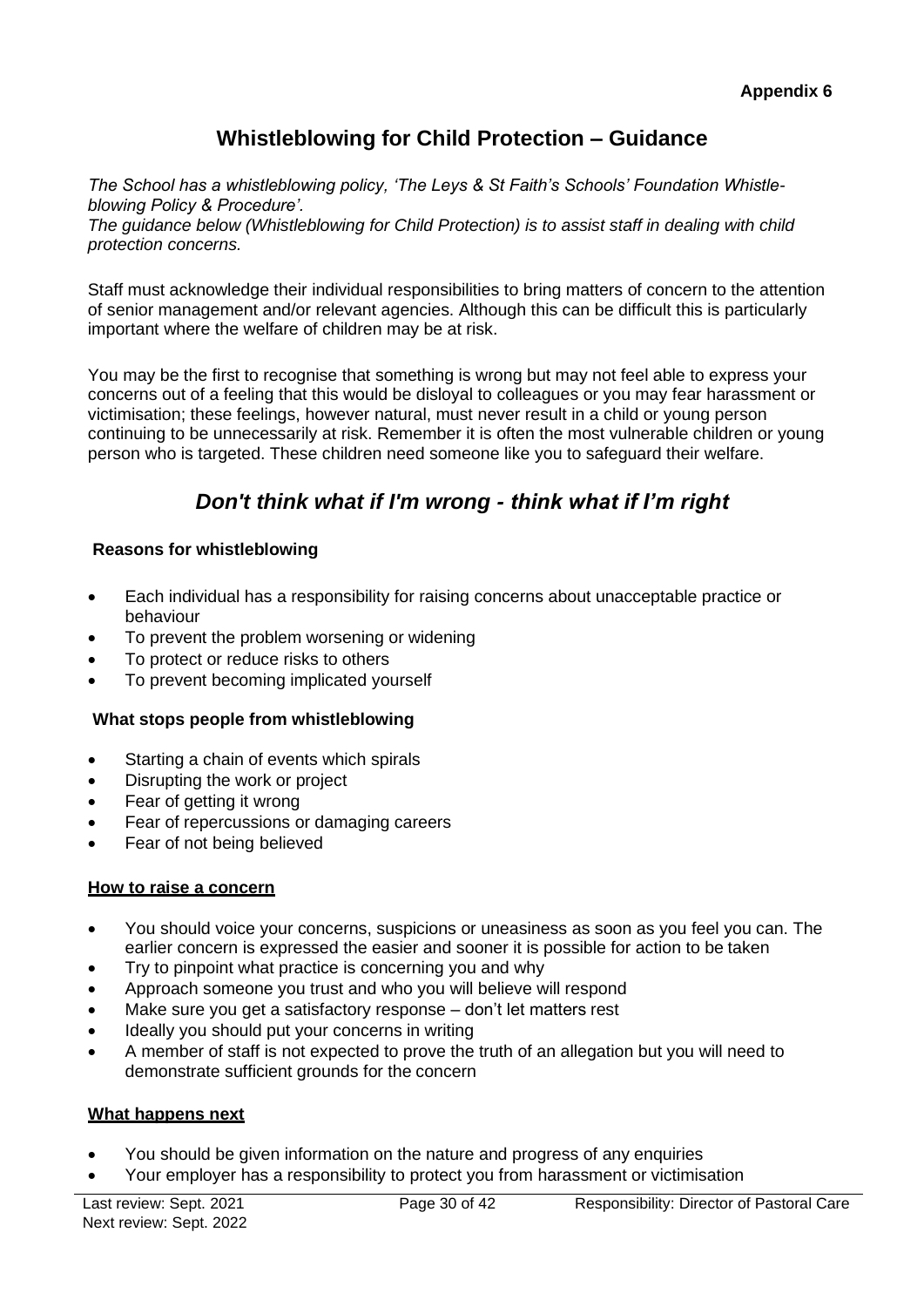- No action will be taken against you if the concern proves to be unfounded and is raised in good faith
- Malicious allegations may be considered as a disciplinary offence

### **Self-reporting**

Staff have a responsibility to report any relevant changes of circumstance to their employer. These include any criminal investigations, convictions or warnings they may become the subject of and/or if their own children become involved in any child protection related concern.

There also may be occasions where a member of staff has a personal difficulty maybe a physical or mental health problem, which they know to be impinging on their professional competence. Staff have a responsibility to discuss such a situation with their line manager so professional and personal support can be offered to the member of staff concerned.

Confidentiality cannot be guaranteed where personal difficulties raise concerns about the welfare or safety of children.

#### **Further advice and support**

It is recognised that whistleblowing can be difficult and stressful. Advice and support is available from your line manager, the SMT and/or your professional union.

*'Absolutely without fail - challenge poor practice or performance. If you ignore or collude with poor practice it makes it harder to sound the alarm when things go wrong'. With acknowledgement to 'Sounding the Alarm' by Barnardos.*

**M CRITCHI FY Director of Pastoral Care**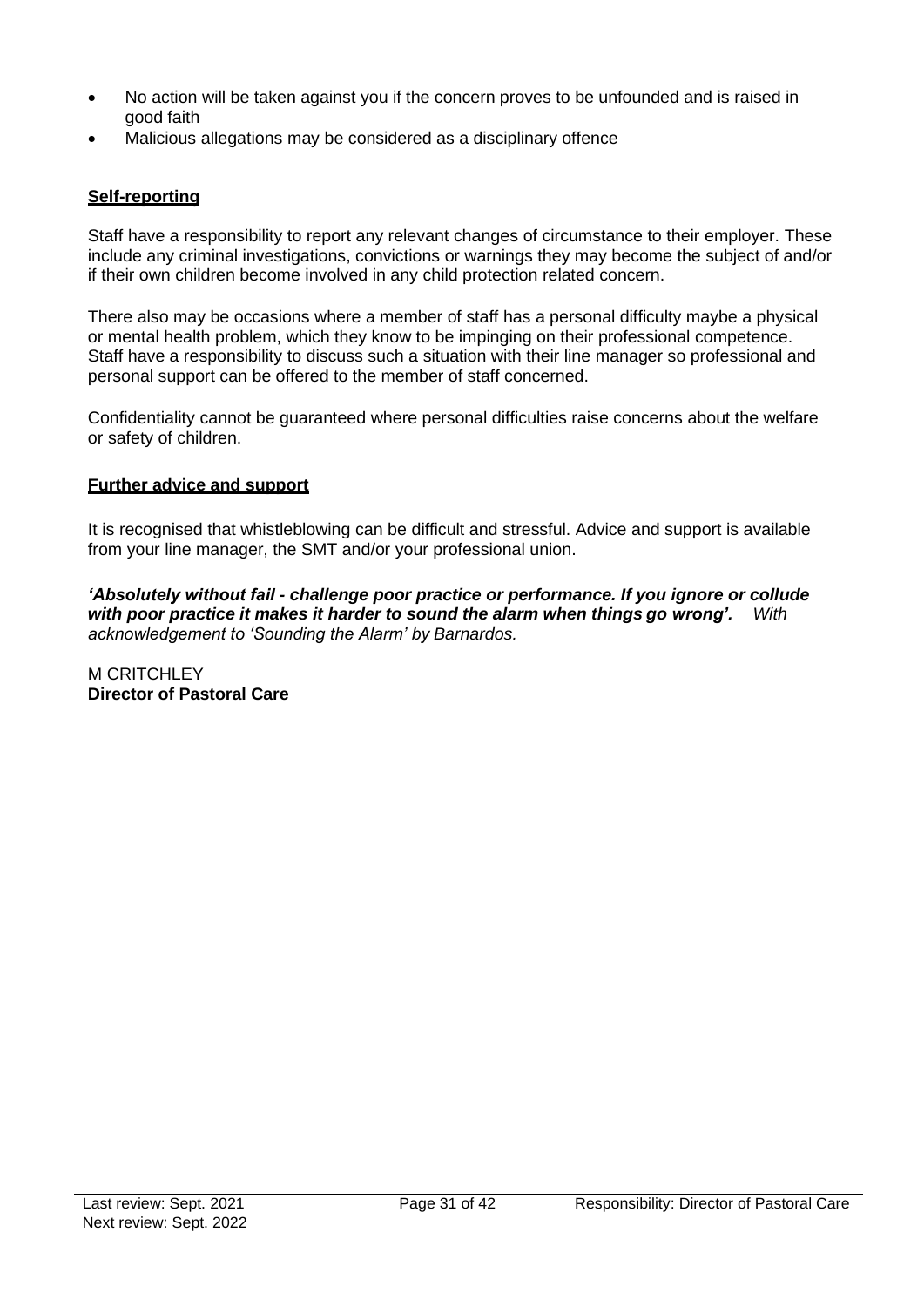# **Procedures for Allegations of Abuse Against members of the School Staff or Volunteers**

*These procedures clarify the precise arrangements for St Faith's and should be followed in conjunction with Part four of KCSIE September 2021.*

Allegations that a member of staff has abused a pupil or pupils or may pose a risk of harm, either inside or outside the school premises could be made by:

- Parents
- the abused pupil
- other members of staff
- other pupils
- the Police or Social Services
- a third party

### Allegations that may meet the harms threshold (Part Four, Section One)

Any allegation of abuse made against a member of staff, including supply staff or volunteers, which meets the harms threshold as set out in Keeping Children Safe in Education, 2021, Part Four, Section 338, will be reported straight away to the Headmaster. In cases where the Headmaster is the subject of an allegation, it will be reported to the Chair of Governors. The school will follow the procedures set out in Part four of 'Keeping Children Safe in Education' (September 2021).

The school will consult with the Cambridgeshire Named Senior Officer (see Appendix 7 – Useful Contacts) in the event of an allegation being made against a member of staff, volunteer or member of supply staff and adhere to the relevant procedures set out in 'Keeping Children Safe in Education' (September 2021) and the school's HR Policies, and seek advice from the school's HR provider.

The Headmaster or Chair of Governors will ensure that all allegations are reported to the LADO (see Appendix 7 – Useful Contacts) within one working day. The LADO will advise on all further action to be taken.

Before contacting the LADO, the school should conduct basic enquiries to establish the facts to help them determine whether there is any foundation to the allegation, being careful not to jeopardise any future police investigation.

The school will respond promptly and sensitively to the concerns of the victim and his or her family. The school does not require parental consent before reporting allegations to the Named Senior Officer.

The school undertakes to:

- take any allegation of abuse involving a member of staff seriously
- record all discussions with any party in writing
- consult with the Named Senior Officer and ascertain whether or not the allegation can be disclosed to the accused person
- inform the member of staff concerned, providing agreement is given by the Named Senior Officer, of the allegation that has been made
- advise him or her to contact a Trade Union or Professional Association for advice and support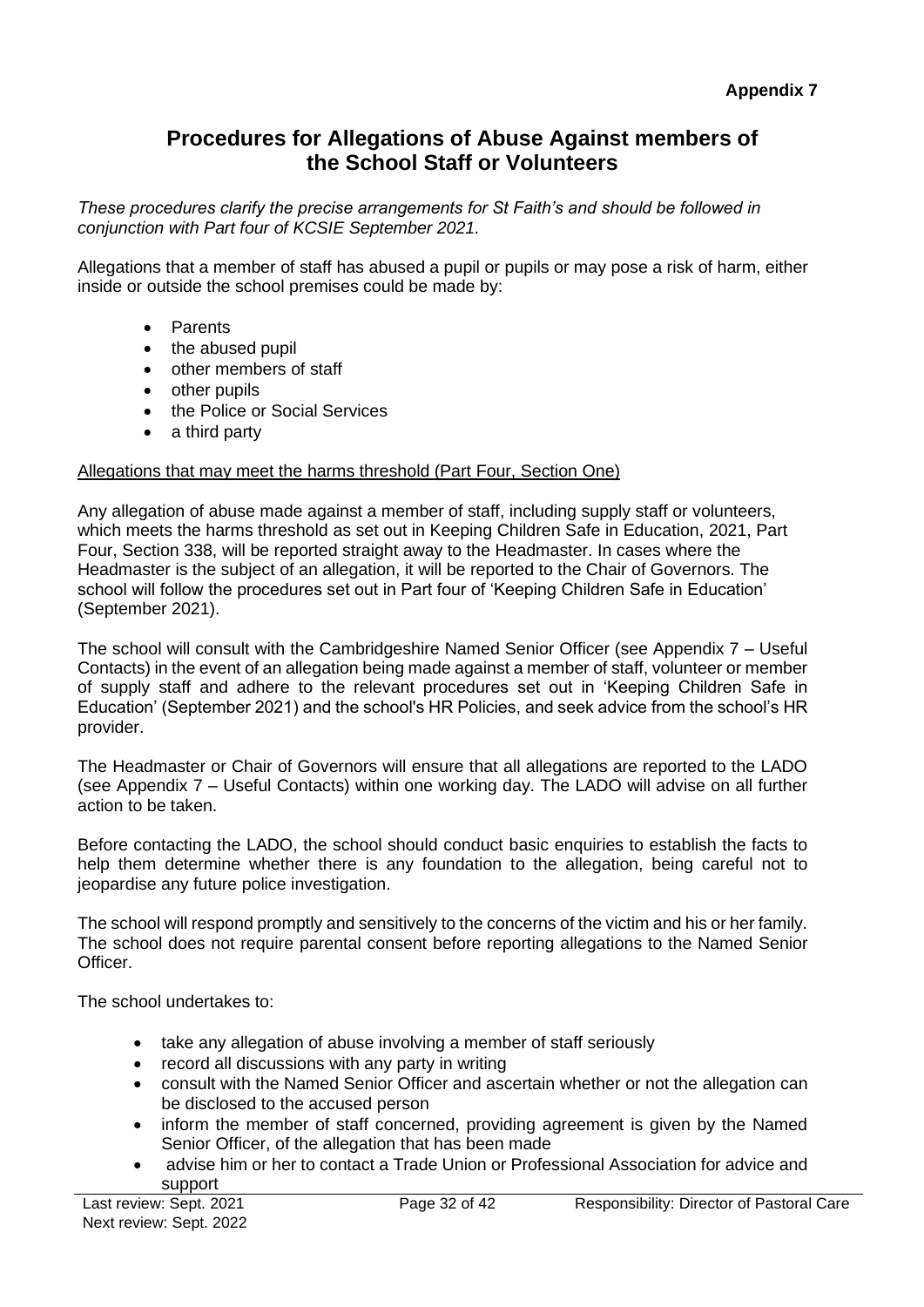• inform parents or carers of a child about the allegation as soon as possible, if they do not already know of it, unless police or children's social care services need to be involved. In these instances, the Headmaster will not inform parents until there is agreement on what information can be disclosed

Parents and carers will also be made aware of the requirement to maintain confidentiality about any allegations made against teachers whilst investigations are ongoing as set out in section 141F of the Education Act 2002 (para 213-214).

Where the school or college identify a child has been harmed they should contact children's social care and as appropriate the police immediately.

St Faith's will consider:

- looking after the welfare of the child the Designated Safeguarding Lead is responsible for ensuring that the child is not at risk and referring cases of suspected abuse to the local authority children's social care.
- investigating and supporting the person subject to the allegation the case manager should discuss with the LADO, the nature, content and context of the allegation, and agree a course of action.

#### The Next Step

Although a formal investigation is a matter for specialists, where the facts suggest that there may be reasonable grounds for suspecting actual abuse, or grooming of a child, or other criminal behaviour, the school will always:

- liaise with the Named Senior Officer/LADO
- invite the police to conduct the investigation
- consider suspending the member of staff (or volunteer) concerned

### Support for the Pupil

Our priority is to safeguard the young people in our care. The school will give all the support that it can to a pupil who has been abused. The Head, together with members of the Safeguarding Committee, will consider how best to support and monitor the pupil concerned through any process of investigation, liaising closely with parents, guardians, the SCPB or other agencies involved, to identify the support strategies that will be appropriate.

#### Support for the Employee

The school should act to manage and minimise the stress inherent in the allegations process. Individuals should be informed of concerns or allegations as soon as possible unless there is an objection by children's social care services or the police. The individual should be advised to contact a trade union representative or a colleague for support. They should also be signposted to support services.

#### **Suspension**

Suspension of a member of staff is a neutral act and does not imply that any judgement has been reached about his or her conduct. Even so, it is a serious step, and the school will take legal advice beforehand, and will normally only suspend a member of staff where:

- there is a serious risk of harm (or further harm) to the child
- the allegations are so serious as to constitute grounds for dismissal, if proven
- the police are investigating allegations of criminal misconduct

The school fully recognises its duty of care towards all staff, and will:

- keep an open mind until a conclusion has been reached
- interview a member of staff, where appropriate, before suspending him or her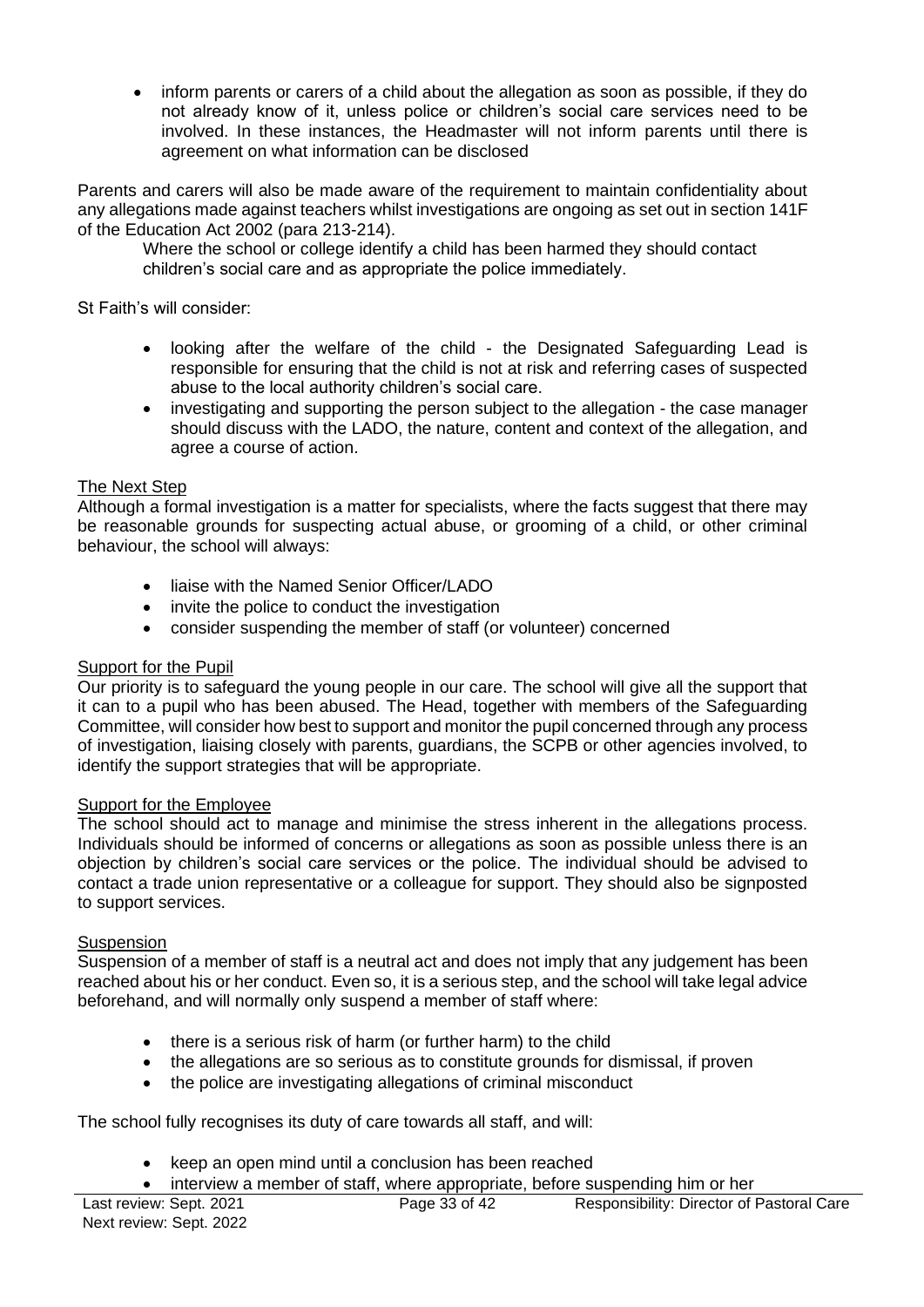• keep him or her informed of progress of the investigation, where appropriate

Any member of staff who is invited to a meeting whose outcome is likely to result in his or her suspension is entitled to be accompanied by a friend or trade union representative.

### Alternatives to Suspension

The school will always consider whether an alternative to suspension might be appropriate and will give due weight to the Named Senior Officer/LADO, KCSIE and WT in making an appropriate decision.

Possibilities include:

- sending the member of staff on leave
- giving the member of staff non-contact duties

### Anonymous Allegations

An anonymous allegation of child abuse which names both a member of staff and a child will be dealt with in exactly the same way as would be the case if the identity of the person making the allegation is known. Where the allegation names the member of staff but not the pupil, the member of staff will normally be interviewed and asked for his or her version of events. It could be appropriate to establish a mentoring or review programme for that individual, or to provide him or her with further training.

### If the member of staff resigns

The resignation of a member of staff or volunteer mid-way through an investigation would not lead to the investigation being abandoned. If the accused person resigns, or ceases to provide their services, this should not prevent an allegation being followed up in accordance with the guidance in KCSIE (September 2021). A referral to the DBS must be made, if the criteria in paragraph 329 of KCSIE (September 2021) (Part 3) are met.

### Length of investigatory process

The school recognises that everyone's interests are served by completing any investigatory process as swiftly as possible, consistent with a fair and thorough investigation. All allegations should be investigated as a priority to avoid any delay. The time taken to investigate and resolve individual cases depends on a variety of factors including the nature, seriousness and complexity of the allegation.

For those cases where it is clear immediately that the allegation is unsubstantiated or malicious, they should be resolved within one week. Where the initial consideration decides that the allegation does not involve a possible criminal offence it will be for the School to deal with it, although if there are concerns about child protection, the School will discuss them with the Named Senior Officer. In such cases, if the nature of the allegation does not require formal disciplinary action, the School will institute appropriate action within three working days. If a disciplinary hearing is required and can be held without further investigation, the hearing should be held within 15 working days.

### Referral to DBS

The school understands its duty to report promptly to the Disclosure and Barring Service (DBS), any person (whether employed, contracted, volunteer or student) who has harmed, or poses a risk of harm to a child and who has been removed from working (paid or volunteers) with children, or would have been removed had he or she not left earlier.

### On conclusion of a case

If the allegation is substantiated and the person is dismissed or the School ceases to use the person's services, or the person resigns or otherwise ceases to provide his or her services, the Named Senior Officer should discuss with the case manager whether the School will decide to make a referral to the DBS for consideration of whether inclusion on the barred lists is required;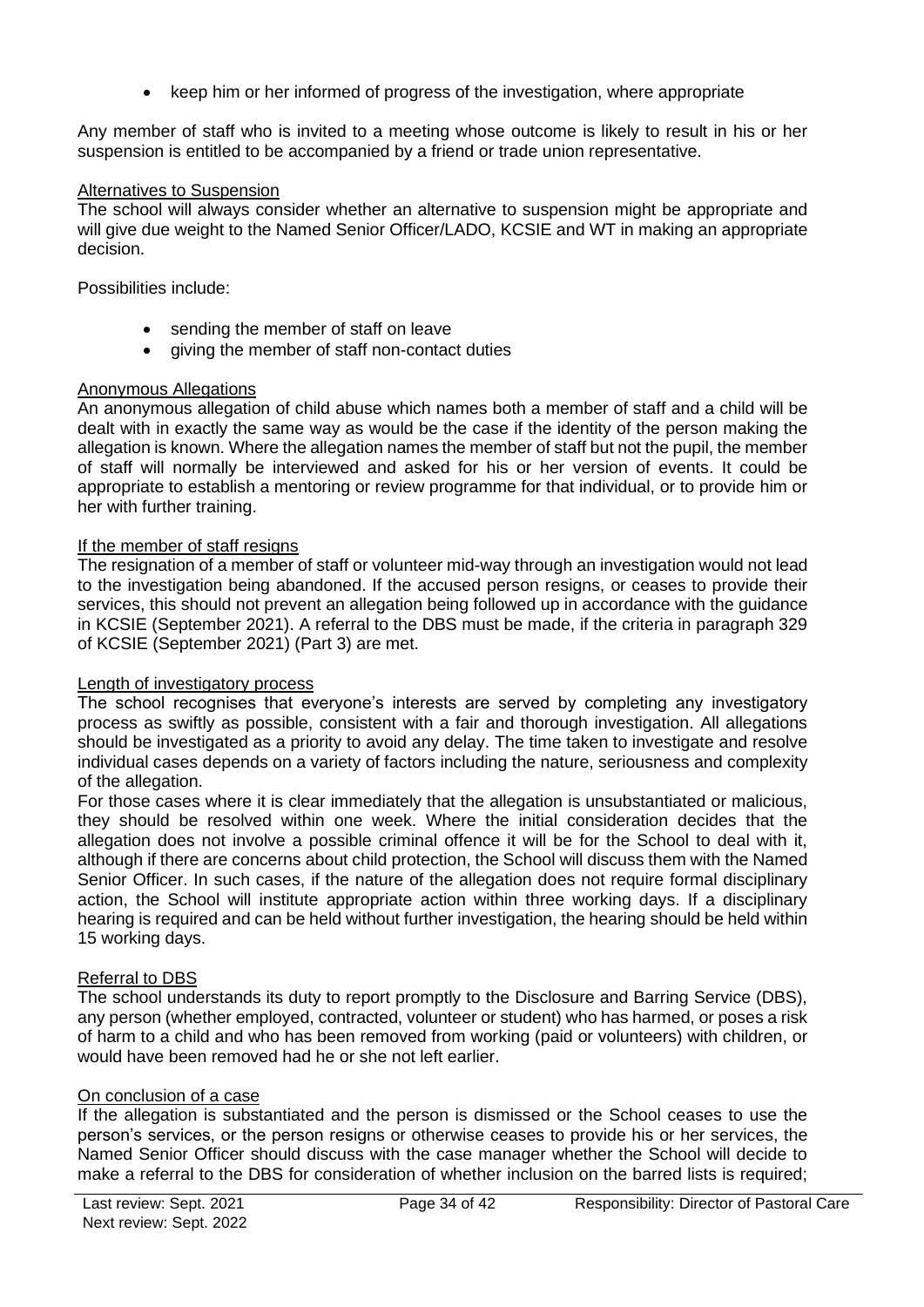and, in the case of a member of teaching staff, whether to refer the matter to the TRA (Teaching Regulation Agency) to consider prohibiting the individual from teaching. For further information on referral to TRA see 'Teacher misconduct: the prohibition of teachers' (October 2018).

#### Recording allegations of abuse

The school will record all allegations of abuse and the subsequent actions, including any disciplinary actions, on an individual's file. A copy will be given to the individual and he or she will be told that the record will be retained until he or she reaches normal pension age, or for ten years, if that is longer. Details of allegations that are found to have been malicious should be removed from personnel records.

#### Handling unfounded or unsubstantiated allegations

#### The Child

A child who has been the centre of unfounded or unsubstantiated allegations of child abuse needs professional help in dealing with the aftermath. The school will liaise closely with the SCPB to set up a professional programme that best meets his or her needs, which may involve the Adolescent Mental Health Services and an Educational Psychologist, as well as support from the School Listener. The school will be mindful of the possibility that the allegation of abuse was an act of displacement, masking abuse that is actually occurring within the child's own family and/or community.

#### The Member of Staff or volunteer

A member of staff or volunteer could be left at the end of an unfounded or unsubstantiated allegation of child abuse with severely diminished self-esteem, feeling isolated and vulnerable, all too conscious that colleagues might shun him/her on the spurious grounds of there being 'no smoke without fire'. If issues of professional competency are involved, and though acquitted of child abuse, disciplinary issues are raised; the school recognises that he or she is likely to need both professional and emotional help. The School will undertake to arrange a mentoring programme in such circumstances, together with professional counselling outside the school community if necessary. A short sabbatical or period of re-training may be appropriate.

#### Allegation of abuse of a child who is not a pupil at the School

If the School receives information suggesting that a member of staff has been involved in the abuse of a child who was not a pupil at St Faith's, such information would immediately be passed to the Named Senior Officer. The Headmaster would then be advised how to proceed.

#### Historical Allegations

Allegations against a member of staff who is no longer working at St Faith's should be referred to the police. Historical allegations of abuse should also be referred to the police.

### Allegations involving the Head

The Chairman of the St Faith's Committee should be told at once by the Deputy Head or DSL of any allegation involving the Head. In the first instance, the School will liaise with the Named Senior Officer. Following this, legal advice may be sought as appropriate. This contact should be made without the head being informed. The Head will normally be suspended for the duration of the investigatory process and may be asked to vacate school accommodation. The Deputy Head will be made acting Head until the conclusion of the investigation and resolution of the issue.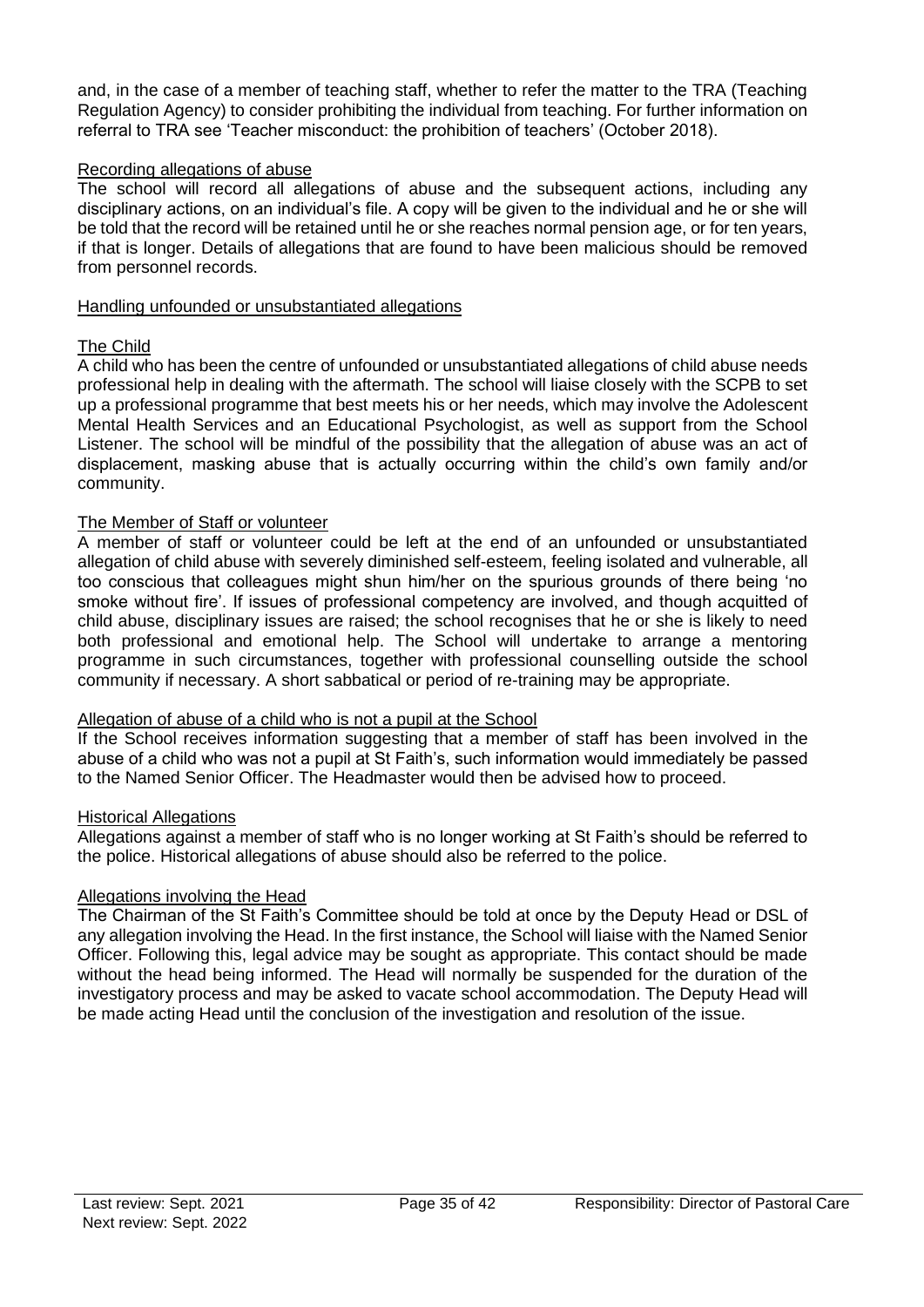### Concerns that do not meet the harms threshold (Part Four, Section Two)

Low level concerns that do not meet the harms threshold should be reported to the Headmaster. NB: The term low level does not mean that it is insignificant, it means that the behaviour towards a child does not meet the harms test. For further information on low level concerns see sections 409 to 412 of KCSIE September 2021.

In cases where the Headmaster is the subject of an allegation, it will be reported to the Chair of Governors. The school will follow the procedures set out in Part Four of 'Keeping Children Safe in Education', 2021.

The school will deal with any such concern, no matter how small, where an adult working in or on behalf of the school or college may have acted in a way that:

- is inconsistent with the staff code of conduct, including inappropriate conduct outside of work; and
- does not meet the allegations threshold or is otherwise not considered serious enough to consider a referral to the LADO.

All low-level concerns should be recorded in writing. The record should include details of the concern, the context in which the concern arose, and action taken. The name of the individual sharing their concerns should also be noted, if the individual wishes to remain anonymous then that should be respected as far as reasonably possible.

Schools can decide where these records are kept, but they must be kept confidential, held securely and comply with the Data Protection Act 2018 and the UK General Data Protection Regulation (UK GDPR).

The school will promote an open and transparent culture in which all concerns about all adults working in or on behalf of the school (including supply teachers, volunteers and contractors) are dealt with promptly and appropriately. This will enable the school to identify concerning, problematic or inappropriate behaviour early; minimise the risk of abuse; and ensure that adults working in or on behalf of the school are clear about professional boundaries and act within these boundaries, and in accordance with the ethos and values of the institution.

St Faith's will ensure that all staff, paid and unpaid, are aware of the need for maintaining appropriate and professional boundaries in their relationships with pupils and parents/carers as advised within the Local Authority's Code of Conduct: 'Guidance for Safer Working Practice for Adults who work with Children and Young People in Education Settings' (May 2019). As part of the Induction process, all staff, paid and unpaid, will receive guidance about how to create appropriate professional boundaries (in both the real and virtual world) with all children, especially those with a disability or who are vulnerable.

Staff are required to read 'Guidance for Safer Working Practice for Adults who work with Children and Young People in Education Settings' (May 2019).

The school will ensure that staff, supply staff and volunteers are aware that sexual relationships with pupils aged under 18 are unlawful and could result in legal proceedings taken against them under the Sexual Offences Act 2003 (Abuse of Position of Trust).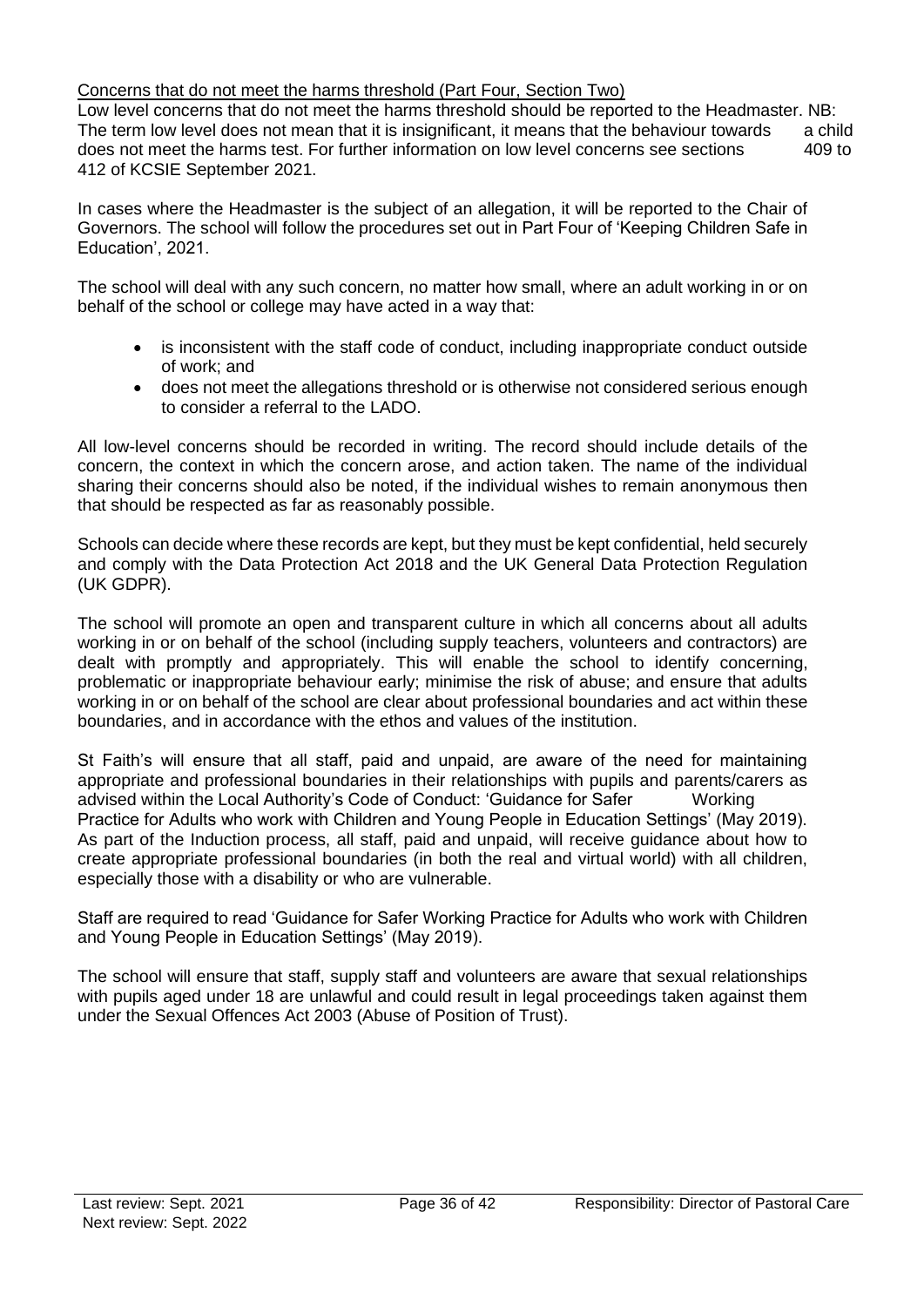#### **Appendix 8**

## **Relevant Documents**

Keeping children safe in education: Statutory guidance for schools and colleges (Sept 2021)

Working Together to Safeguard Children: A guide to inter-agency working to safeguard and promote the welfare of children (July 2018)

Guidance for Safer Working Practice for those working with children and young people in education settings (May 2019)

Disqualification under the Childcare Act 2006: statutory guidance for local authorities, maintained schools, academies and free schools (July 2018)

Information sharing: Advice for practitioners providing safeguarding services to children, young people, parents and carers (July 2018)

Mental health and behaviour in schools (November 2018)

The Prevent Duty, Departmental advice for schools and childcare providers (June 2015)

Revised Prevent Duty Guidance: for England and Wales (July 2015)

The use of social media for online radicalisation (July 2015)

Sharing nudes and semi-nudes: advice for education settings working with children and young people (Dec 2020)

Sexual violence and sexual harassment between children in schools and colleges (Sept 2021)

What to do if you're worried a child is being abused: Advice for practitioners (March, 2015)

When to call the police – guidance for schools and colleges

## **Useful Contacts**

Education Safeguarding Team – [ECPS.General@cambridgeshire.gov.uk](mailto:ECPS.General@cambridgeshire.gov.uk)

| Early Help Hub (EHH)                                                    | Tel: 01480 376666  |
|-------------------------------------------------------------------------|--------------------|
| Customer Service Centre – social care referrals                         | Tel: 0345 045 5203 |
| Emergency Duty Team (Out of hours)                                      | Tel: 01733 234724  |
| Police Child Abuse Investigation Unit                                   | Tel: 101           |
| Local Authority Designated Officer (LADO)<br>LADO@cambridgeshire.gov.uk | Tel: 01223 727967  |
| Named Senior Officer for allegations:<br>Leadership Adviser - Phil Nash | Tel: 01223 699448  |
|                                                                         |                    |

Safeguarding Children Partnership Board – Safeguarding Inter-Agency Procedure[s](http://www.safeguardingcambspeterborough.org.uk/children-board) [www.safeguardingcambspeterborough.org.uk/children-board](http://www.safeguardingcambspeterborough.org.uk/children-board)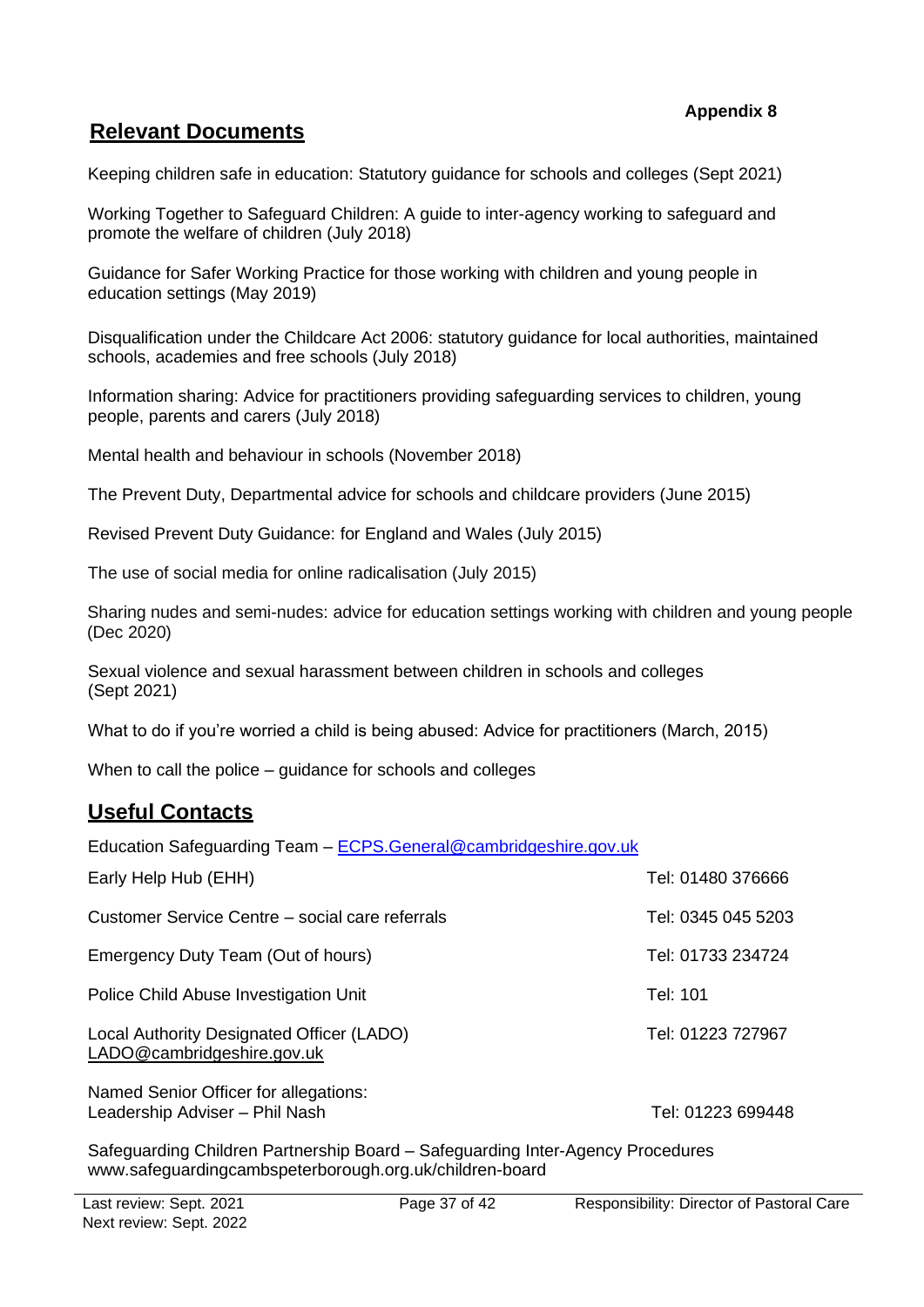# **COVID-19 arrangements for St Faith's**

This revised addendum of the St Faith's Safeguarding Children Policy contains details of our individual safeguarding arrangements during the Covid pandemic, to protect all children who are at school or isolating at home, from harm and abuse.

St Faith's is committed to ensuring the safety and wellbeing of all its pupils and will ensure compliance with Keeping Children Safe in Education (KCSIE Sept 2021) which remains in force throughout the response to coronavirus (COVID-19).

#### **Key safeguarding contacts**

| <b>Role</b>  | <b>Name</b>            | <b>Email</b>              |
|--------------|------------------------|---------------------------|
| Designated   | <b>Mike Critchley</b>  | mcritchley@stfaiths.co.uk |
| Safeguarding |                        |                           |
| Lead         |                        |                           |
| Deputy       | Louise                 | Iwakefield@stfaiths.co.uk |
| Designated   | Wakefield              |                           |
| Safeguarding |                        | ejohnson@stfaiths.co.uk   |
| Leads        | Ed Johnson             |                           |
| Headmaster   | Crispin Hyde-          | chydedunn@stfaiths.co.uk  |
|              | Dunn                   |                           |
|              |                        |                           |
| Safeguarding | <b>Patricia Graves</b> | gravestricia@gmail.com    |
| Governor /   |                        |                           |

### **Supporting children in school**

We are committed to ensuring the safety and wellbeing of all our pupils. St Faith's will continue to be a safe space for all children to attend and flourish.

St Faith's will refer to the Government guidance for education and childcare settings and advice from Public Health England on measures to limit the risk of spread of COVID19:

We recognise that the current circumstances may adversely affect the mental health of children and their parents. Looking after pupil wellbeing will be at the forefront of our approach, and school staff will seek to provide support and reassurance for pupils both in school and where required from specialist services.

School staff have been asked to be particularly vigilant when children return to school after periods of absence, for signs and indicators that a child may have experienced abuse or neglect. Colleagues have been trained in how to handle a disclosure from a child, and understand that any safeguarding concerns, must be referred immediately to the DSL/DDSLs in the usual way.

Parents are asked to advise the school if there are any changes regarding their child's welfare, health and wellbeing that it would help the school to be made aware of. Where the school is aware of particular circumstances affecting a child or family, such as bereavement, a relationship breakdown, or a safeguarding incident, this will be shared with staff on a need-to-know basis so that children can be best supported. Following periods of lockdown in 2020 and 2021, parents were invited to fill in wellbeing questionnaires for their child. These were all followed up by pastoral colleagues.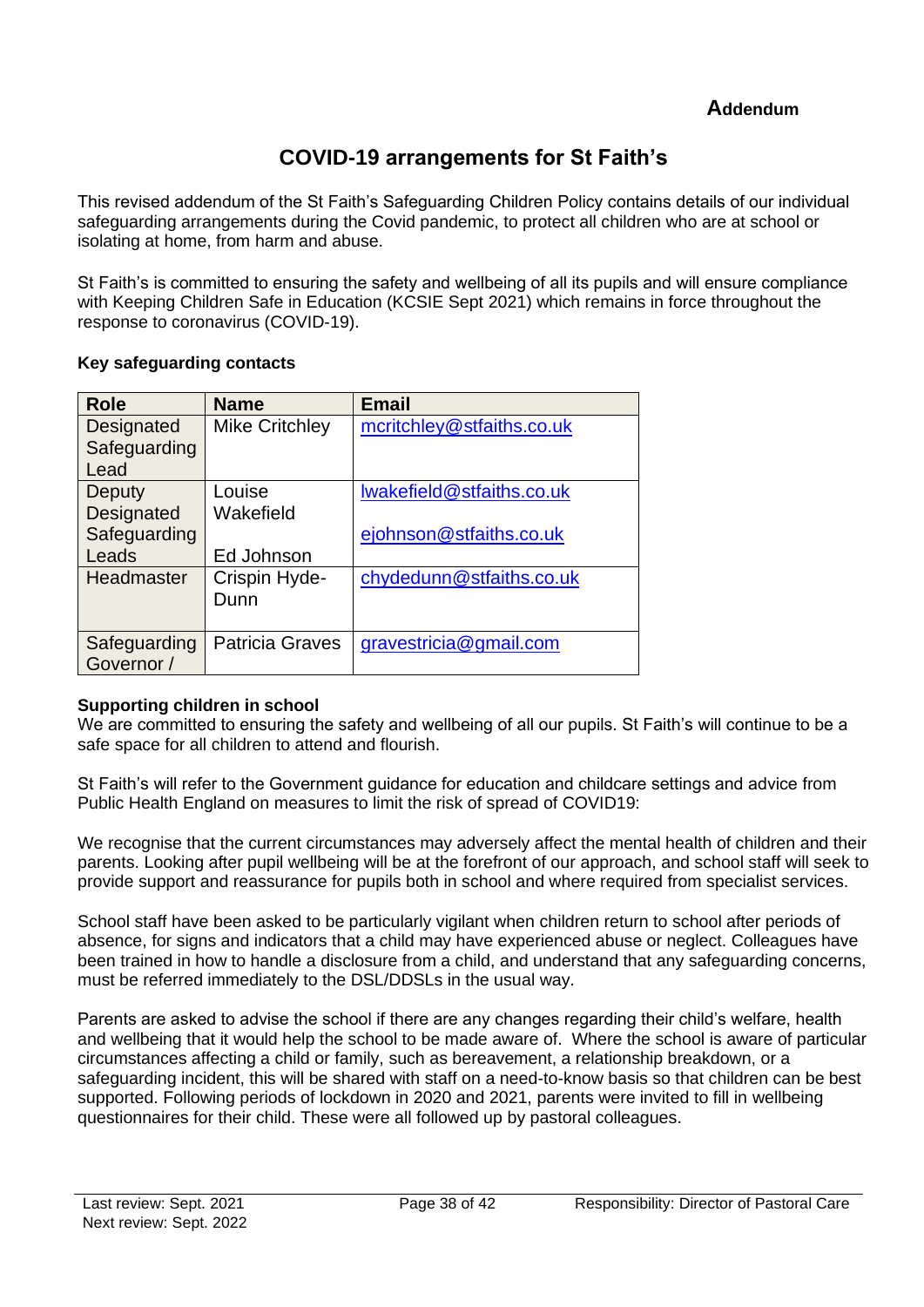### **Supporting children not in school**

St Faith's is committed to ensuring the safety and wellbeing of all its children.

Pupils in Years 3-8 (and their parents) are aware that they can use the 'I need to talk' button on the VLE to flag up pastoral concerns. They should give a brief explanation of the concern and this matter can then be followed up by their Tutor, Head of House or the Director of Pastoral Care. Any safeguarding matters which are flagged up will be dealt with by the DSL/DDSLs.

Along with meeting pupils within school, the School Listener will be available, if required, to have weekly meetings with selected pupils on Microsoft Teams.

The school will share safeguarding messages on its website and social media pages.

#### **Attendance monitoring**

The School will continue to follow up with any parent if we were expecting a child to attend and they subsequently do not attend school. Non-attendance will be followed up in line with the school's normal attendance protocols.

In all circumstances where a vulnerable child does not take up their place at school, or discontinues, St Faith's will notify their Social Worker, as appropriate.

#### **Designated Safeguarding Lead**

St Faith's has a Designated Safeguarding Lead (DSL) and two Deputy Designated Safeguarding Leads (DDSLs).

The Designated Safeguarding Lead is: Mike Critchley.

The Deputy Designated Safeguarding Leads are: Louise Wakefield and Ed Johnson.

Should the school be closed, a trained DSL will always be available to be contacted via phone or email or through our electronic recording system, MyConcern.

Where a trained DSL (or deputy) is not on site, in addition to the above, one of the Senior Management Team will assume responsibility for co-ordinating safeguarding on site.

The DSL will continue to engage with Social Workers as appropriate, and attend all multi-agency meetings, which are being held remotely.

#### **Reporting a concern**

If staff are having to isolate or the school goes into another period of lockdown, where they have concerns about a child, they should continue to follow the process outlined in the school's Safeguarding Children Policy.

Colleagues can access the electronic safeguarding recording system MyConcern from home or in school.

Staff are reminded of the need to report any concern immediately and without delay.

Where staff are concerned about an adult working with children in the school, they should report the concern to the Headmaster, according to the Safeguarding Children Policy (Appendix 7). Whilst away from school, this should take place via a phone conversation and be followed up with an email to the Headmaster.

Concerns around the Headmaster should be directed to the Chair of the St Faith's Committee, Annabel Brunner.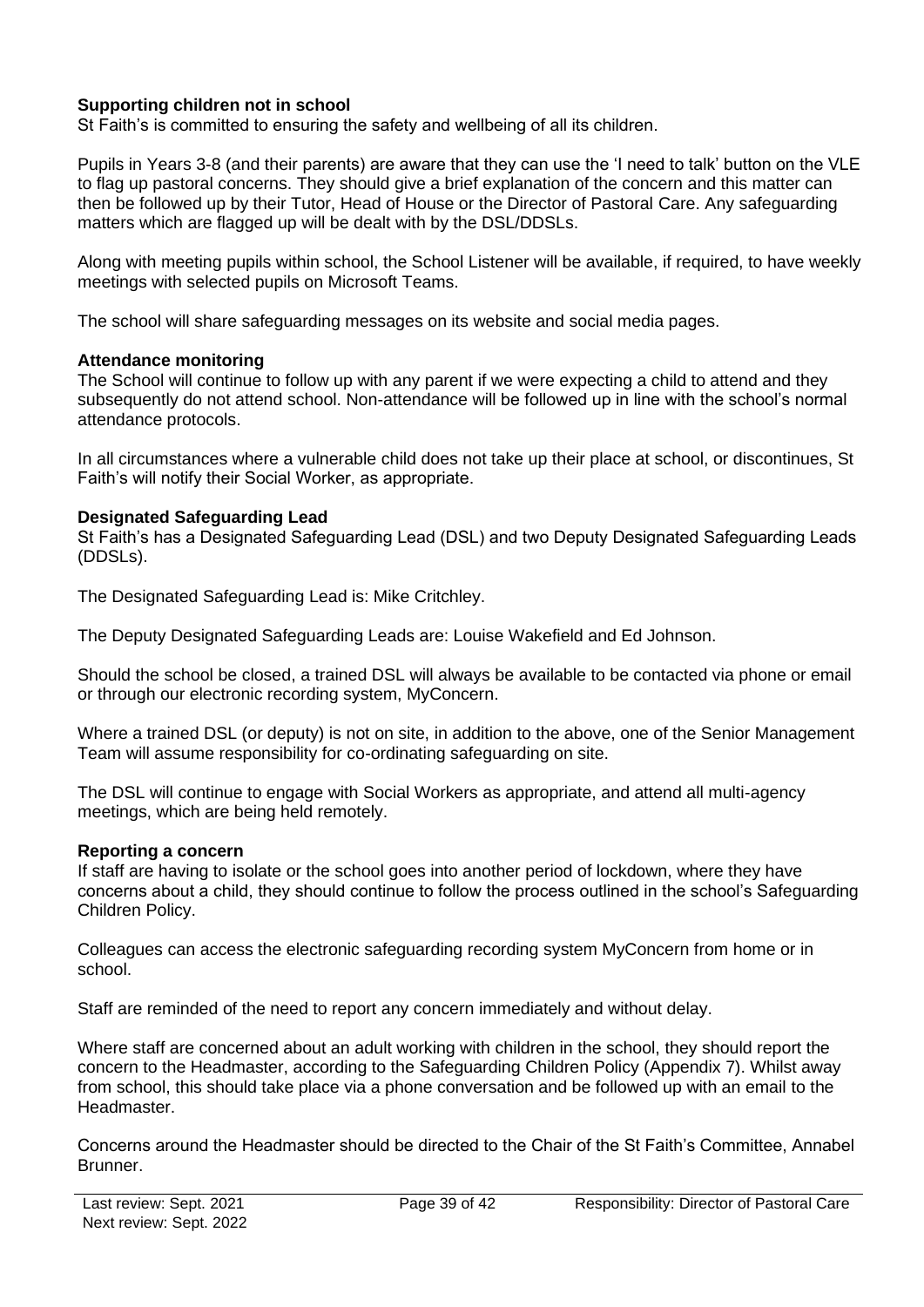### **Safeguarding Training and induction**

Whilst there remains a threat of the COVID 19 virus, DSL training with the Education Safeguarding Team is taking place via Zoom.

The DSL and DDSLs continue to keep themselves up to date with safeguarding developments.

From the start of the Michaelmas term 2021-22, safeguarding training in school will either take place face to face or online via Microsoft Teams.

Where new staff are recruited, or new volunteers enter St Faith's, they will continue to be provided with a safeguarding induction, which will include information on local processes and confirmation of DSL arrangements. This induction may take place remotely.

Upon arrival, the new staff or volunteers will be required to read KCSIE Part 1 and Annex B (September 2021), the St Faith's Safeguarding Children Policy and Guidance for Safer Working Practice.

#### **Safer recruitment/volunteers and movement of staff**

It remains essential that people who are unsuitable are not allowed to enter the children's workforce or gain access to children. When recruiting new staff, St Faith's will continue to follow the relevant safer recruitment processes for their setting, including, as appropriate, relevant sections in part 3 of Keeping Children Safe in Education (September 2021).

In response to COVID-19, the Disclosure and Barring Service (DBS) has made changes to its guidance on standard and enhanced DBS ID checking to minimise the need for face-to-face contact.

If staff are deployed from another education or children's workforce setting to our school, we will take into account the DfE supplementary guidance on safeguarding children during the COVID-19 pandemic and will accept portability as long as the current employer confirms in writing that:

- the individual has been subject to an enhanced DBS and children's barred list check
- there are no known concerns about the individual's suitability to work with children
- there is no ongoing disciplinary investigation relating to that individual

There is no requirement to obtain a new DBS check for returning staff who have continued to be employed but have not been working in regulated activity during partial school closures. If for any reason the school has concerns about an individual, new checks will be obtained in the usual way.

Where utilising volunteers, we will continue to follow the checking and risk assessment process as set out in in KCSIE. Under no circumstances will a volunteer who has not been checked be left unsupervised or allowed to work in regulated activity.

We will continue to follow the legal duty to refer to the DBS anyone who has harmed or poses a risk of harm to a child or vulnerable adult (See KCSIE Sept 2021)

We will continue to consider and make referrals to the Teaching Regulation Agency (TRA) and the TRA's 'Teacher misconduct advice for making a referral'.

During the COVID-19 period all referrals should be made by emailing [Misconduct.Teacher@education.gov.uk](mailto:Misconduct.Teacher@education.gov.uk)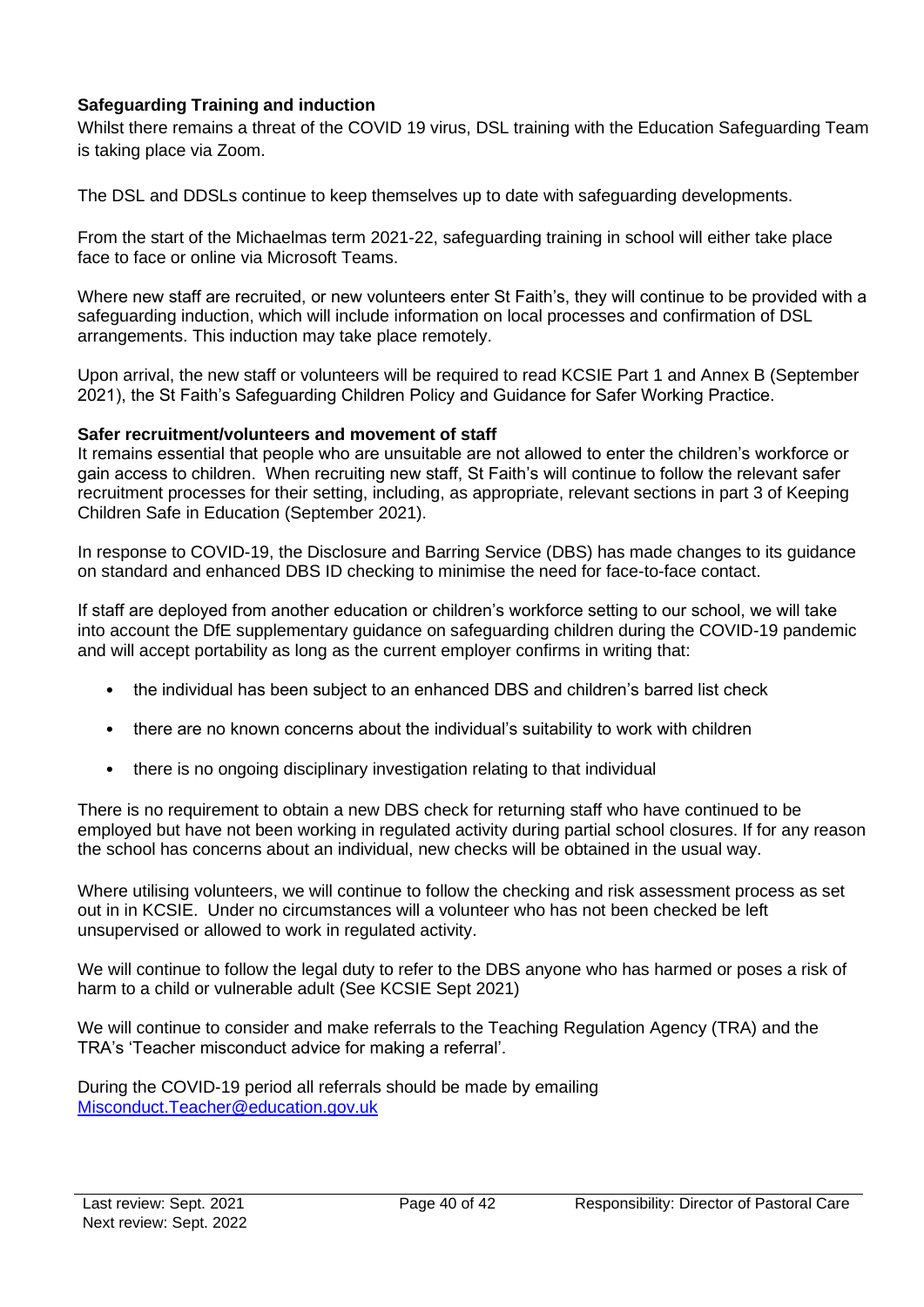Whilst acknowledging the challenge of the current situation, it is essential from a safeguarding perspective that the school is aware, on any given day, which staff/volunteers will be in the school, and that appropriate checks have been carried out, especially for anyone engaging in regulated activity. As such, St Faith's will continue to keep the single central record (SCR) up to date.

The SCR will log everyone that will be working or volunteering in school on any given day.

#### **Online safety in school**

St Faith's will continue to provide a safe environment, including online. This includes the use of an online filtering system. Where pupils are using computers in school, appropriate supervision will be in place.

#### **Online safety outside school**

It is important that all staff who interact with children, including online, continue to look out for signs a child may be at risk. Any such concerns should be dealt with as per the Safeguarding Children Policy and where appropriate referrals should still be made to children's social care and as required, the police.

School closures and self-isolation of pupils bring lots of challenges for both school staff and parents, and both are increasingly looking to the benefits of technology to continue delivering some form of learning experience for children.

As always, there are huge benefits to be gained from the appropriate use of technology, and accessing learning resources whilst at home is a great example of this. However, parents and teachers need to be aware of the potential risks.

St Faith's will ensure any use of online learning tools and systems is in line with privacy and data protection/GDPR requirements.

Staff may be required to teach pupils from their classroom or from home (if they are isolating). Teaching staff are expected to follow a Code of Conduct for Home Learning when teaching pupils at home.

Parents and pupils have received information on Home Learning and pupils are expected to follow a Code of Conduct for Home Learning when they are attending live Teams lessons or communicating with staff in writing.

### **Mobile phones in school**

Pupils who are on the 'Unaccompanied Journey' register and who (along with a parent) have signed the 'Mobile Phone Agreement' form, may bring in a mobile phone into school. The pupil should switch the phone off as soon as they enter the school site. The phone should be placed in the mobile phone cabinet in Edenfield. Pupils are not allowed to switch their phone back on until they have left the school site. For further details see the Mobile Phone Policy.

### **Vulnerable children**

Vulnerable children include those who have a Social Worker and those children and young people up to the age of 25 with Education, Health and Care Plans (EHCP).

Those who have a Social Worker include children who have a Child Protection Plan and those who are looked after by the Local Authority. A child may also be deemed to be vulnerable if they have been assessed as being in need or otherwise meet the definition in section 17 of the Children Act 1989.

The Designated Safeguarding Lead (and deputies) know who our most vulnerable children are.

We will continue to work with and support children's Social Workers to help protect vulnerable children. In circumstances where a parent does not want to bring their child to school, and their child is considered vulnerable, the Social Worker and DSL/DDSLs will explore the reasons for this directly with the parent.